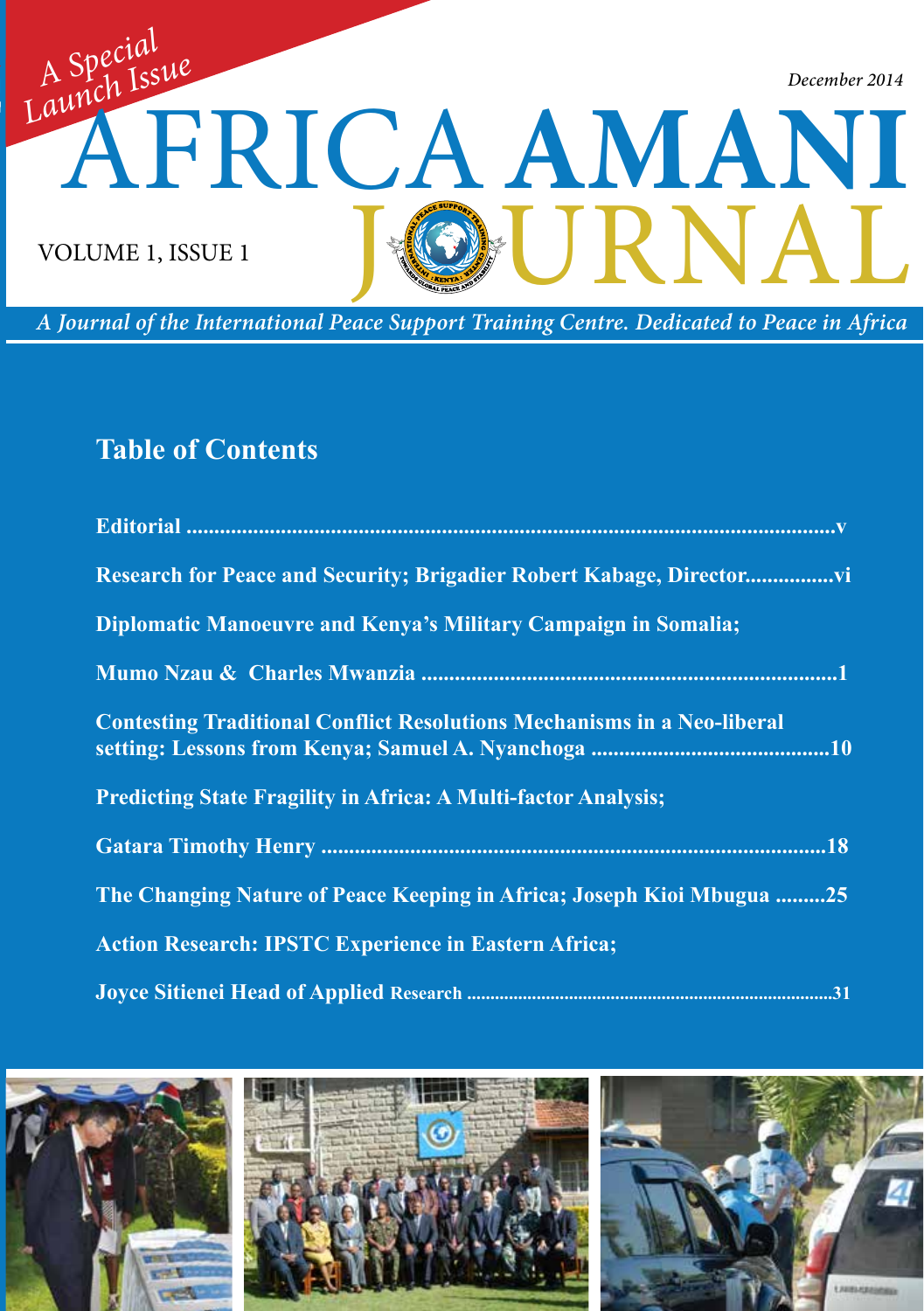#### **General information.**

This Journal is a publication of the International Peace Support Training Centre, IPSTC. The Journal will be issued quarterly, in February, May, August and November.

#### **Editorial Team:**

Col. E.M. Lusaala, Chairman. Editor: Prof. Timothy Gatara.

Lt. Col. Joyce Sitienei, Member

Editorial Assistant: Evans Adamba.

#### **Direct Articles to:**

The Editor, Africa Amani Journal,

P.O. Box 24232-005,

Karen, Nairobi, Kenya.

Email: aajeditor@ipstc.org

timgatara@ipstc.org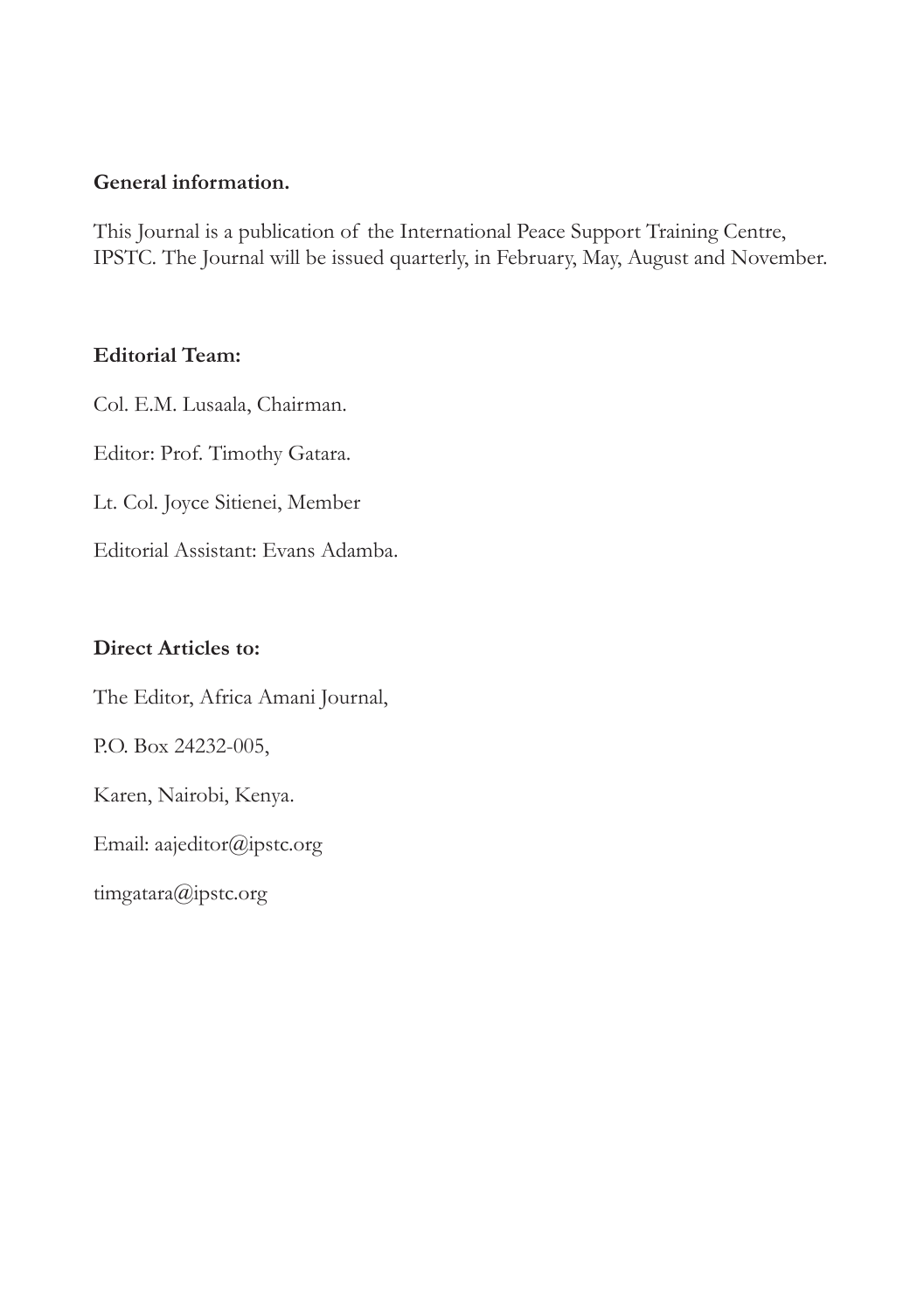# Africa AMANI Journal

# A Journal of the International Peace Support Training Centre. Dedicated to Peace in Africa

VOLUME 1, ISSUE 1

December 2014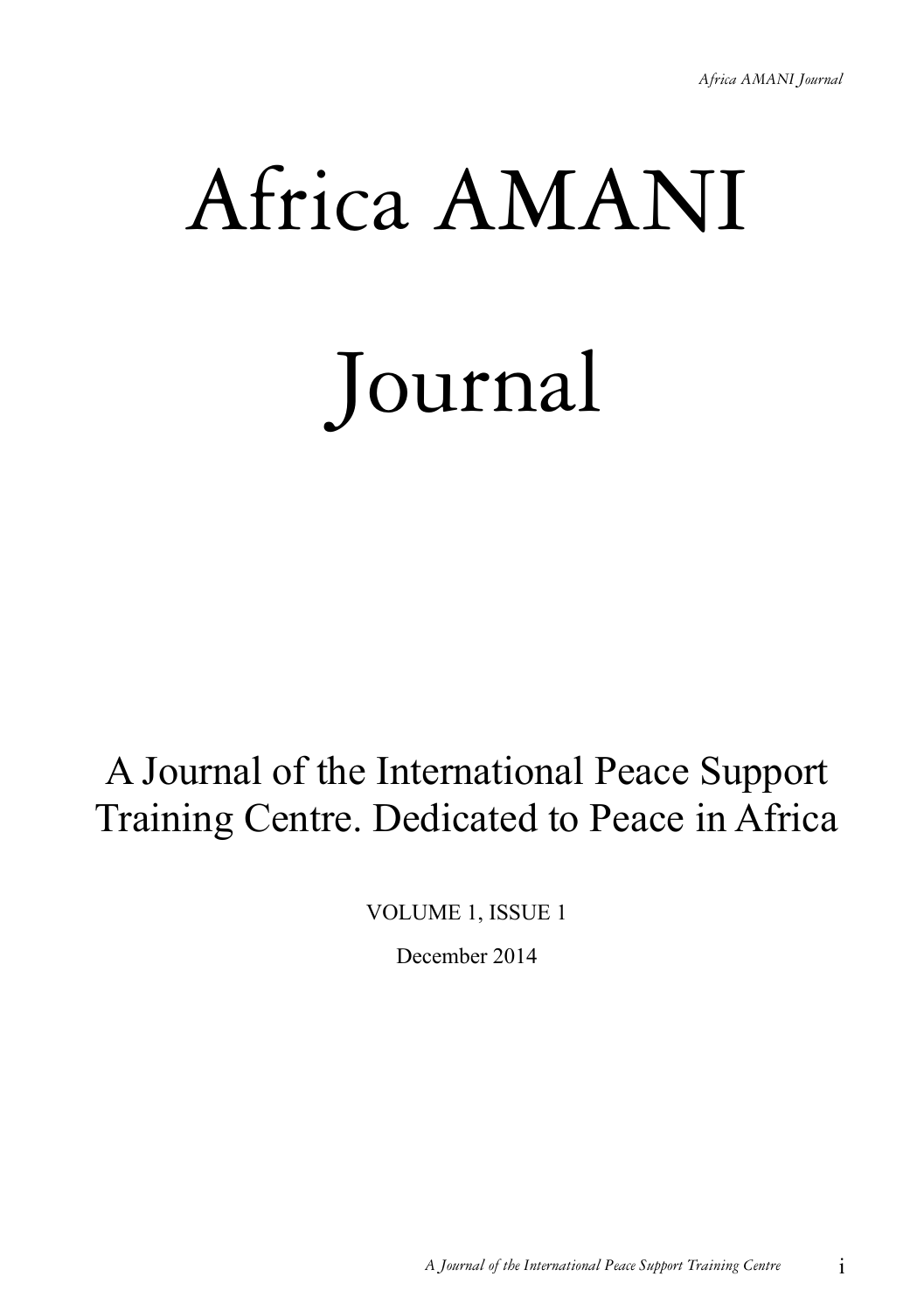#### Compiled by

#### International Peace Support Training Centre (IPSTC)

© 2014 International Peace Support Training Centre (IPSTC)

Nairobi, Kenya.

All Rights Reserved.

No part of this publication may be produced, stored in a retrieval system, or transmitted in any form, by any means; mechanical, via photocopying, recording or otherwise- without prior permission from IPSTC.

Statements and views expressed herein are those of the author and are not necessarily the views of IPSTC, Nairobi, Kenya.

#### Published by

IPSTC

P.O Box 24232-00502

Karen, Kenya

Tel: 254 20 388 3157/58

Fax: 254 20 388 3159

Email: info@ipstc.org

Website: www.ipstc.org

ISBN: 978-9966-025-51-7

Edited by Prof. Timothy Gatara

Layout and Design: *Soloh Worldwide Inter-Enterprises Ltd*

Printed by: Soloh Worldwide Inter-Enterprises Ltd *info@soloworld.co.ke, design@soloworld.co.ke*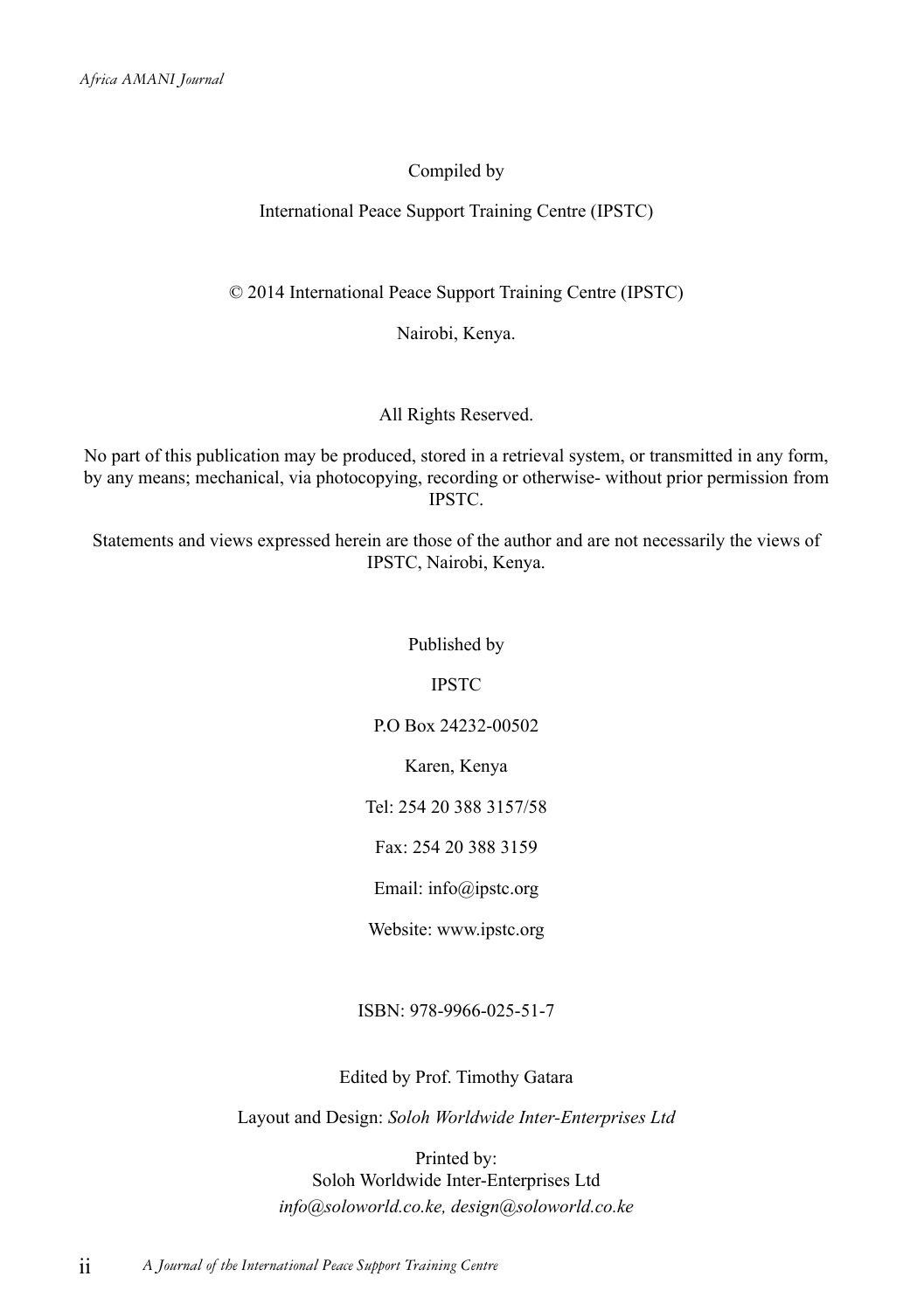#### **CONTRIBUTORS**



 **Maj. Gen. (Rtd) Charles Mwanzia** is a PhD Candidate of Peace and Conflict Studies at Masinde Muliro University of Science and Technology, Kenya. He holds an MA and BA in International Relations from the United States International University, Nairobi Campus. He is a Professional Security and Intelligence Expert, a retired Major General of Kenya Defence Forces (Kenya Airforce); former Director of Military Intelligence and Commandant Defence Staff College as well as the Kenya Military Academy. He is an established Researcher and University Lecturer with numerous article publications and book reviews. He received specialized Security and Intelligence training from the US Defense Intelligence Agency College, Washington DC and Intelligence and

Security School Chicksands, Bedfordshire UK. He is also Specialist in Air Traffic Management and a Trained Pilot. Currently, he lectures at the Catholic University of Eastern Africa, Masinde Muliro Univeristy of Science and Technology and is a Visiting Lecturer at the National Defence College and the Defence Staff College; Karen Nairobi, Kenya.



**Mumo Nzau** is a Fulbright International Scholar currently pursing Doctoral Studies at the Department of Political Science: University at Buffalo, The State University of New York. He is a Lecturer of Political Science at the Catholic University of Eastern Africa (CUEA) and Visiting Lecturer: United States International University (USIU) and the Department of Political Science-University of Nairobi. Mumo Nzau has been a key resource person in the Foreign Affairs, Internal Security and Defence dockets in Kenya. His Consultancy and Research specialties include Security Intelligence and Defence Strategy, Conflict Management, Development and Governance.



**Professor Samuel Alfayo Nyanchoga;** holds a PhD from Kenyatta University; Fulbright Scholar, Boston College, (USA). He is the current dean of Faculty of Arts and Social Sciences; Catholic University of Eastern Africa. He has served as the Director; Institute for Regional Integration and Development and Director of Academic Programmes at the same University. He is published widely locally and internationally. He is a recipient of many research grants; consulted for numerous organizations such as International Labour Organisation; Institute of Social Studies; Kenya Parliamentary Women Association; National Cohesion and Integration

Commission; The Commission for University Education; Kenyan Human Rights Commission. He is also an external examiner for Kenyatta University; Mount Kenya University; University of Nairobi and Masinde Muliro University.



 **Prof. Timothy Gatara** is a Social Scientist specialized in research and Demography. He graduated from the University of Nairobi with a BA Honors, Sociology and a Masters in Development Sociology. He went on to take a position as a Research Officer with the Food and Agricultural Organisation (FAO) of the United Nations Population Programmes in Kenya. He served the Flying Doctors and the African Medical and Research Foundation (AMREF) as a Senior Field Officer. He studied Population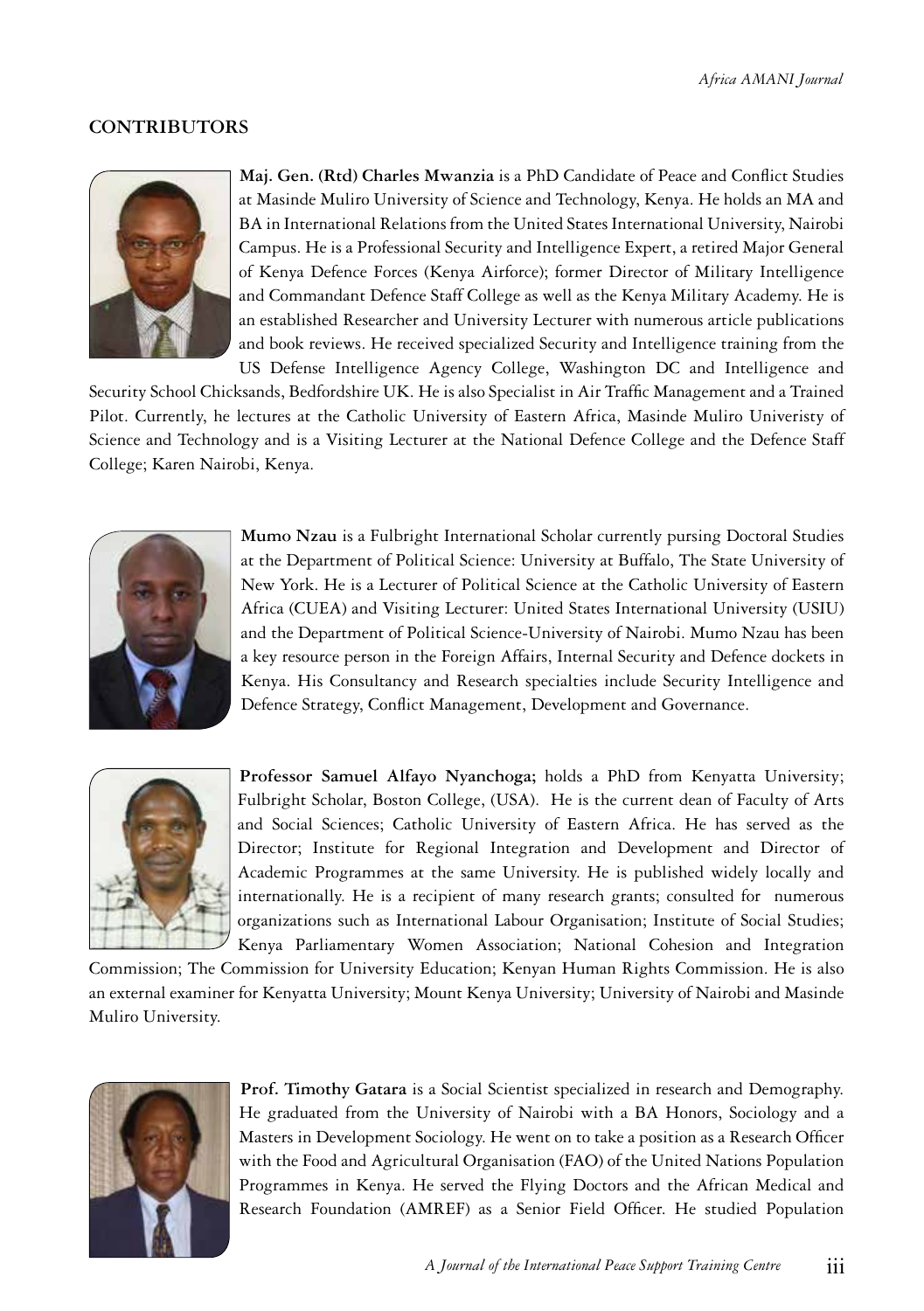#### *Africa AMANI Journal*

Dynamics at the Johns Hopkins University of Baltimore USA, and proceeded to the Centre for the Study of Population at the Florida State University Tallahassee, where he obtained a Ph.D in Sociology majoring in Demography.

He taught Population Dynamics and advanced Demographc Techniques at the Population Studies and Research Institute (PSRI) at the University of Nairobi for 7 years. He joined the International Planned Parenthood Federation (IPPF, Africa Region) and served for 15 years in various senior capacities in the region and internationally, focusing mainly on programme development, institutional dynamics, strategic planning and management of donor funds. He has had extensive consulting experience with international, government and private organizations throughout the world. Prof Gatara is the author of 3 books: Research Methodology; The Poverty of Mind and Statistical Techniques. This is in addition to numerous articles and research and consulting reports.

On leaving IPPF, he joined the Nairobi Evangelical Graduate School of Theology (NEGST) now Africa International University, as the Director of the Institute of African Realities (ISAR). He served as the Deputy Vice Chancellor for Administration and Finance, of the Presbyterian University of East Africa. He now serves as the Senior Researcher at the International Peace Support and Training Centre (IPSTC).



#### *Joseph Kioi Mbugua*

 Mr. Mbugua is a researcher at International Peace Support Training Center (IPSTC) where he has published a number of Occasional Papers and Issue Briefs. Mr. Mbugua has extensive experience in security research, training and facilitating in peace and security.

Mr. Mbugua has done consultancy work for a number of organizations including UNDP, UN Women, National Council for Gender and Development, Ministry of Youth Affairs and Sports, National Steering Committee on Peace building and

Conflict Management, TJRC, GIZ, PACT-Kenya, Coalition for Peace in Africa (COPA), Nairobi Peace Initiative (NPI-Africa), and Practical Action, among others.

Mr. Mbugua holds a Masters degree in peace and justice from the University of San Diego in California and he is also a recipient of the prestigious Fulbright and Rotary Ambassadorial Scholarships from the United States.



 **Lt Col Joyce Sitienei** is an education officer in the Kenya Defense Forces. She holds a bachelor's degree in education from Kenyatta University and Post graduate Diploma in peace and conflict studies from the Africa Nazarene University.

She has held a number of appointments since joining the service, key being Unit education officer at the Women's Service Corps and the 15 Kenya Rifles, Instructor and Head of Distance Learning at the Defense Forces School of Higher Education; Head of Curriculum Design and Head of Applied Research at IPSTC.

She has worked in Rwanda as part of the Kenya Military Training Team and in the Democratic Republic of the Congo as a Military Observer. During this time she developed a great interest in gender issues and has gone on to participate in gender training all over Africa on behalf of the centre and the Pearson Peacekeeping Centre - Canada. She is currently the head of Applied Research at the IPSTC.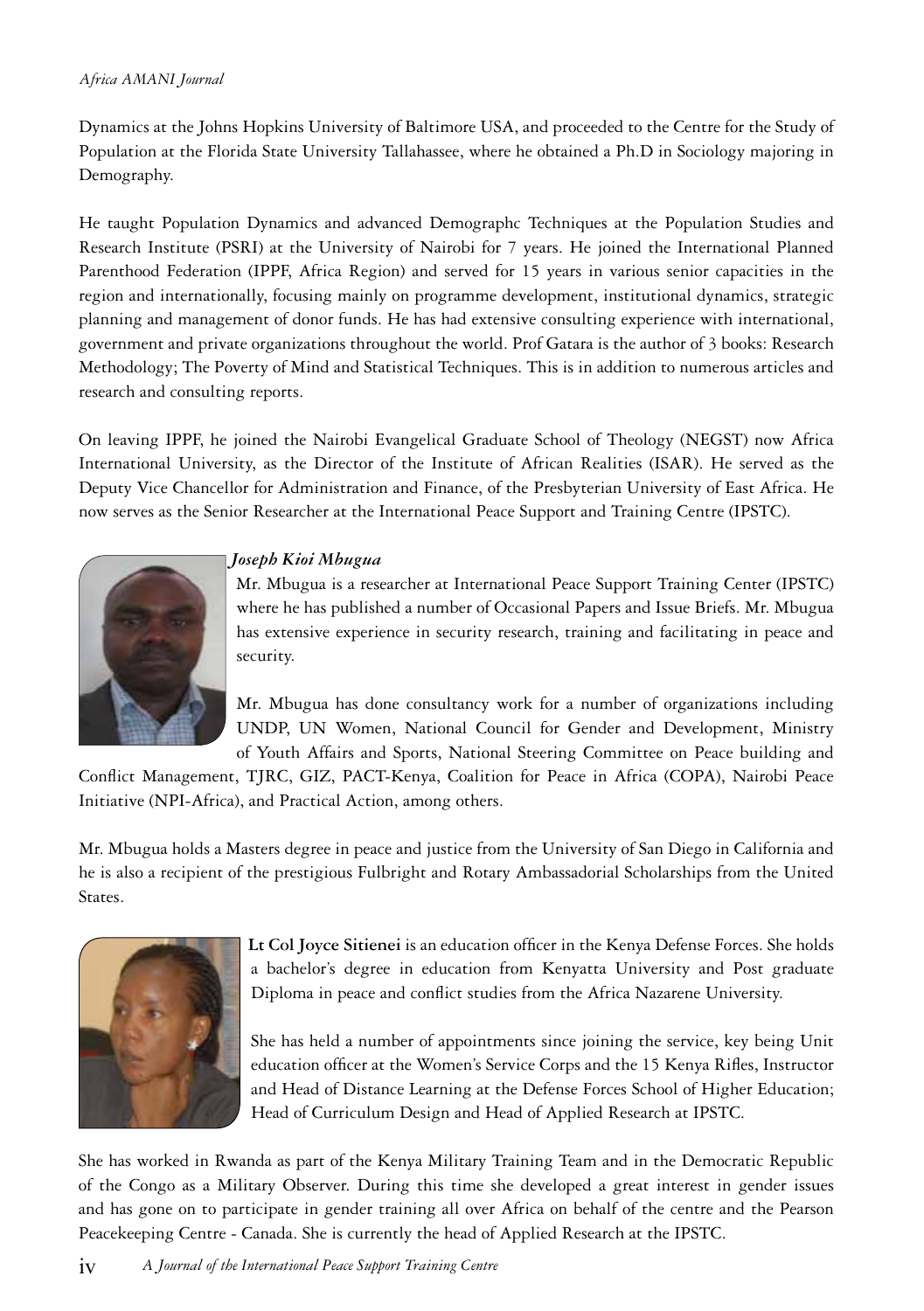## **Editorial**

Between conceptualization of a new Journal and its realization, there is a world of difference. It takes the good will and determination of institutional leadership for such a publication to become reality. This is in addition to partners who believe in the vision and mission of the International Peace Support Training Centre and are unwavering in support of new ventures. The first edition of Africa Amani Journal is a leap of both faith and belief that this new edition in Peace and Security in Africa will advance the course of peace in the continent.

The Africa Amani Journal is anchored in the strong desire of the IPSTC to share findings of peace and security research. Many have dedicated themselves to the realization of this journal. The Director who never wavered in saying yes to the new Journal; the heads of research who showed it can be done; the researchers who worked between tight deadlines to hand in their work and all who critiqued the work in its various stages of development. Not the least, all the contributors who believed with us that a journal in peace for Africa can be done and remain viable. To all, the editorial team owes them a debt of gratitude.

The journey for this journal has started. It is a sign of commitment to produce one on a semi annual basis to advance quality peace research in Africa. The success of the journal will depend on the support of all players in peace and security and beyond. The next issue will be in June, 2015. Welcome to the first edition of the Africa Amani Journal.

**Prof. Timothy Gatara** *Editor.*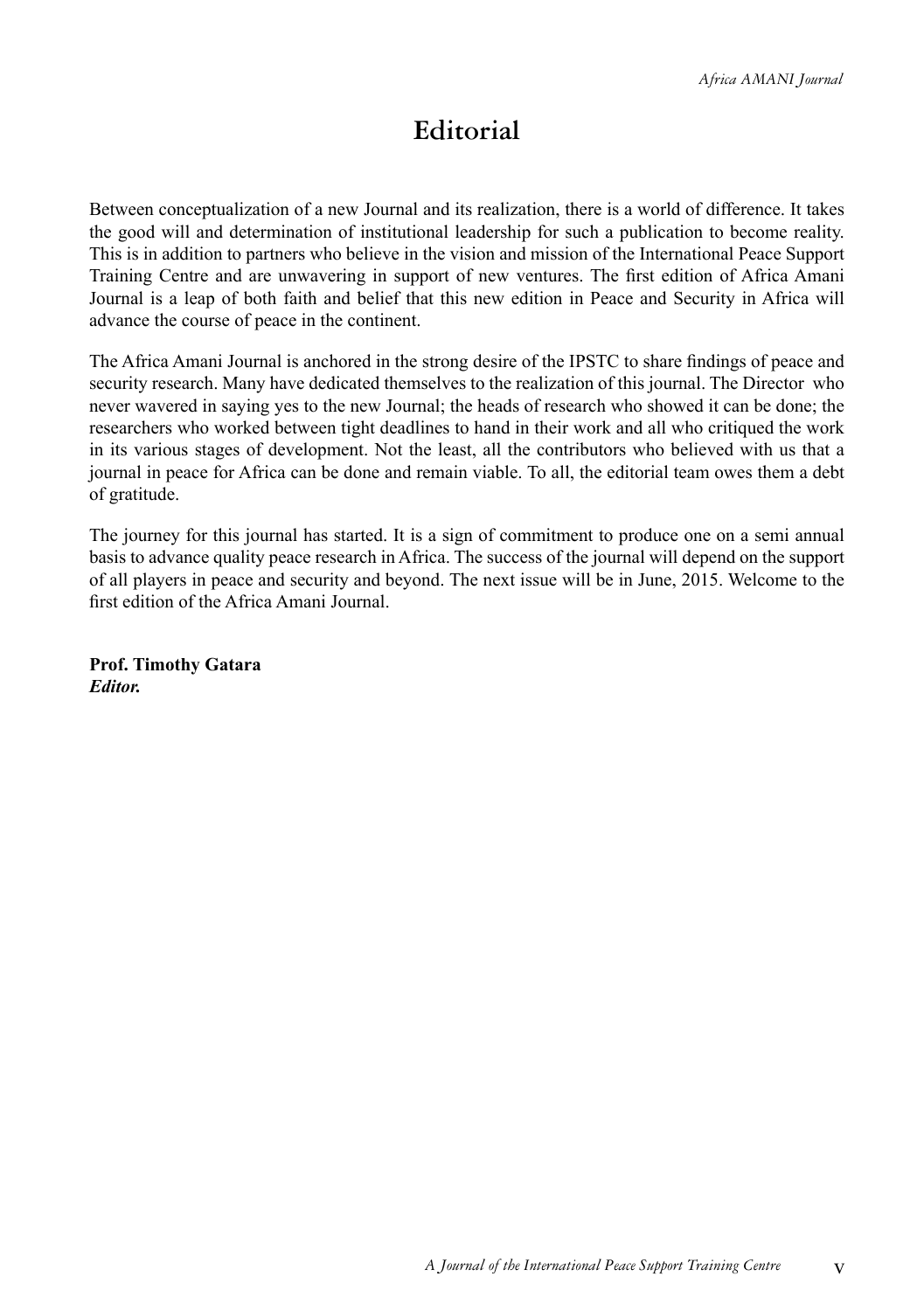# **Research for Peace and Security**

*Brigadier Robert Kabage, Director, International Peace Support Training Centre.*



Research remains key to the development of IPSTC. The training programme of the Centre is anchored in action research that is conceptualized and carried out by researchers in the Peace and Security Research Department (PSRD). In the past one year, the Research Department has provided valuable insights into the peace and security situation in the Great Lakes Region especially DRC, Burundi, South Sudan, Somalia and Kenya. This is in addition to producing several issue briefs and occasional papers that graphically expose the complexities of peace building in the Eastern and Central Africa Regions.

As a way of diversifying and improving our research products, the Africa Amani Journal is now a reality. The purpose of the journal is to report on

critical research findings that continue to impact peace and security in the region. The journal will also expand the IPSTC horizons in sharing knowledge and best practices in peace and security. It will be the key medium for scholars in Africa to exchange cutting edge knowhow on emerging peace and security trends and dynamics. The sharing of knowledge will boost the IPSTC standards of research in peace and security.

The coming into being of the Africa Amani Journal is a milestone in generating and sharing knowledge not just in the region but also globally. The first issue of the Journal carries articles on: 'Diplomatic Manoeuvre and Kenya's Military Campaign in Somalia'. The article asserts that diplomacy is a major asset of statecraft. The paper proceeds to explore the diplomatic challenges that Kenya faced before and continues to face in its armed engagement with the Al Shabaab, not only in the region but in the global context as well. 'The Changing Character of Peace Keeping in Africa', highlights the challenges that traditional UN peace keeping principles face and the need to take these into consideration in the future peace keeping missions. The journal also carries an article on, 'Predicting State Fragility in Africa', whose analyses is based on already existing data and posits 6 variables that are most salient in predicting state fragility in Africa: group grievance, state legitimacy, unequal development, human rights, existence of state elites and human flight. This is an area that the IPSTC hopes to do further research on. The article on 'Traditional Conflict Resolution Mechanisms' shows that neoliberal ideas of conflict resolution subordinate the traditional practices of conflict resolution because the interface between the two approaches is discordant. It highlights the need to develop a framework that synergizes workable and appropriate mechanisms and methodologies from both the traditional and modern scenarios.

It is a proud moment for IPSTC to launch this first issue of the Africa Amani Peace Journal and to welcome all to its readership. In doing this, hearty acknowledgments go to our partners, in particular the Government of Japan through UNDP for financially and morally supporting this first issue of the Journal.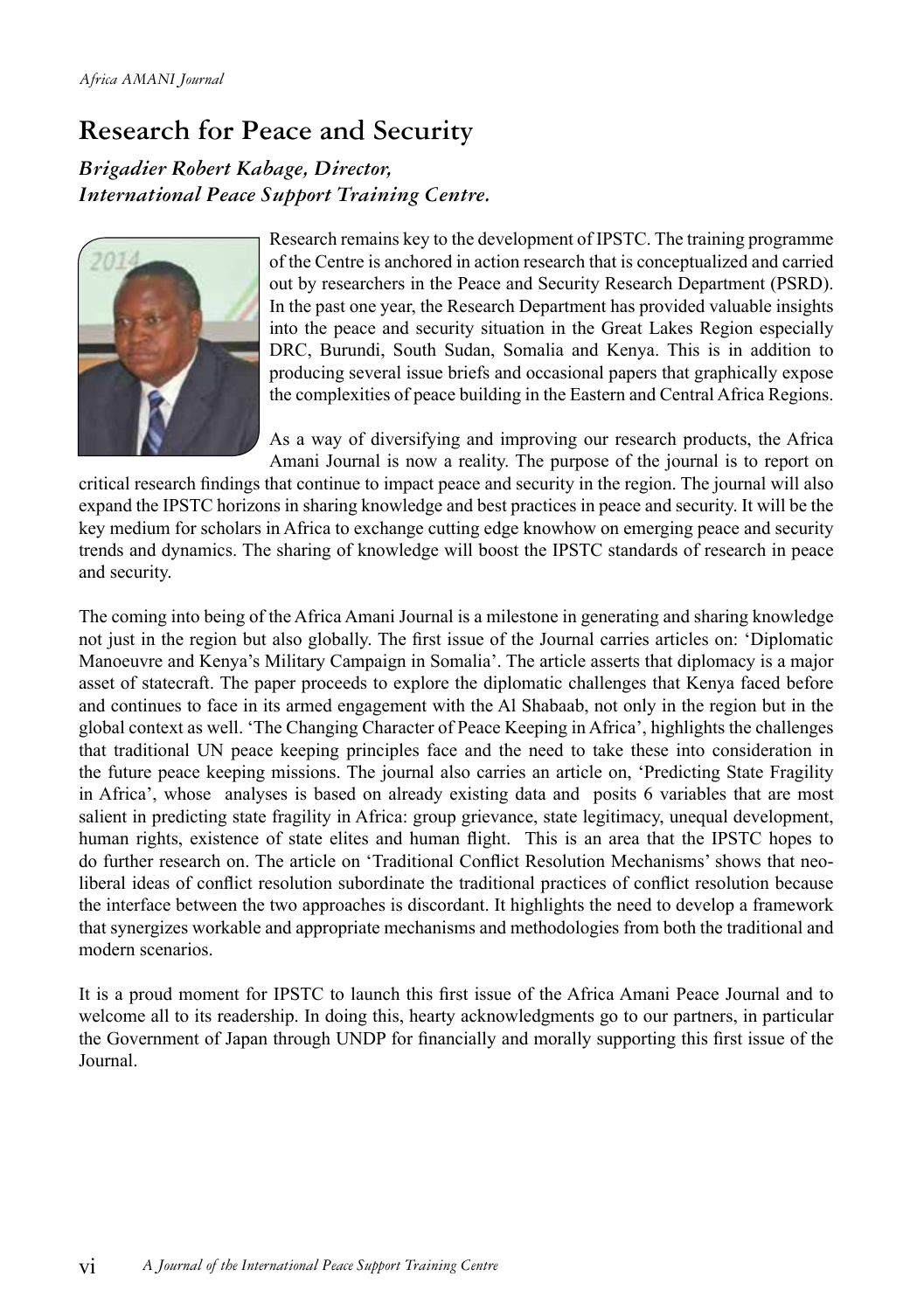## **Diplomatic Manoeuvre and Kenya's Military Campaign in Somalia**  *Mumo Nzau & Maj. Gen. (Rtd) Charles Mwanzia*

#### **Abstract**

From time to time, states resort to armed engagements with others for various reasons. War is mostly considered the last resort in the pursuit of the national interests of states. Throughout the modern nation-state system and more so since the end of the Second World War, states have been slow to resort to war. More often than not they may opt to interact with their potential adversaries through peaceful means before to armed campaigns. Such adversaries may take the form of state or non-state actors, which may include sub-national groups, belligerent movements or any other formation(s) perceived to be a threat to state survival. It was under such circumstances that Kenya sent its troops to Somalia in pursuit of the Al Qaeda-linked terror organization, Al Shabaab in mid-October 2011.

In practical terms, Kenya did not declare war on Somalia but rather she invoked her right to selfdefence against a threat emanating from her important neighbour, Somalia. Invoking Article 51 of the United Nations Charter, Kenya proclaimed self-defence as an inherent right and declared that she had to do whatever was necessary to keep her borders secure from terrorism and economic sabotage. These events attracted immense academic and policy debates given that this was Kenya's first major military offensive in the region since the Shifta War in 1965. Many questions were posed as to the legality of the offensive dubbed Operation Linda Nchi. While Kenya was not at war with her important neighbour Somalia, her troops were inside Somalia pursuing Al Shabaab on the ground, from the air and at sea. In the first instance, Kenya acted unilaterally but a few weeks later, the armed campaign became a venture involving Somalia's Transitional Federal Government forces and the African Union Mission in Somalia (AMISOM) troops.

It is noteworthy that even as such military campaigns take place, the role of diplomacy never ceases. Diplomacy is a major asset of statecraft. As such the question is, what is the role of diplomacy in Kenya's military campaign in Somalia? In this direction, this paper explores the diplomatic challenges that Kenya faced before and continues to face in its armed engagement with the Al Shabaab, not only in the regional but the global context as well.

#### **Introduction**

The state's security is the first imperative of foreign policy. Diplomacy is what gives concrete expression to this imperative. Working diplomats and statesmen can ignore this only at great peril. The management of relationships with neighbours especially those that are a security threat or concern becomes the highest diplomatic priority. While war is the ultimate argument of the state, in wartime however, diplomatic strategy supports military strategy through the management of relations with allies and the disruption of enemy alliances. It strives to translate battlefield victories into post-war gains. Diplomacy therefore struggles to minimize the consequences of military setbacks or defeat while mapping out the modalities for a stable and sustainable post-war situation. These must be the issues that run through the minds of diplomats and top security operatives with the on-set of Kenya's military campaign in Somalia in October 2011. Kenya sent its troops to Somalia in pursuit of the Al Qaeda-linked terror organization, Al Shabaab that she accused of planning and executing international terrorism in Kenya and the entire Eastern Africa region, thereby threatening state and human security in the region.

In practical terms, Kenya did not declare war on Somalia but rather she invoked her right to selfdefence against a threat emanating from her close

1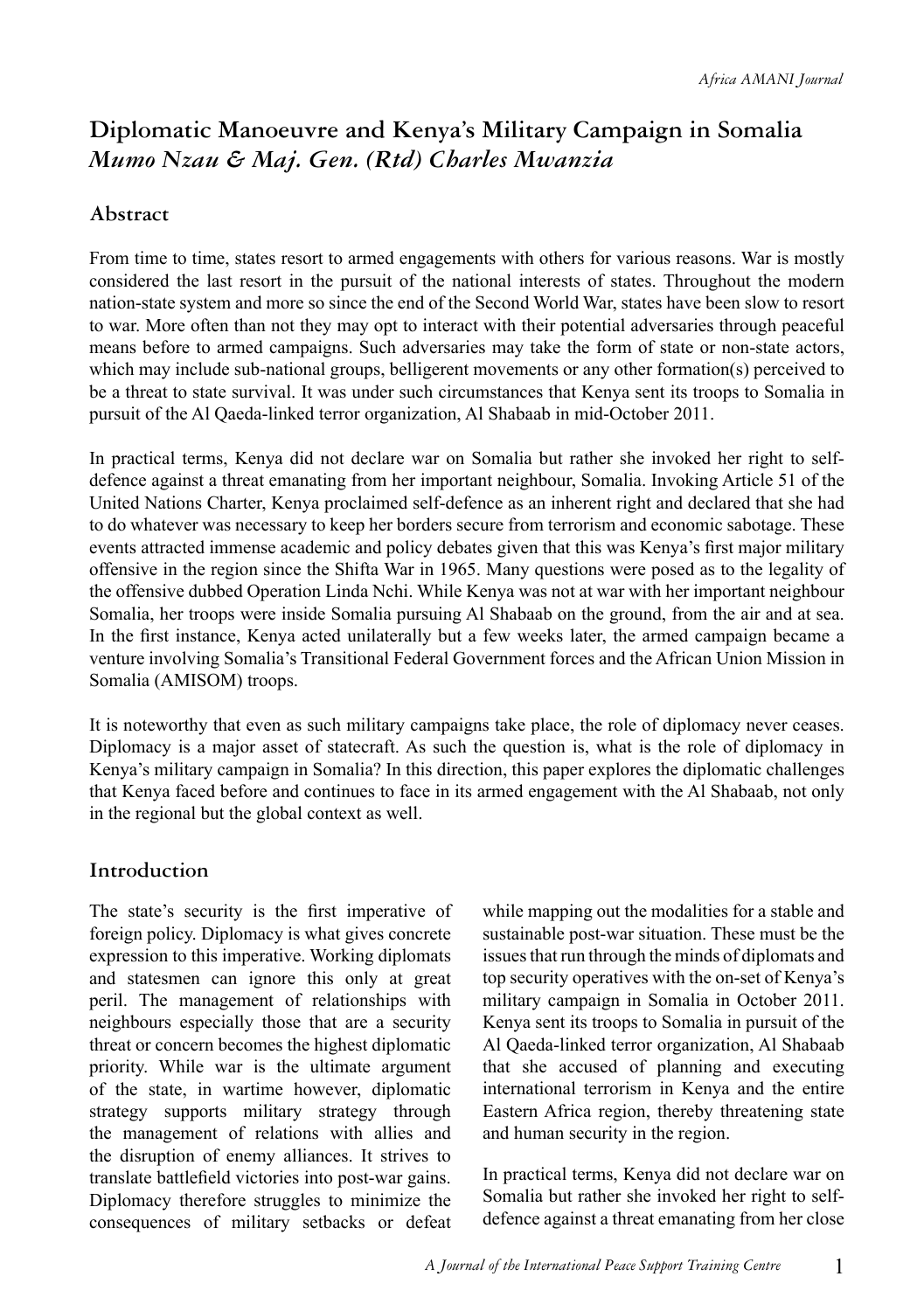and important neighbour, Somalia. Invoking Article 51 of the United Nations Charter, Kenya proclaimed self-defence as an inherent right and declared that she had to do whatever was necessary to keep her borders secure from terrorism and economic sabotage. These events attracted immense academic and policy debates given that this was Kenya's first major military offensive in the region since the Shifta War of the 1960s. Many questions were posed as to the legality of the offensive dubbed Operation Linda Nchi. While Kenya was not at war with her important neighbour Somalia, her troops were inside Somalia pursuing the Al Shabaab on the ground, from the air and at sea. In the early days of the campaign, Kenya acted unilaterally in most of southern Somalia. However, by June 2012, the armed campaign transformed into a joint operation involving Somalia's Transitional Federal Government (TFG) forces and the African Union Mission in Somalia (AMISOM) troops. This paper addresses the diplomatic challenges that Kenya faced before and during the war in Somalia with specific reference to the period before the formal re-hat of the Kenya Defence Forces (KDF) into AMISOM.

#### **Theoretical Framework and Methodology**

War, defined as "direct, systematic violence between state actors" is considered by realists to be intrinsic to the international system, and this is the idea behind the "distinctive hallmark of realism," in other words the political element of warfare (Evans and Newman, 1998). The idea that war is an instrument of state policy was most famously summarized by the Prussian theorist of war Karl Von Clausewitz who argued that: "war is not merely a political act, but also a real political instrument, a continuation of political commerce, a carrying out of the same by other means" (Clausewitz, 1832). The concept of state security is tied to the general scenario described above, especially with respect to the condition of anarchy and its negative consequences. The sovereign state becomes the ultimate guarantor of people's security. Wrapped in the protective mantle of sovereignty people can find a measure of security that is simply unattainable under other conditions. Thus the state is the primary source of protection for individuals and sub-state groups. This leads directly to the notion that it is the duty of the state to provide this protection, not only from external threats but also from within as well.

But what role does diplomacy play during war? Diplomacy eases and/or lubricates the way for the state while at war. Depending on a state's capabilities, it may need to negotiate with stronger ones in order to meet its policy ends. Similarly, the application of pressure and coercion is a form of diplomacy usually practiced by powerful nations against weaker ones. For greater effectiveness, this is often supplemented with incentives and rewards, which is sometimes called "policy of positive engagement" (Haass and O'Sullivan 2000). Creating a sound frame of regional cooperation on any matter is a key concern of diplomacy. No less important is cross-regional cooperation, especially linking up sets of neighbouring countries that straddle different regions. This usually hinges on sound bilateral relationships between key countries, since bilaterally it is the basic building block of diplomacy. Wider concepts of security concerns suggest the need for alternative and agile diplomacy that looks to building issue-specific coalitions with like-minded nations, putting aside all notions of ideology and division. It also underscores the value of sound relationships with all the major power centres of the globe, even if one does not subscribe to the concepts of multipolarity (Rana, 2002:58).

Against this background, and even though Kenya is arguably a leading economic and military power in the entire Eastern Africa, other states in the region and especially Ethiopia, Eritrea and Djibouti have a stake in the Somalia conflict. Equally, Uganda is also a key party being the leading contributor of troops to AMISOM. Indeed, Kenya required the support and goodwill of not only Somalia's TFG government but also that of its neighbours. Similarly, the stand of international hegemonies such as the United States, the European Union and China would make or break Kenya's war effort. In the same vein, the take of IGAD on the matter is equally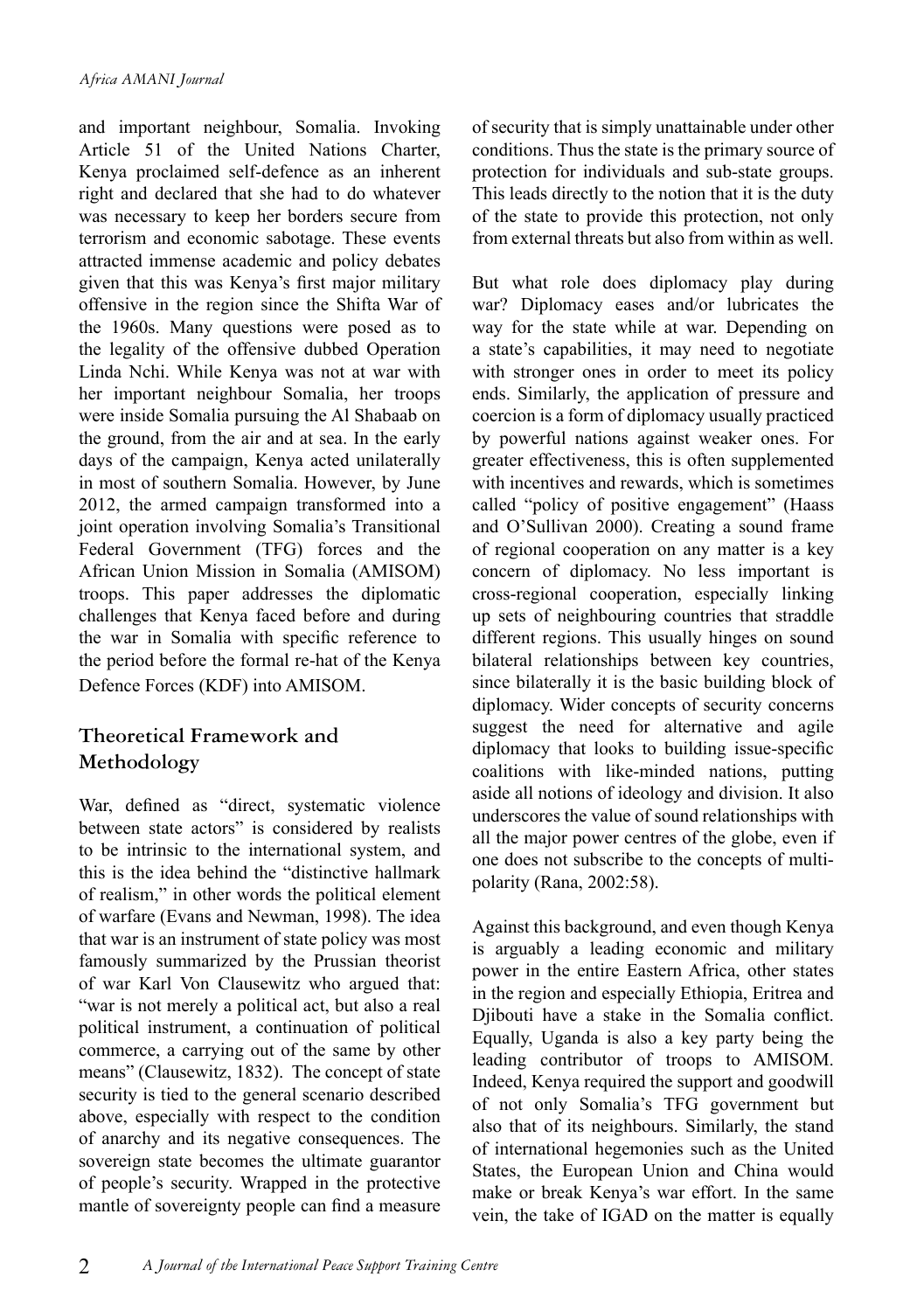important. As such the role of diplomatic manoeuvre as far as Kenya's military campaign in Somalia is concerned is worth investigating and analyzing.

From a liberal viewpoint, the end of the Cold War presented a wealth of new opportunities for international co-operation, mainly requiring the exercise of political will among key players to bring about an unprecedented level of international peace and security. Thus, the liberal viewpoint subscribes to the possibility of a managed anarchy. Whether designed specifically with economic integration or security issues in mind, the existence of key players, and other such organizations, is seen as constituting an international institutional network; the net effect of which is to enhance the prospects for building a durable regime of international peace and security in the twenty-first century. In this case, the role of diplomatic manoeuvre both at the bilateral and multilateral levels is central to this discussion. This paper relied on secondary sources of data; however, this was complemented by insights from interactions and interviewing with various key actors in the various government agencies involved in Kenya's military campaign in Somalia. Such actors included staff at the Ministry of Foreign Affairs, serving and retired military personnel as well as media personalities and fellow scholars engaged in this specific subject matter.

#### **Background to Kenya's Military Campaign in Somalia**

Following the formation of the TFG in Nairobi in late 2004, President Abdullahi Yusuf Ahmed and his allies, were under pressure from Kenya and the Inter-Governmental Authority on Development (IGAD) member states to relocate to Somalia and set up a provisional capital in Jowhar on the grounds that Mogadishu was insecure. Two assassination attempts on Prime Minister Ali Mohammed Ghedi while visiting the old capital city did at least confirm the TFG's fears. Nonetheless, key figures in Yusuf's government led by Hassan Adan (the speaker of Parliament) preferred to operate from the capital Mogadishu. They finally settled on Baidoa, a neutral town 250 kilometres northwest of Mogadishu. All this while, Mogadishu and its environs were in the hands of warlords who had established strongholds around the ruined city following more than a decade of anarchy. Meanwhile, another force sprung to power, the The Islamic Courts Union (ICU) in June 2006. The ICU captured Mogadishu from the warlords who had already formed an alliance, Alliance for Restoration of Peace and Counter-Terrorism (ARPCT).

The rise of the ICU marked the emergence of militant Islamism as a major ideology that cut across traditional social divisions and challenged traditional modes of dispute resolution by ascending to some degree above the clan structure. The Islamic Courts began a decade ago as a local clan-based mechanism for dealing with chronic lawlessness in Mogadishu (Crisis Group Africa Report No. 116, 2006:16-17). The locals and the business community embraced the Islamic Courts as they provided a semblance of governance in the south and brought some degree of peace and security hitherto unknown to the troubled country. For a long time under its reign, Mogadishu was reunited, militia checkpoints were torn down, weapons were removed from the streets and the international port and airport reopened for business. By December 2006, the courts had expanded from their Mogadishu base to control most of southern Somalia, before they were rousted-out by Ethiopian and TFG forces.

The TFG was faced by opposition from two fronts: an associated group of militia led by warlords on one hand and several groups of Muslim leaders who held Islamist and/or anti-western views as far as the future of the country was concerned. During 2009 and early 2010 suicide bombings, particularly by the Al-Shabaab, were rife in and around Mogadishu; Somalia's war-battered capital. Indeed, since June 2009, five Somali ministers have been killed by Al Shabaab suicide bombers. These attacks have demonstrated that the Al Shabaab is a formidable destabilizing factor to the government in Mogadishu.

Washington has maintained that Al-Shabaab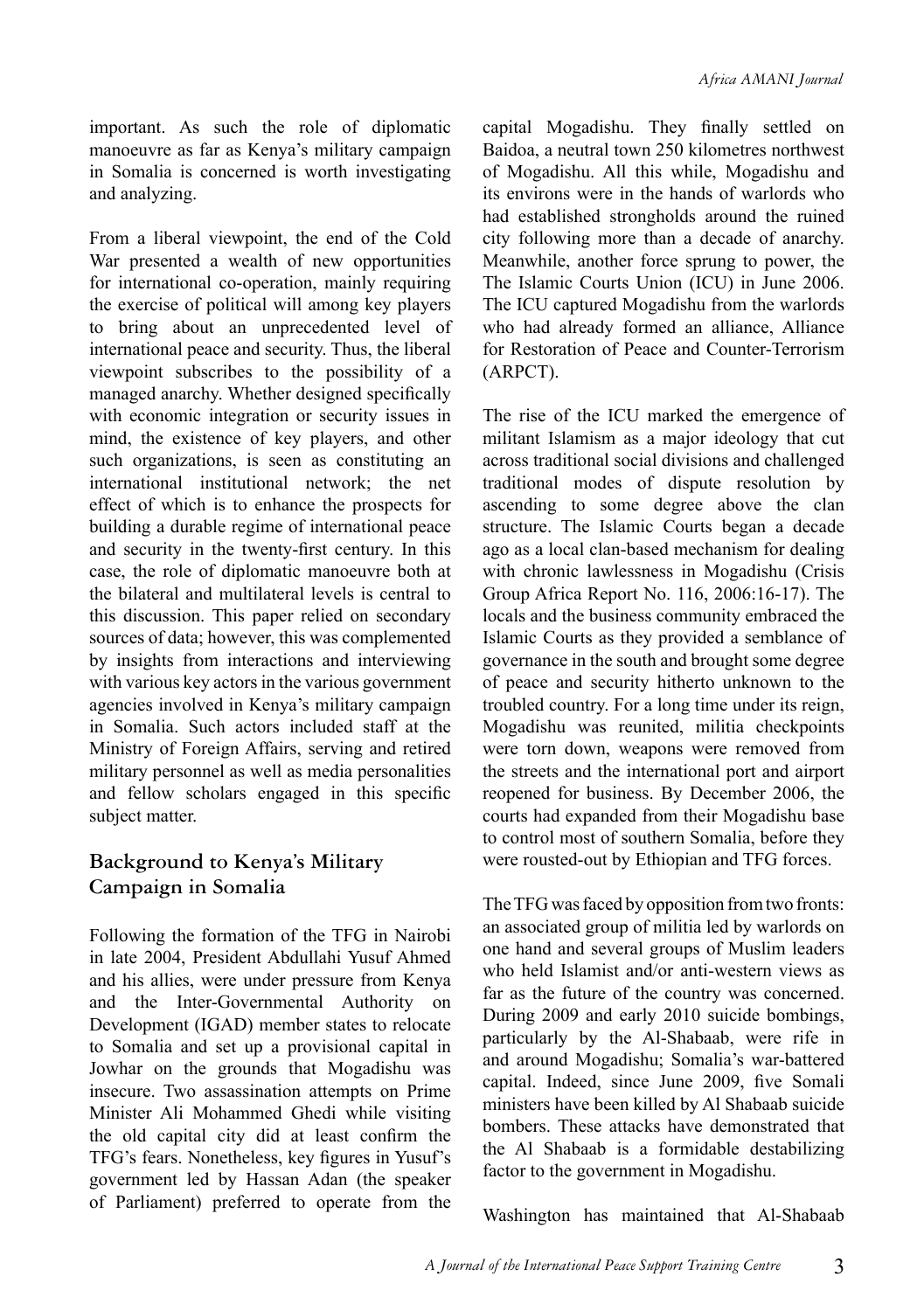is Al Qaeda's proxy in Somalia, and especially after the then leader of the ICU, Sheikh Dahir Haweys advocated and called for attacks on foreigners until they left Somalia. For a while, it seemed like the activities of the Al-Shabaab were confined to Somalia in its quest to oust the Government of Sheikh Sharrif Ahmed by whatever means possible. However, being a terror group, it should not have come as a surprise when Al-Shabaab claimed responsibility for the Kampala attacks of 11 July 2010. On 23 July 2010, the eve of African Union's Summit in Kampala, the AU Commission chairperson Jean Ping, announced they had asked countries, to contribute troops to AMISOM, then comprising only Ugandan and Burundian forces. The AU decision to reinforce AMISOM by almost 2,000 troops would increase the size of the force from its current level of around 6,300 (4 Ugandan and 3 Burundian battalions), to the 8,000 mandated in 2007. Some AU member states had even called for the force to be augmented to between 14,000 and 20, 000 troops. Although the African Heads of State strongly condemned the Kampala terror attacks, they seemed unable to provide a final and lasting solution to the 'Somalia Question' (Menkhaus, 2012).

Since attaining independence in 1963, Kenya has enjoyed relative tranquillity, peace and security with her neighbours and the global community. The first terror attack that took place at the Norfolk Hotel in Nairobi on 30 December 1980 was seen as a one-time event and no serious measures were put in place to address similar potential threats. However, this began to change after the 7 August 1998 Al Qaeda bomb terror attack targeting the US Embassy in Nairobi. The attack resulted in the loss of over 252 innocent lives with over 5,000 people injured. Majority of the victims were Kenyans. Although Kenya was not the direct target of these attack, the extent of that attack had great implications on the discourse of national security in Kenya (Nzau, 2010).

Barely four years later, a second major terror attack took place on Kenyan soil. On 28 November 2002, terrorists bombed Paradise Hotel in Kikambala, Kilifi. Twelve (12) Kenyans and three Israeli Nationals were killed in the attack. A large portion of the hotel was destroyed. The attack also involved a failed attempt to down an Israel airliner. Since then, international terrorism became a major security concern to Kenyans. Although the terrorist attacks were not specifically targeted at Kenya, they had devastating impacts on the country particularly in the economic, political and social spheres. Principal economic sectors such as tourism were paralyzed as a result of travel bans imposed by different countries owing to the threat posed by terrorism. Despite the absence of a significant terrorist attack in the Greater Horn region since the Kikambala Bombing, terrorist groups remained active in the region with Somalia as the epicentre of anarchy. The Transitional Federal Government (TFG), which was formed in Nairobi, Kenya (following the IGAD-driven Somalia National Reconciliation Conference) in October 2004, was not able to establish its authority over the war torn country.

Frequent albeit low-key terrorist attacks in Kenya, including the abduction of government and Aid workers from North Eastern Kenya, resulted in the deployment of the KDF into Somalia in mid-October 2011 to stop the Al Shabaab. Kenya declared war on the terrorist organization and stated that its security forces would henceforth pursue the aggressors across the border into Somalia (Global Post 2010). The government argued that Kenya had a right to self-defence, adding that its Constitution and the UN Charter were clear on the defence of borders. They invoked Article 51 of the United Nations Charter, which pronounces self-defence as an inherent right, which meant that the country could do whatever was necessary to keep its borders secure (Daily Nation, October 18, 2011).

Since the entry of the KDF into Somalia, the Al Shabaab has retaliated by making terror incursions into Kenya. Its spokesman Sheikh Ali Mohamud Rage, has been quoted threatening to launch terror attacks on Kenyan cities if Kenya does not withdraw its troops from Somalia. Indeed, since the onset of Operation Linda Nchi in 16th October 2011, Nairobi and various parts of the North Eastern and Coast regions have come under terrorist attacks by Al Shabaab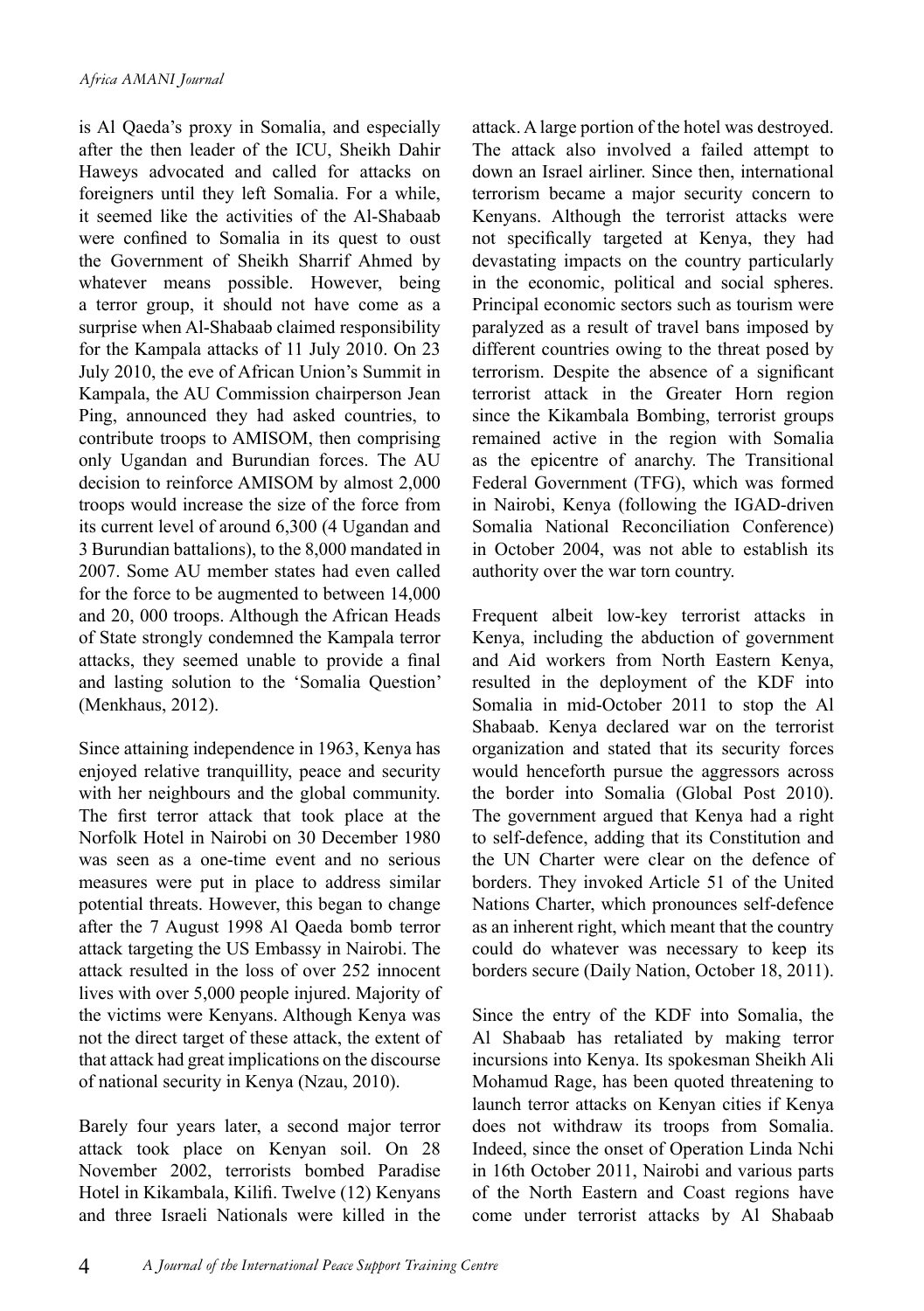operatives and their local sympathizers. The then Kenyan Prime Minster Raila Odinga, reiterated that "Kenya was fighting terrorists and not a community," adding that Kenya had the reason, the will and capacity to fight the militia and that the terror group leaders should be investigated by the International Criminal Court (ICC) for crimes committed in Somalia, Kenya and the Horn of Africa in general (The Nairobi Law Monthly, December, 2011). The Al Shabaab remains the greatest threat to Kenya's national security.

#### **Diplomatic Manoeuvre and Kenya's Military Campaign in Somalia**

In this section, the authors delve into a discussion on how diplomatic manoeuvre was applied in order to facilitate and "ease the way" for Kenya's strategic interests during Operation Linda Nchi (OLN). First it is true in many ways that there were plans and activities in Kenya's military and diplomatic circles to undertake a military operation in Somalia long before the abduction of a prominent French tourist in Kenya's north coast as well as aid workers from the Dadaab refugee Camp in Northern Kenya. Kenya had been under growing pressure to take action and attempt to restore confidence that it was capable of not only protecting tourists but also the aid community operating in the country. Since the commencement of "Operation Linda Nchi" the Ministry of Foreign Affairs in conjunction with other stakeholders undertook to galvanize international support for the security operation and to consolidate the achievements made thus far.

On 18 October, 2011, a high powered delegation led by the Minister for Foreign Affairs met with H.E. Sheikh Shariff, President of the TFG on the security developments in Somalia. It was a clear case of diplomatic manoeuvre in which the Kenyan delegation attended a joint press conference in Mogadishu where the two sides discussed closer co-operation on security matters aimed at wiping out the Al Shabaab and thereby fortify Somalia-Kenya confidence at that critical early stage of OLN. The parties signed a joint communiqué that undertook among others, to cooperate in undertaking security military operation and coordinated pre-emptive action; and to reaffirm their commitment to continue to work together in urging the international community to favourably consider the recommendations and decisions of the IGAD and AU in relation to strengthening the Peace Support Operation in Somalia, See (Republic of Kenya. 2011).

On 19 October, 2011, the Kenyan delegation held consultations in Addis Ababa with Meles Zenawi, Prime Minister of the Federal Democratic Republic of Ethiopia and Chairperson of IGAD, and with Dr. Jean Ping, Chairperson of the African Union Commission. The delegation briefed both leaders on the visit to Mogadishu and the security situation in Somalia. It was affirmed that better results could be achieved if regional partners, including IGAD and the AU, bolstered the efforts by Kenya and worked together to deal with the Al Shabaab problem.

The 41st Extra-Ordinary Session of IGAD Council of Ministers held on 21 October, 2011 in Addis Ababa, welcomed the agreement signed between the Government of Kenya and the TFG of Somalia on 18 October, 2011 on cooperation in all aspects of the on-going security operations and further endorsed the up-scaling of security operations by Kenya in response to the threats. The Council further called for the enhancement of the capacity of AMISOM, and urged the international community to redistribute the burden of hosting the refugees to ease the staggering refugee burden on Kenya.

Further, the Government of the Republic of Kenya and the TFG held high-level bilateral talks in Nairobi on 31 October 2011. The Prime Minister of the TFG, H.E. Abdiweli Mohamed Ali led the TFG delegation, while the Prime Minister of the Republic of Kenya, Rt. Hon. Raila Odinga led the Kenyan delegation. The bilateral diplomatic discourse was a follow up to the deliberations agreed upon between the two countries in Mogadishu on 18 October 2011 on the operationalization of a Joint Mechanism to manage the joint security operations in Southern Somalia. The meeting agreed that the Government of Kenya should not negotiate with the Al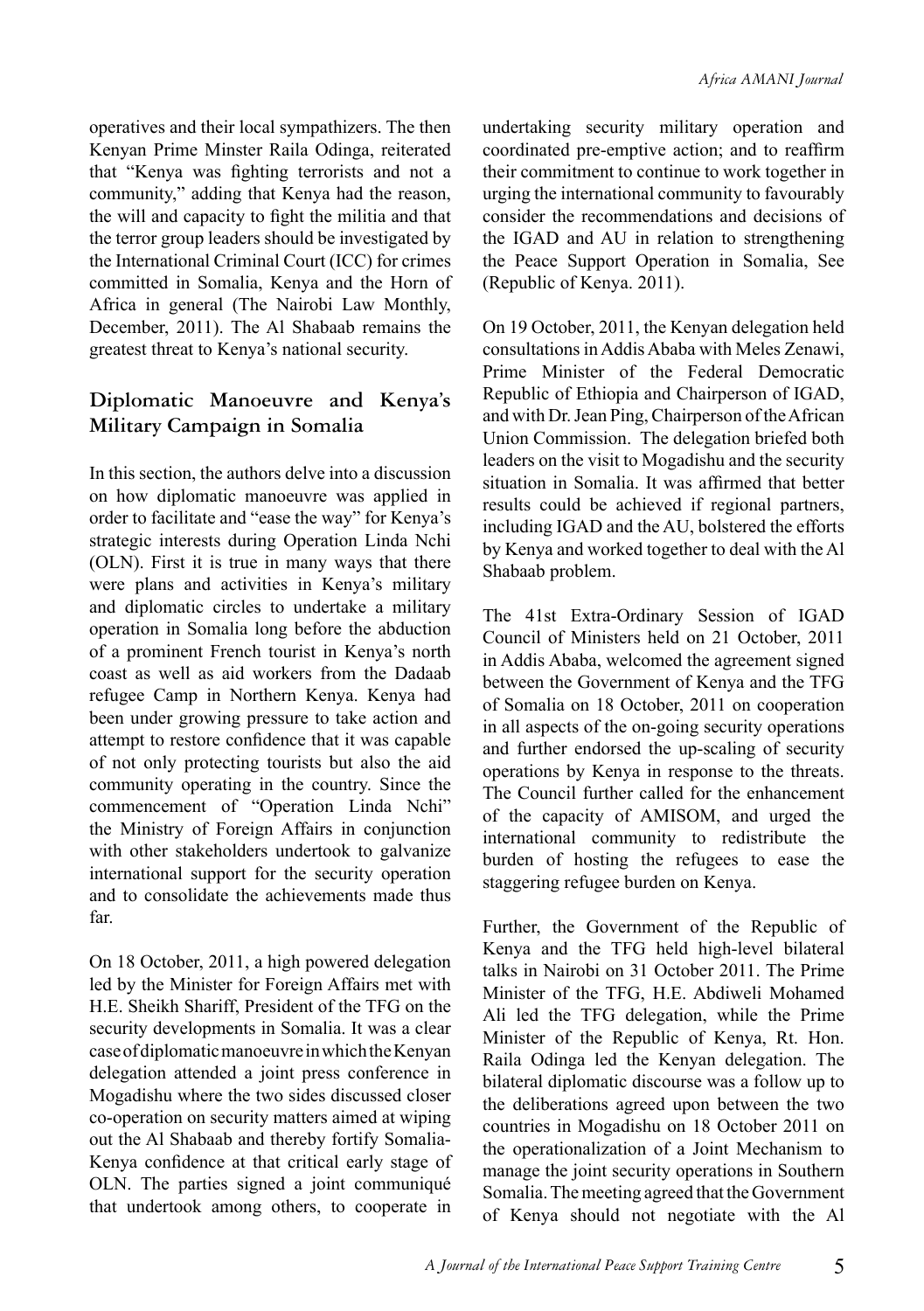Shabaab but the TFG was free to negotiate with all armed opposition groups within the instruments provided in various IGAD and AU roadmaps for example, the Djibouti Peace Process and the Kampala Accord as recommended by IGAD and the African Union, on condition that the militants renounced violence. The meeting also discussed the positive outcome of the 41st Extra-Ordinary IGAD Council of Ministers Session held in Addis Ababa, Ethiopia on 21 October 2011 on the security developments in Somalia. The meeting strongly affirmed the decision to jointly engage the Kenyan Defence Forces and TFG forces in war against the Al Shabaab.

On 1st November, 2011, the two Premiers briefed the Diplomatic Corp and International Organizations in Kenya on the situation in Somalia and the two countries' strategy to restore stability in Somalia. The Premiers reiterated that the main objective of the military operation in Somali is to incapacitate the Al Shabaab, stabilize the country in order to create safe humanitarian corridors within Somalia and to stem the influx of refugees into the neighbouring countries, especially Kenya. The meeting noted that the KDF in collaboration with the TFG forces had liberated Jubaland and therefore called on the international community to channel its humanitarian support in form of food, medication, shelter and education to these liberated areas. The meeting further reiterated on the need for international support to secure Kismayu; a port town in southern Somalia considered to be the main stronghold and economic lifeline of Al Shabaab.

On 10- 11 November, 2011 Kenya's Minister of Foreign Affairs, Moses M. Wetangula, accompanied by the Minister of State for Defence, Mohamed Yusuf Haji, led a Kenyan delegation to Uganda and Burundi to deliver special messages from President Mwai Kibaki on the on-going Kenya security operation inside Somalia in their capacities as Troop Contributing Countries (TCC). Meanwhile, Uganda was requested to consider deploying more troops to AMISOM in Southern Somalia. Burundi had expressed its readiness to deploy more troops to Southern Somalia with authorization from IGAD and the AU. On 25 November, 2011, an Extra-Ordinary Session of the IGAD Assembly of Heads of State and Government held in Addis Ababa, Ethiopia discussed the political and security situation in Somalia. The session directed the Secretariat to ensure continuous consultations of the IGAD Chiefs of Defence staff and military experts on how to support and coordinate the operations. They further called on Ethiopia to support the Kenya-TFG and AMISOM operations.

From the on-set, Kenya was faced with the challenge of convincing not only Somalia and IGAD member states but other world states on the rationale behind OLN. The country's war against the Al Shabaab militia got a boost after several countries promised to support Kenya and Somalia. During the bilateral talks between Kenya and Somalia on 31 October 2011; representatives of the European Union, US, Canada, Turkey, Australia, China, India, Japan, South Africa, Nigeria, Egypt and Gulf Corporation and representatives from IGAD were among those who met Kenya's Prime Minister Raila Odinga and his Somali counterpart Abdiweli Mohamed Ali and expressed their support for the military operation. Though the donors did not specify the kind of support they were to offer Kenya and Somalia, it was a clear sign that the international community had been struggling to find a solution to the Somalia crisis and the engagement of Kenya was seen as an opportunity to build upon in an effort to end 20 years of civil war in Somalia. At that meeting, Kenya and Somalia appealed for technical, intelligence, humanitarian and logistical support for their campaign against the Al Shabaab. Similarly, under the advice of his Foreign Affairs and Defence Ministers, President Kibaki travelled to the United Arab Emirates and secured support for OLN and humanitarian support for the Somali people within the liberated areas (International Crisis Group, 2012).

Meanwhile, the presence of heavily armed Kenyan troops working together with TFG forces in the entire southern part of Somalia and border areas in parts of northern Kenya heightened tensions among local civilian populations. The diplomatic front on the part of Kenya hence had the task of addressing these regional and international tensions and/or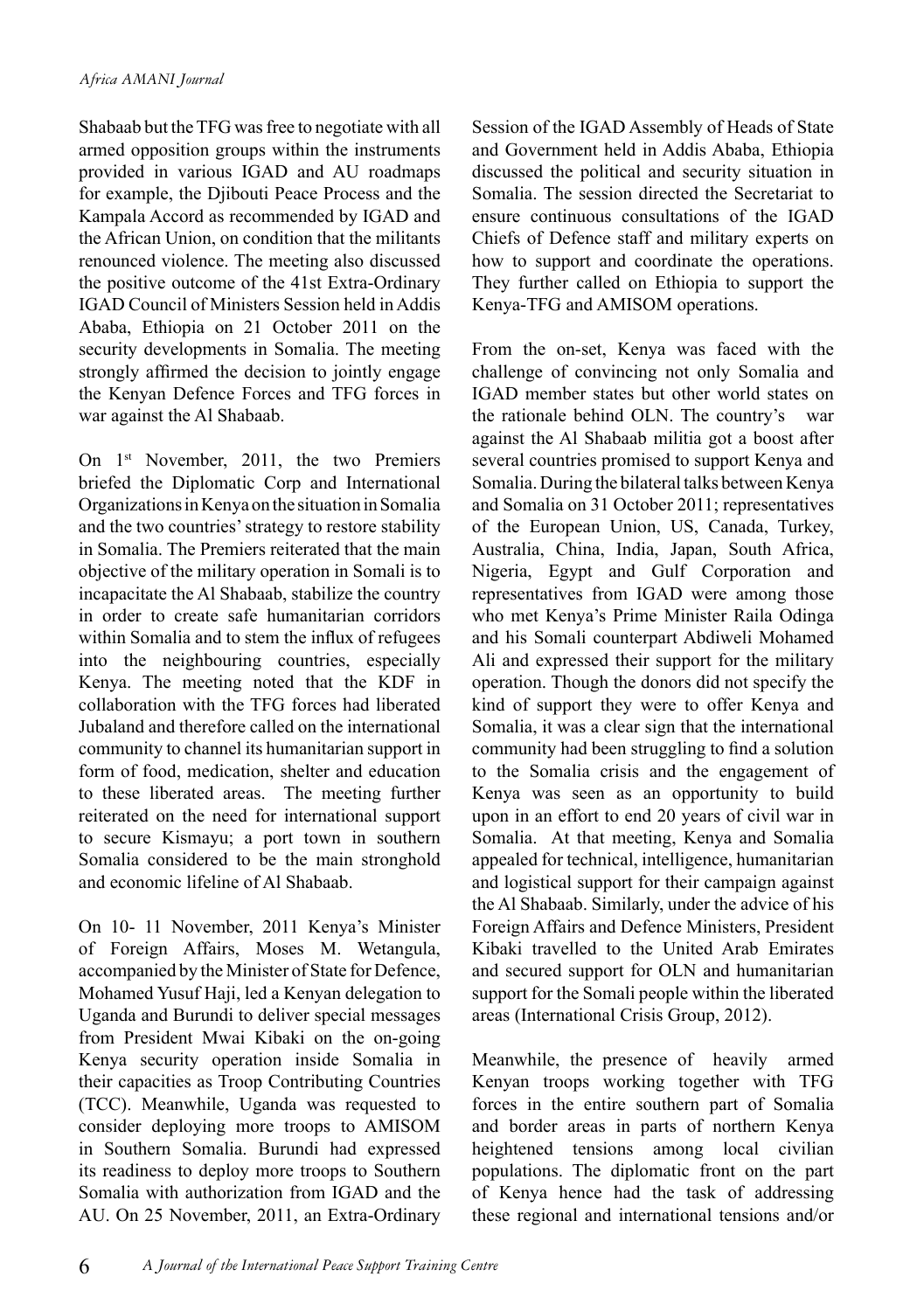uncertainties in order to pave way and ensure internal and international confidence in the Somalia campaign. Similarly, within Kenya, the legality of OLN was also questioned with the authorities being accused of blindly getting into a war, without considering the legal, economic and national security repercussions.

Given that Kenya's military budget has dropped from 841 million dollars (2.9 % of GDP) in 1988 to 594 million dollars (2% of GDP) by 2010 (www.sipri.org); a sustained campaign in Somalia would require more resources. As such, increased military outlays were expected in order to replenish worn out equipment, acquire modern weaponry and recruit more troops and increased pay for personnel. Other local critics of the Kenyan involvement in Somalia accused the ruling elite of using the operation as a conduit for grand corruption in which the procurement and purchase of military hardware would be used to enrich a few and raise money to finance the 2012 General Elections. Yet other critics argued that OLN was a calculated move by the ruling elite in the Coalition Government to delay Kenya's General Elections and thus remain in government as no elections can be held when a country is at war. While these accusations and counteraccusations were going around, Al Shabaab linked terror attacks in the country increased in number and in intensity. By 2 June 2012, when OLN formally ended, at least 44 Kenyans had fallen victim to various terror attacks by the Al Shabaab.

To counter the local negative sentiments towards OLN, diplomatic manoeuvre was most at play through weekly media briefings involving the Ministry of Defence, the Ministry of Foreign Affairs and the Kenya Police. The Impact of the Weekly Media Briefings was immense. The role of diplomatic manoeuvre here was to galvanize the nation to support its war mission. The civilian acceptance and pride in their national defence forces was crucial and the weekly media briefings enabled OLN to enjoy national and international support and political goodwill not least that of the Somali people. In order to sustain the justification of its unilateral move to enter Somalia, Kenya had to wedge an effective public relations campaign to isolate the AlShabaab from the larger Somali community, limit collateral damage to Somali civilians and take full responsibility whenever such events occur; while adhering to international laws governing the conduct of war. Towards this end, the Kenyan civilian leadership and defence chiefs displayed a commendable unity of purpose.

Diplomatic manoeuvre in support of the Kenyan military campaign continued to play out through coordinated efforts at the Regional and International Levels throughout the OLN campaign. The Horn of Africa Directorate within the Ministry of Foreign Affairs was tasked with this important mission. Its major task was to target various international forums where issues around peace and security in the Greater Horn were discussed. These included for instance; the International Conference on Somalia held in London in February 2012, the International Conference Piracy that was held in February 2012 in Nairobi and the meeting of the Ministers of Defence of the countries in AMISOM held in Nairobi in January 2012 among others.

Further, Kenya's diplomatic manoeuvre enabled her to provide training and logistics support to the TFG forces. As early as 2009, long before OLN, Kenya was involved in training members of Somalia's civilian police force as well as military personnel. It was a move that was meant to give the TFG the necessary technical and logistical support in order to enable the TFG (which Kenya had helped establish under IGAD) ward-off the growing threat from the Al Shabaab. Kenya's diplomatic efforts also bore fruit when the United States in June 2012 managed to name, shame and blacklist at least three Somalia citizens who were known to work closely with the Somali and/or Fundamentalist Diaspora in funding Al Shabaab among other terror-linked groups. In early 2012, Kenya's diplomatic manoeuvre enabled her to take the position of Chair at the IGAD of the Peace and Security Council, a strategic position in enhancing the OLN agenda regionally and internationally.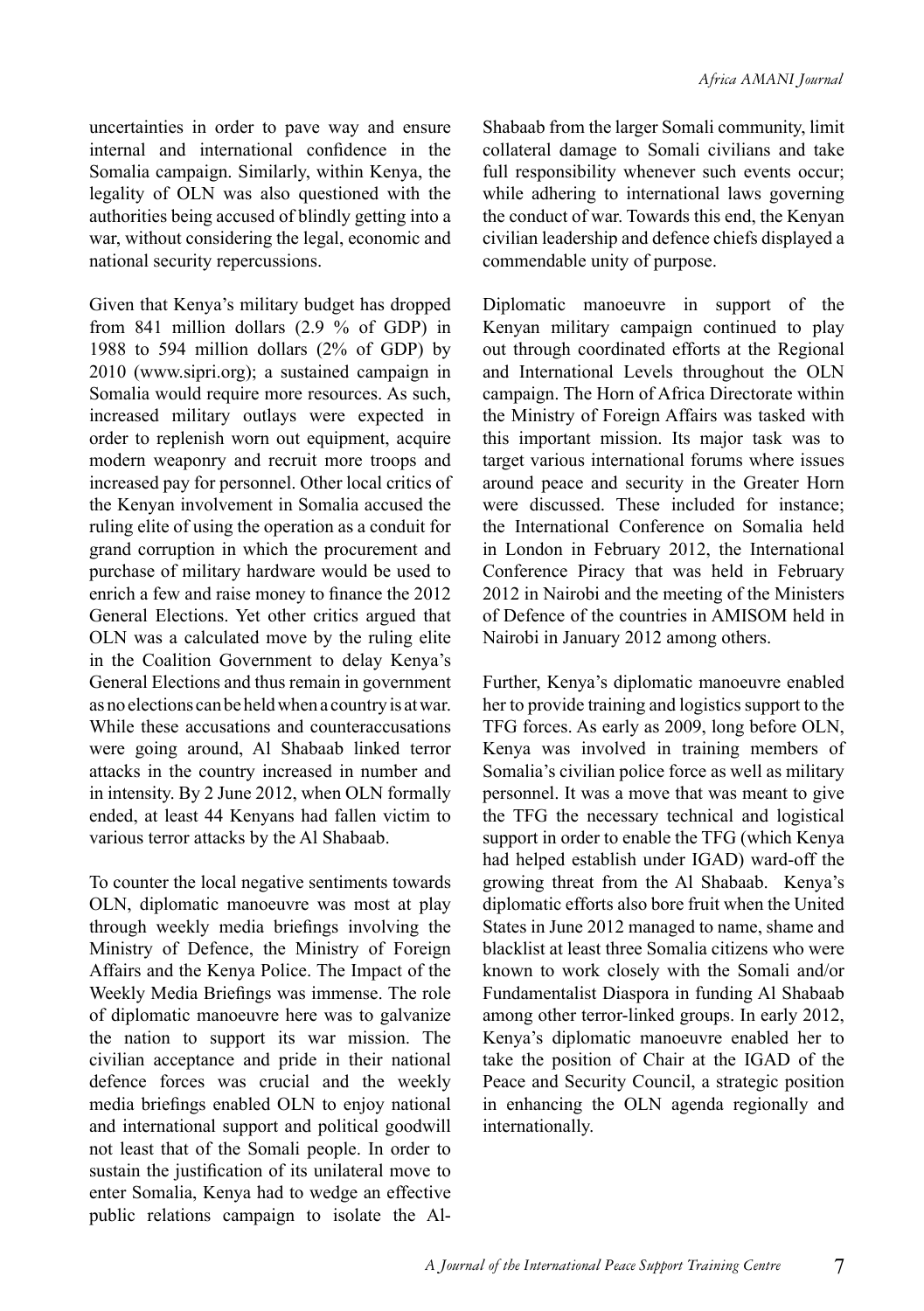#### **The Switch from Unilateral to Multilateral Action: Diplomatic Manoeuvre and Kenya's Re-hat into AMISOM**

On 2 June 2012 the Government of Kenya and the Commission of the African Union signed a Memorandum of Understanding (MOU) to govern Kenya's contribution of troops and resources to the AU Mission in Somalia (AMISOM). The signing of the MoU marked the official re-hat of the KDF to AMISOM following the adoption of the UN Security Council Resolution 2036 (2012) in February 2012 on the increase of AMISOM's force strength from 12,000 to a maximum of 17,731 uniformed personnel including the 4,664 Kenya Defence Force (KDF), with enhanced mandate from Peace keeping to Peace enforcement. The adoption of the UNSC Resolution 2036 (2012) followed a meeting between the AU Peace and Security Council (AUPSC) and members of the UN Security Council on 11th January, 2012 during which the AU presented the Strategic Concept for future operations of AMISOM in Somalia.

The US commended the decision by Kenya and Ethiopia to join the African Union Force fighting Al Shabaab militants in Somalia. US Assistant Secretary for the Bureau of African Affairs, Johnnie Carson, argued that Kenya and Ethiopia should strengthen the AMISOM and use it to fight the militants in Somalia. Carson appreciated the difficulties Kenya was facing in dealing with the insecurity emanating from Somalia and urged the country to work with AMISOM in advancing the stability of Somalia instead of going it alone. While the European Union (EU) backed Kenya's war against the Al Shabaab, the organization however argued that military action alone would not create lasting security in Somalia and underlined need for coordination of military and security operations in Somalia with the TFG, IGAD, AU and the UN to ensure that military action against the Al Shabaab is consolidated to ensure sustainable peace.

Before concluding this paper, it is imperative to pose critical questions in regards to the role of diplomatic manoeuvre in Kenya's military campaign in Somalia. The main question being to what extent the engagements helped secure Kenya's long and short-term strategic objectives in Somalia and the Greater Horn of Africa region. True enough, diplomatic expediency has worked quite positively for Kenya. However, it is still early in the day to get a comprehensive picture of all the aspects associated with the planning, execution and the actual impact of the military campaign in Somalia. Irrespective of this fact, from the foregoing discussions, the general take is that diplomacy did and still continues to play an important role in securing both regional and international support for the Kenyan engagement in Somalia. The search for lasting peace in Somalia continues and despite the enhancement of AMISOM, the capture of the port town of Kismayu, the war against the Al Shabaab and the stabilization of Somalia remains a challenge. Indeed, it has been demonstrated by experiences from campaigns in Afghanistan, Iraq and elsewhere that the search for lasting peace is a long term and arduous task. Military campaigns only part, albeit important, of the required widerranging interventions.

#### **Conclusions and Recommendations**

Through concerted and well implemented diplomatic efforts prior to, during and after the short-lived "Operation Linda Nchi" inside Somalia; Kenya was able to secure the necessary moral, political and financial support from various nations and organizations, including the Commonwealth, AU, EU, Indian Ocean Rim Association, COMESA, South Africa, Rwanda, Tanzania, Burundi, Uganda, Djibouti, Ethiopia, USA, UK, France, Nigeria, Qatar, Oman, Israel, and South Sudan. Nonetheless while war is the ultimate argument of the state, diplomacy becomes the oil that lubricates the actual conduct of hostilities and to map-out the way for a conclusive and sustainable victory. True enough; an inconclusive peace in Somalia is as bad as an inconclusive war and it is fraught with greater uncertainty not only for Somalia but also for Kenya and the international community at large. Diplomacy therefore does not cease,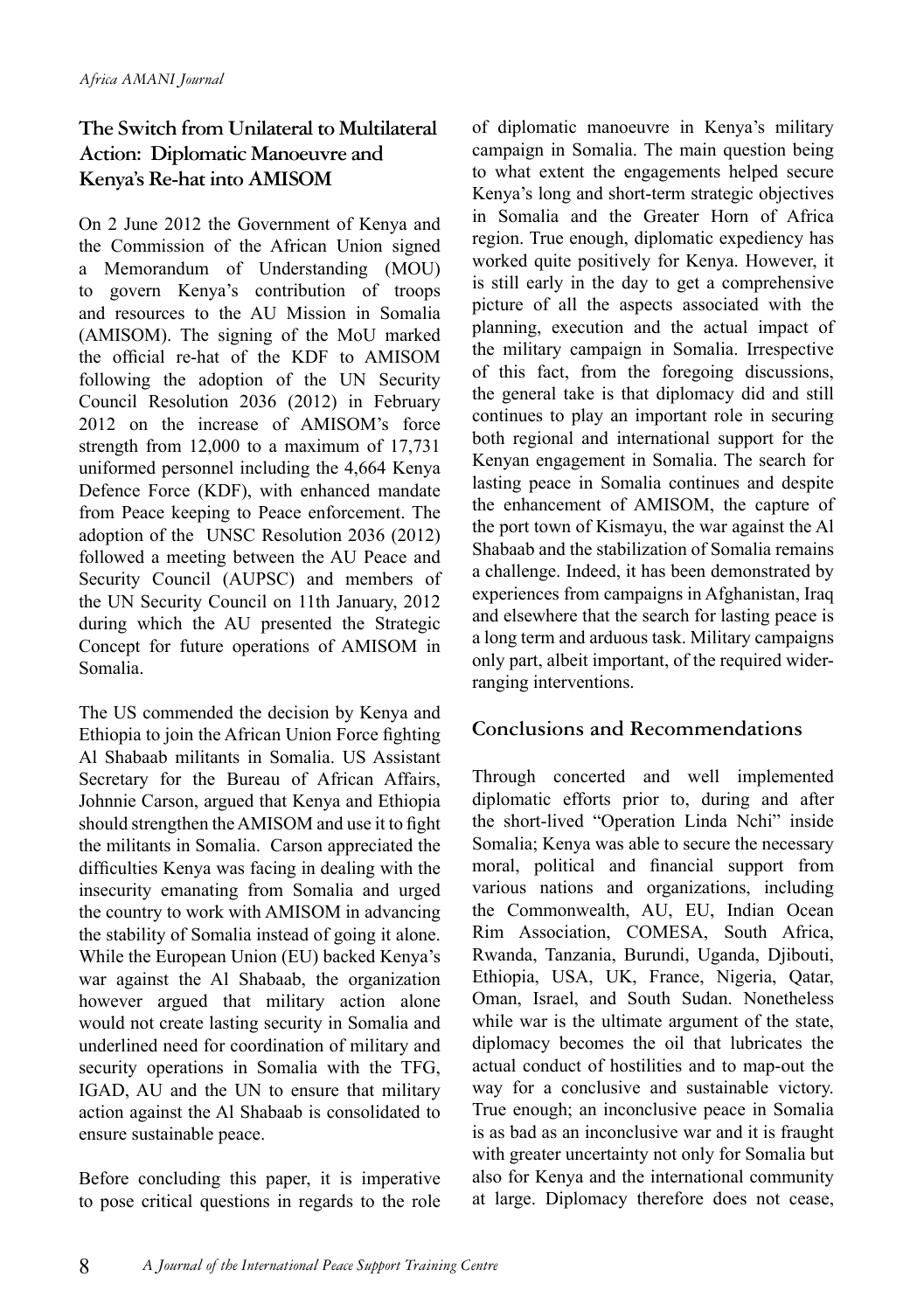even after war. Instead, it becomes focused on the shaping of tomorrow's peace with today's enemy in mind. As role of diplomatic manoeuvre to the very conclusion of the entire exercise cannot be over emphasized. In conclusion, the prediction is that the ongoing military approach to the Somalia question will subsequently require to be succeeded by concerted multilateral diplomatic processes once the Al Shabaab and other major destabilizing elements are eliminated. This way, peace will be institutionalized and sustained. While sustaining the war and achieving victory was the ultimate strategic goal for OLN and now AMISOM, future medium-to-long-term vulnerabilities and retaliatory attacks from the Al-Shabaab and related elements should be expected in the Eastern African region. Thus diplomatic manoeuvre will continue to play an important role in the search for sustainable peace and stability in Somalia.

#### **References**

Clausewitz Carl Von. 1932 On War. (As translated by Col. J.J. Graham.); Eds. Keller Charles and Widger David: www.gutengerg.org. Retrieved on December 10 2014.

Daily Nation 18th October 2011.

Derso A. Solomon. 2009. The Somalia Conflict: Implications for Peacekeeping Efforts. Nairobi: ISS.

Downey Tom. 2006. "Al-Qaeda in Africa" in BBC Focus on Africa. London, BBC: July to September.

Evans, Graham and Newman Jeffrey. 1998. The Penguin Dictionary of International Relations. London: Penguin Books.

Fathali, Moghaddam and Marsella Anthony. 2004. Eds Understanding Terrorism: Psychological Roots, Consequences and Interventions. Washington DC: APA.

Finlay Brian, Bergenas Johans and Tessler Veronica. 2010. Beyond Boundaries in Eastern Africa: Bridging the Development/Development Divide With International Security Assistance (Stimson Centre and the Stanley Foundation).

Gathii, J. Thuo. 2011. Kenya Walks a Tight Rope in Somalia. The Nairobi Law Monthly. 2(12):30-36

Haass, N. Richard, and O'Sullivan L. Meghan. 2000. Terms of Engagement: Alternatives to Punitive Policies. Survival. 42 (2): 1-23.

Nzau, Mumo. 2010. Counter-Terrorism in the Greater Horn of Africa 2004-2010: Revisiting the Somalia Question. The Journal of Language, Technology and Entrepreneurship in Africa 2(2):163-177.

Rana, Kishan. 2005. Bilateral Diplomacy. New Delhi: Manas Publications.

Republic of Kenya. 2011. Joint Communique issued at the conclusion of a meeting between the Prime Minister of the Republic of Kenya and the Prime Minister of the Transitional Federal Government of Somalia. Nairobi: 31st October.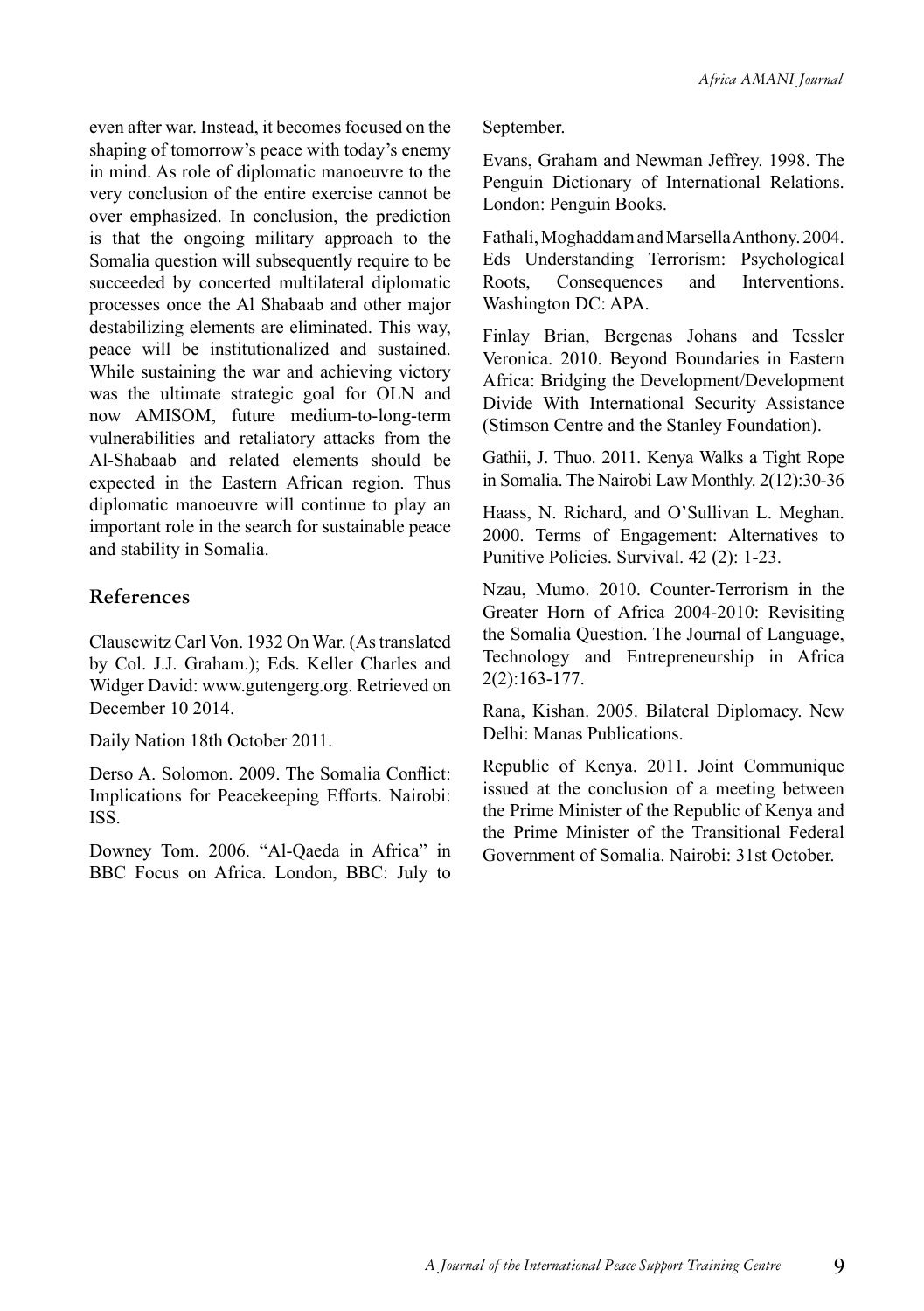## **Contesting Traditional Conflict Resolutions Mechanisms in a Neoliberal setting: Lessons from Kenya**  *Samuel A. Nyanchoga*

#### *The Catholic University of Eastern Africa*

#### **Abstract**

There exist challenges of transposing traditional conflict resolution mechanisms into a modern conflict context informed by neoliberal ideas. This article postulates that neo liberal ideas of conflict resolution subordinate the traditional practices of conflict resolution because the interface between the two approaches is discordant. Given the incessant conflict scenarios under interrogation it is prudent to develop a framework that synergizes workable and appropriate mechanisms and methodologies from both the traditional and modern set up.

#### **Introduction**

This article interrogates the traditional conflict resolution mechanism in a neoliberal setting. The conflict resolution terminology is used in this study to refer to the termination of conflict situation by applying home grown or indigenous strategies. The article is contextualized in a situational analysis of recurrent conflict environment in the independence era in Kenya and more specifically drawing relevant examples from current conflict situations with regard to northern, eastern, coastal parts and sections of the Rift Valley of Kenya.

The neo liberal approach to peace postulates that security, rule of law, democratic forms and economic reconstruction foster peaceful societies. Further to this, neo liberalists argue that market democracies construct inclusive and emancipatory peaceful processes. Under this framework conflict resolution involves the reduction, elimination, or termination of all forms of conflict using methods and processes that facilitates the peaceful ending of conflict. Neo liberal approach postulates that conflicts may be resolved through negotiation, mediation, diplomacy, and creative peace building and use of non-violent measures (Macmillan, 1997:34; Keohane & Martin, 1995:45-46).

The liberal peace elevates globalization, economic transformation through macro-economic stability and reduction of poverty to minimize the chances of conflicts. The democratic peace theory argues that democracies have non-aggression tendencies to each other and when conflicts emerge they have incentives to seek alternatives to war. Internally, democracies have mechanisms for resolving conflicts and assured guarantees. Where conflicts occur, particularly in emerging democracies there exist prescribed norms for resolving them (Jervis, 2002:5; Fukuyama, 1992:212; Levy, 1989:88).

#### **Context**

Northern Kenya is the home to nomadic societies such as the Turkana, Samburu, Pokot and Somali. Some of these societies share international boundaries with Uganda, South Sudan, Ethiopia and Somalia. The region has been the centre of local and international conflict over a long period of time (Menkhan, 2005:17-38). This is because of dwindling resources and the modern concepts of border and citizenships that are divorced from the traditional understanding and perceptions of territoriality and neighbourhoods. Territoriality mostly corresponded to seasons while neighbourhoods are highly transitory and randomly formed. Individuals moved in and out of neighbourhoods in accordance with nomadic patterns. Territoriality defined limits of ownership and accessibility of members to resources but under exceptional circumstances allowed nonmembers into territorial sections. Territoriality and neighbourhoods defined identity, inclusion,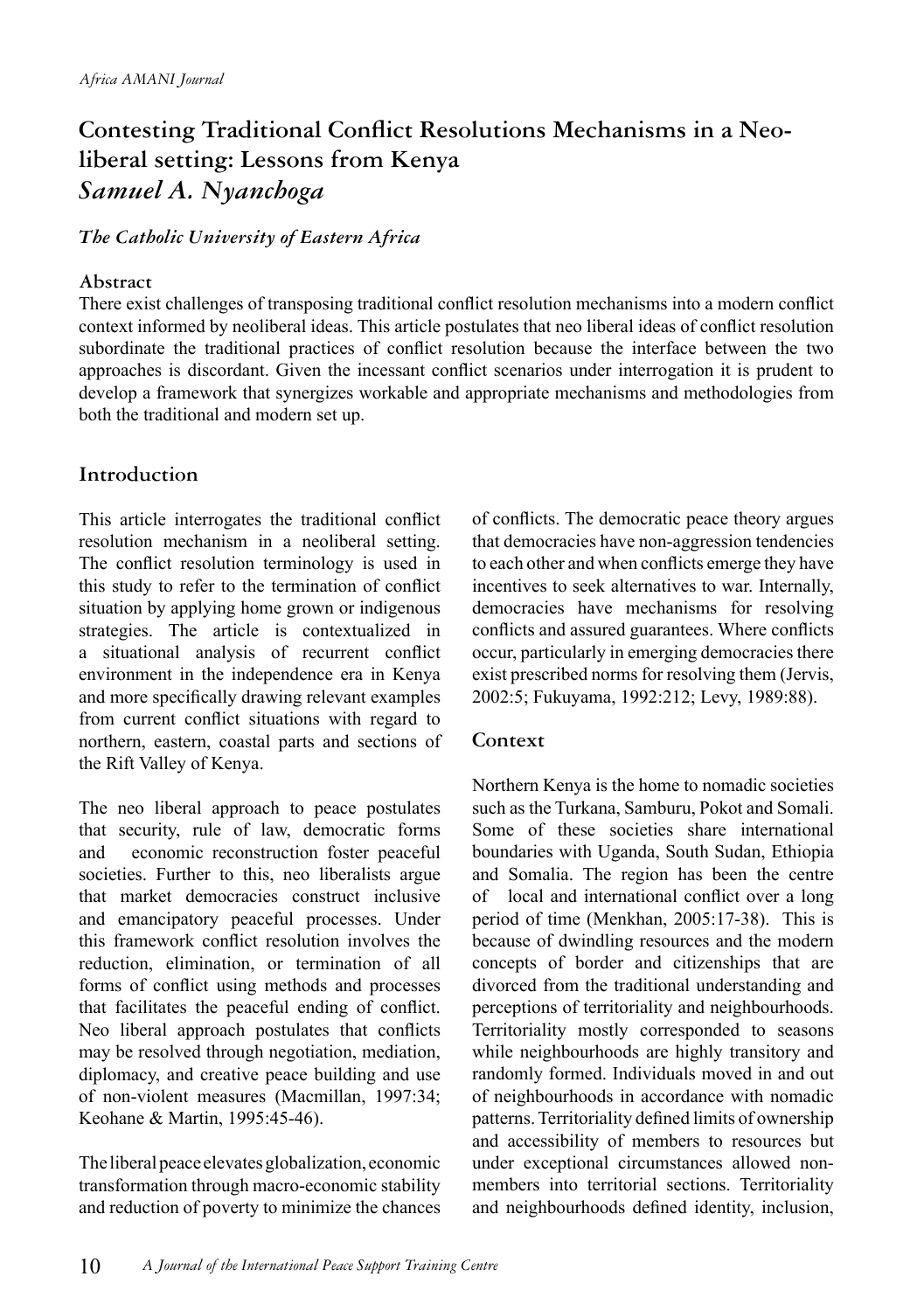exclusion, borders, borderland and citizenship (Campbell & Axin, 1980).

The establishment of colonial administration in Kenya redefined and introduced fixed borders and imposed the notion of citizenship and the process of identification, reducing independent communities into subjects. International and local borders did not take into consideration traditional notions of territoriality but cut across communities and placed them into separate states. People who initially belonged to one community found themselves labelled as citizens of different states. Movement beyond defined borders brought communities into conflict with the colonial and post-colonial state and even among ethnic communities that more often co -existed under well understood notions of territoriality and neighbourhoods. Circumscribing the nomadic communities into fixed zones led to marginalization because the nomadic activities would not thrive in restricted surroundings. What ensued was the pauperization and constant animosity as pastoral communities fought over scarce resources for survival. Stock raiding became a common feature while movement across international boundaries has become a common that raises issues of illegal migrants, citizenship, refugee and insecurity (Dereje and Markus, 2010).

The paper posits that modern conceptualization of borders and citizenship is vaguely understood by the nomadic societies in the region. It is more retrogressive and the source of recurrent conflicts. From the modernist state, borders reinforce governance operation but from the nomadic communities in the region it is a means of marginalization and dispossession. The physical border, to many of the communities does not preclude society from the use of resources. The contestation raises fundamental question on the relevance of modern structures of governance on communities that have traditionalist approach to political, economic and social survival (Mwaniki, et al, 2007:28-31).

The hegemonization of ethnicity, ethnic exclusion and inclusion together with the creation of ethno territorial borders reinforce the process of inclusion and exclusion through which territories and spaces retain ethnic homogeneity reinforced by sacredness, myths and traditions. Intruding into these spaces result into inter-ethnic conflict, segregation and ethnic cleansing. The politics of zoning ethno territorial spaces into ethnic voting blocs for ethnic based political parties characterize Kenya's political landscape since the advent of multi-party politics in the 1990s. The boundaries of ethnic and political differences trigger political conflicts (Nyanchoga, 2014).

Conflicts have persisted despite the application of the neo liberal conflict resolution mechanisms. This may be due to lack of understanding of the history of the region and particularly how communities over a long period of time have coexisted and resolved conflicts.

#### **Neo-liberal Approach to Conflict Resolution**

The following are some neo liberal approaches to conflict resolution:

#### **Prosecution of Criminals**

The prosecution of criminals, ordinarily, aims at preventing criminals from perpetuating the crimes. Courts have been used to prosecute criminals and war lords, who have committed war crimes and crimes against humanity. But the court process is sometimes slow in issuing verdicts and sometimes judgment decisions are far removed from the people concerned (Tarimo & Manwel, 2007:46-50).

#### **The use of Armed Forces**

The armed forces, like the police, the paramilitary General Service Unit (GSU) or the army, are used to impose curfews and instil discipline in localized conflicts. This has been witnessed in places like Mt. Elgon, the Mathare slum in Nairobi; Laikipia, Likia, Molo, Lamu and Tana river regions of Kenya. The rationale is that conflicts can be neutralized before they turn violent and widespread. The police are expected to provide appropriate intervention to reduce violence and criminality. However, armed forces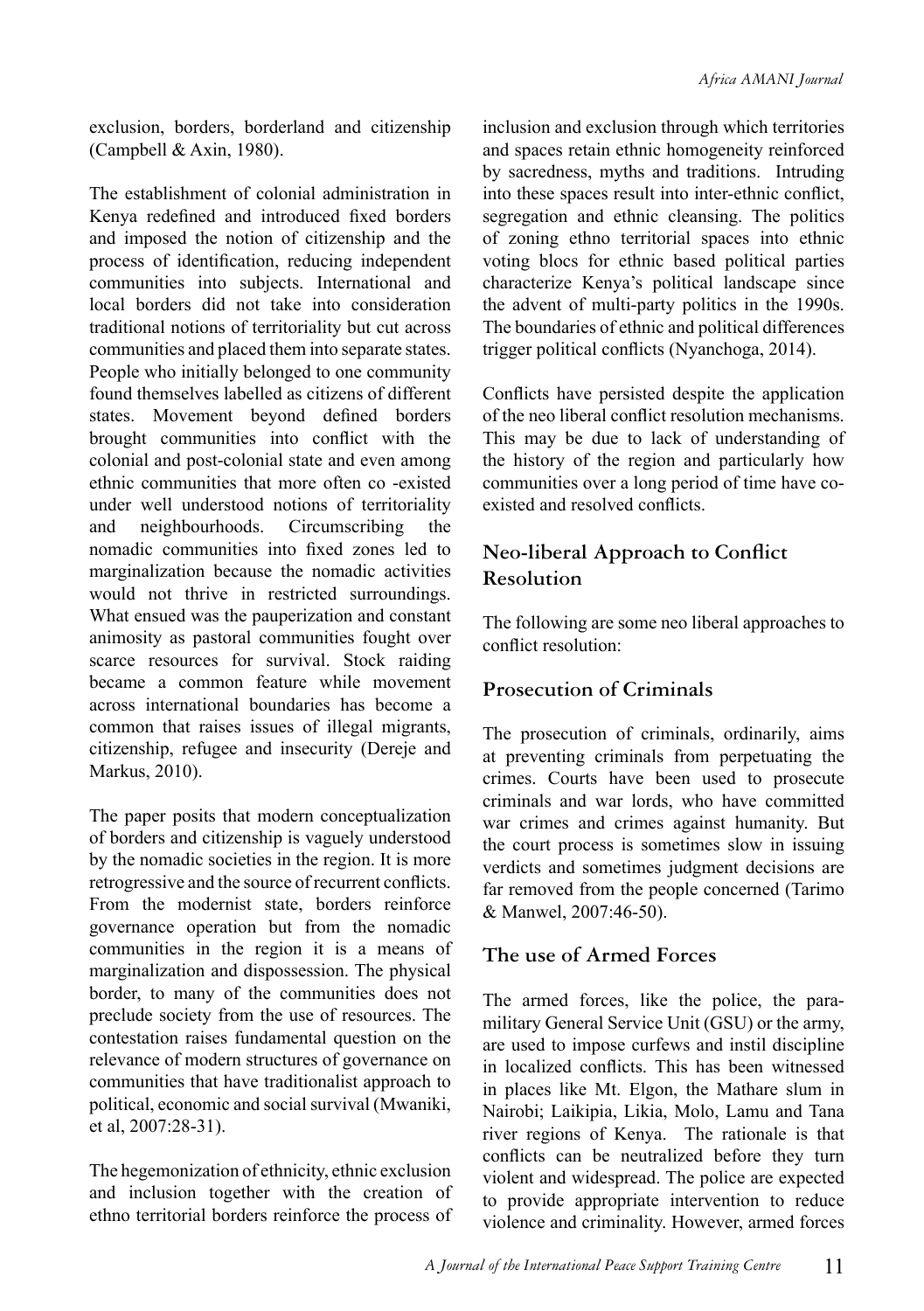have, more often than not, been accused of human rights abuse that range from rape, extorting money from their victims and taking sides when it comes to inter-ethnic conflicts. The Kenyan Police, for instance, have been accused of extra judicial killings of the adherents of the Mungiki sect (a proscribed group). The use of military may resolve the conflict in the short run but there are long term implications. The recurrence of conflicts in many parts of Kenya raises questions as whether indigenous strategies of resolving conflicts should be applied (Nyanchoga, et al, 2008:95-110).

#### **Education**

Following the post elections violence in 2007/8, the Kenya government together with civil society organizations embarked on peace education. The National Cohesion and Integration Commission (NCIC) developed strategies of promoting peaceful co-existence. Peace education became an effective tool for confidence building and to sensitize the people of the need to observe peace and co-existence. But the limit of this was the lack of involvement of the grass root stakeholders. The medium of communication still remained Kiswahili and English yet the vernacular language could do much better for easier understanding of the peace messages. When the government took charge of the process, people felt alienated and detached themselves from the process (NCIC, 12:48; Galtung, 1975: 334-339).

#### **Power Sharing**

Power sharing has been used as measures of confidence building. This was applied in the power sharing arrangement between Emilio Mwai Kibaki and Raila Amolo Odinga in Kenya to prevent the escalation of violent conflict over the 2007 disputed presidential elections. The Kibaki and Raila power sharing deal was characterized by intermittent conflicts throughout their tenure (Nyanchoga, 2014).

#### **Amnesty**

Amnesty is the offer of immunity from prosecution on condition that the belligerents cease unlawful activities. It transcends punishment and retribution, for the sake of the common good. In Kenya the members of Mombasa Republican Council (MRC) and belligerents groups in many parts of Kenya including the Mungiki groups have on several occasions been offered amnesty. Critics argue that amnesty has limitations, because those that have been involved in killings, looting of public funds and massive corruption, may seek amnesty in order to evade prosecution. It may also be seen as unjust when the state initiates amnesty, to exempt the perpetrators from prosecution; without consultation, or by sacrificing the rights of the victims. This may be seen as overriding the rights of the victims. The victims may feel that the state has used amnesty to protect politically connected personalities (Tarimo & Manwel, 2007:33-38).

#### **Mediation**

Mediation builds on negotiations and involves a third party intervention in the conflict. It aims at arriving at a settlement that is acceptable to those involved: one that they could not have achieved on their own. The mediators' role is to reduce tension and endless bargains, for the sake of peace. The choice of mediators is important for they must be acceptable to the parties involved. The objectives to be achieved, and procedures to be followed must be communicated to the parties concerned in advance; in order to facilitate a proper involvement (Tarimo & Manwel, 2007:33-50).

#### **Critique of Neo-liberal Approach to Conflicts**

Some of these methodologies to conflict resolution have been contested due to the very fact they seem to take a top to bottom approach. The use of the military to quell conflicts in many parts of Kenya such as in Lamu, Mt. Elgon region, Mandera and Wajir has to a greater extent taken a pacifist approach, and focused on short term truce only for the conflicts to resurface. What lacks is the integration of indigenous or traditional approaches. Secondly the amnesty is heavily contested as a strategy to integrate criminals and perpetrators of conflicts into society. Many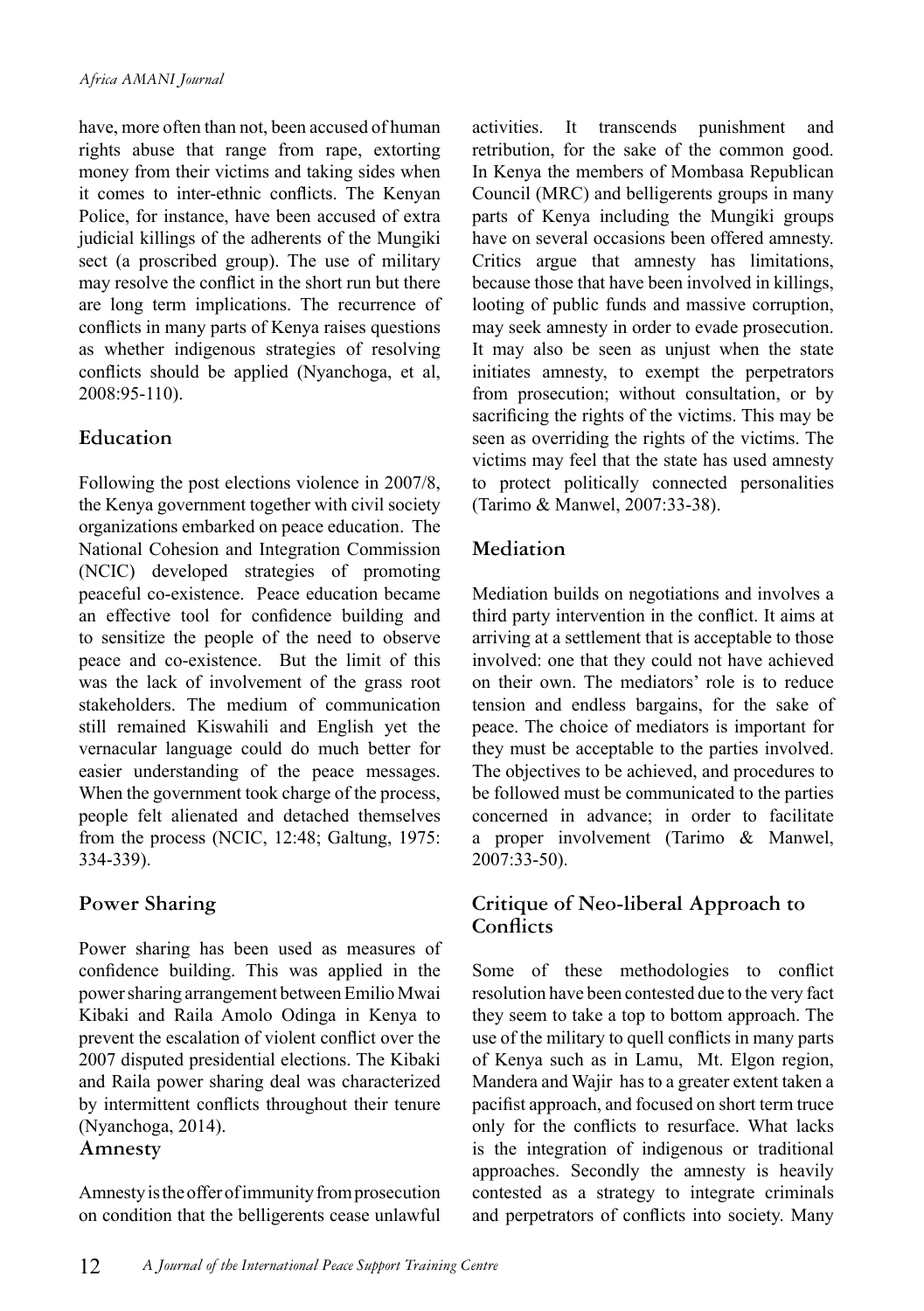societies had elaborate rituals of cleansing and accepting criminals and perpetrators of crimes in society. The failure to invoke this and enable society own the process jeopardize the chances of having a long lasting solution to conflict.

For instance, after the 2007 and 2008 postelection violence there was blanket amnesty and communities were encouraged to live together in harmony, yet, the level of intolerance is high among the ethnic divide as members of different ethnic groups continue to perceive each other as intruders, burdensome, security threats, exploiters and liars. The failure to invoke traditions and customs of the people into the peace initiatives and resettlement programme is a major impediment.

#### **Traditional Conflict Resolutions Mechanisms in a Neo-Liberal Setting**

Kenya's 2010 constitution recognizes the role of local and customary conflict resolution mechanisms. This implies that communal and locally driven conflict resolution is conducive to resolving conflicts (The Constitution of Kenya, 2010: 62; 67).

#### **Militarization of Conflict Resolution**

The method is used to resolve conflict as a last resort when all other methods, such as diplomacy, negotiation, payment of fines or other forms of pay-off fail. It is the physical force that realizes the objectives of a community. Armed combat is still fashionable among the various pastoral communities in Kenya to protect livestock, pasture, land, water resources and communities. But the approach seems to go contrary to the tenets of neo liberalism where it is perceived to be criminal or belligerent. The philosophy of militarization as a strategy to resolve conflicts was informed by the principle of self-defence and proportionality. Military build-up was a necessary deterrence mechanism. But neo liberalism strategy of demilitarization to a traditional context without adequate cautionary avenues is counter-productive because it leads to militarization again. Several demilitarization operations in northern Kenya such as Operation

Okoa Maisha (Save Lives) in 2008, Operation Chunga Mpaka (Guard the Border) in 2008 and Operation Dumisha Amani (Peace Operation) in 2010 were driven by national security frameworks that included forceful disarmament leaving many of the communities vulnerable to external attacks.

#### **Commonness of Humanity, Reciprocity and Respect**

This is the value of African communal way of life in which sharing was more of a virtue than denying the same to other people. Reciprocity emphasized both the ethics of sharing and a sense of collective security, through a social set-up which supported an egalitarian social living. It was a norm that transformed individual obligations into social welfare security schemes. The process of individualization and privatization of common good and resources encourage competition, conflict and hence undermine the ethics of humanity leading to conflict (Mkangi, 1997).

#### **The Kinship Ideology**

According to Ochieng (1974), there existed multiplicity of kinship relations among various Abagusii clans. The principle idea was that such kin clans were relatives by blood and were strictly forbidden from engaging in acts of shedding blood. Such relationship also existed among the Agĩkũyũ and the Akamba. The two regarded each other as athoni (in-laws); a fact that forbade the two communities from fighting, however serious the provocations and circumstances may be. Thus, inter-ethnic marriages created blood relations within various African communities, making them related in one way or another. It was also common for African communities to exchange brides as means of cementing good relations and avoiding acts of aggression between communities. The emergence of trans-ethnic religions; modern education and urbanization has contributed to the emergence of new social values and the neutralization of this principle in creating and cementing social bonds. Within the emerging urban culture, kinship ideology is increasingly becoming peripheral as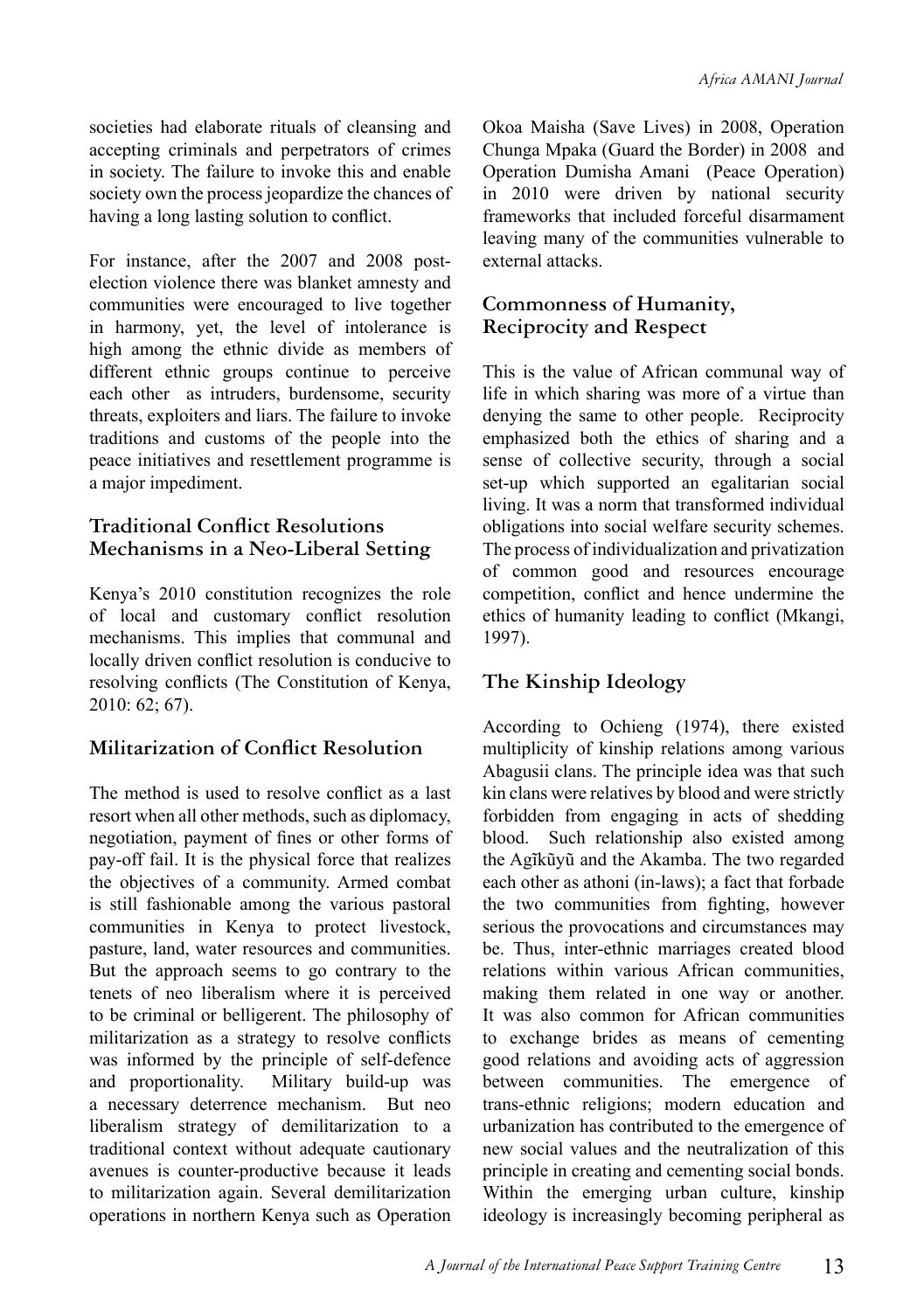other forms of creating social bonds and social capital emerge. The decline of kinship ideology contributes to the disruption of social networks and promotes individualization, poverty, autonomy and conflict. Among the pastoral communities such as the Turkana, Samburu, Pokot and Somali; the process of urbanization and migration is eroding kinship ideology. There is also commoditization of pastoral economy, land pasture and water resources. This promotes the notion of atomization of kinship ideology and exacerbation of conflicts (Schlee, 1989).

#### **Peaceful Treaties**

African communities entered into peace treaties, permanent or otherwise, and sometimes formed alliances against other communities. Among the Abagusii; leaders could prick their small fingers and once blood was oozing out, they could lock them together and chant words and promises of peace and mutual protection. This treaty was called enchabo and was seriously upheld by the local custom; and any party reneging on it stood to incur the wrath of curses chanted during the treaty. It is also believed that the Abagusii entered into such agreements with their neighbouring communities. During the battle of Saosao in 1891, for instance, the Abagusii allied themselves with their neighbours, the Luo and Kuria against the combined force of the Kipsigis and Nandi who had raided the latter for cattle. Such alliance proved fruitful at the battle of Charachani against the Kipsigis. The Turkana have in the past also entered into such peace treaties with Oromo and Pokot by breaking bones, of sacrificed animals, weapons of war and burying them (Nyanchoga et al 2008). The modernization coupled with the neo liberal approach to peace downgrade the rituals as a strategy in conflict resolution. Customary practices and rituals that promote peace are fast waning due to modern religions and modernity.

#### **Gender and Peace Process**

Women were regarded almost everywhere in Africa as the epitome of the principles of common humanity, reciprocity and respect. As such, this made them better emissaries of peace as they were regarded to be the most non-partisan when it came to wars and extremely distressing situations. Women elders were accorded great respect, due to their social status. The postmenopausal women were accorded hearings and even joined male elders in their councils. They proved very resourceful in both averting conflicts and resolving them through their feminine skills. For example, among the Nandi one way in which women stopped war was through untying their birth belts (legetio) from their waist. The birth belt (legetio) was placed in front of the warriors and it was taboo to jump over it hence the men became impaired and had to stop the war immediately. This was a very powerful cultural mechanism used by women in seeking peace (Nyanchoga and Ndogotho, 2014). But modern security peace frameworks fail to incorporate women in peace initiatives and hence look at women and children as victims in conflict situations Adan & Pkayla, 2006:39).

#### **Council of Elders**

The councils of elders were often composed of men, many of them aged and experienced in the art of governance. These were respected senior member of the community and were gifted in wisdom and presided on many social issues and conflicts. Their wisdom in resolving such conflicts was well acknowledged. They also acted as the war council in many communities, deliberating on matters of security, declaring war and negotiating for peace. The declining role of elders in contemporary Kenyan society is due to emerging forms and avenues of attaining social status such as education and wealth. This undermines the authority of elders. Neo liberal approach to peace such as the use of military to resolve conflicts in many parts of the country such as in northern Kenya marginalize the role of community elders in resolving conflicts. Homicide cases and land conflicts are increasingly being referred to courts of law and therefore eroding the legitimacy of elders in conflict resolution. Despite the contextual relevance of the institution of elders in conflict resolution in many conflict situations such as Wajir, Mandera, Lamu and Moyale little has been achieved.

Since 2012 communal conflicts have engulfed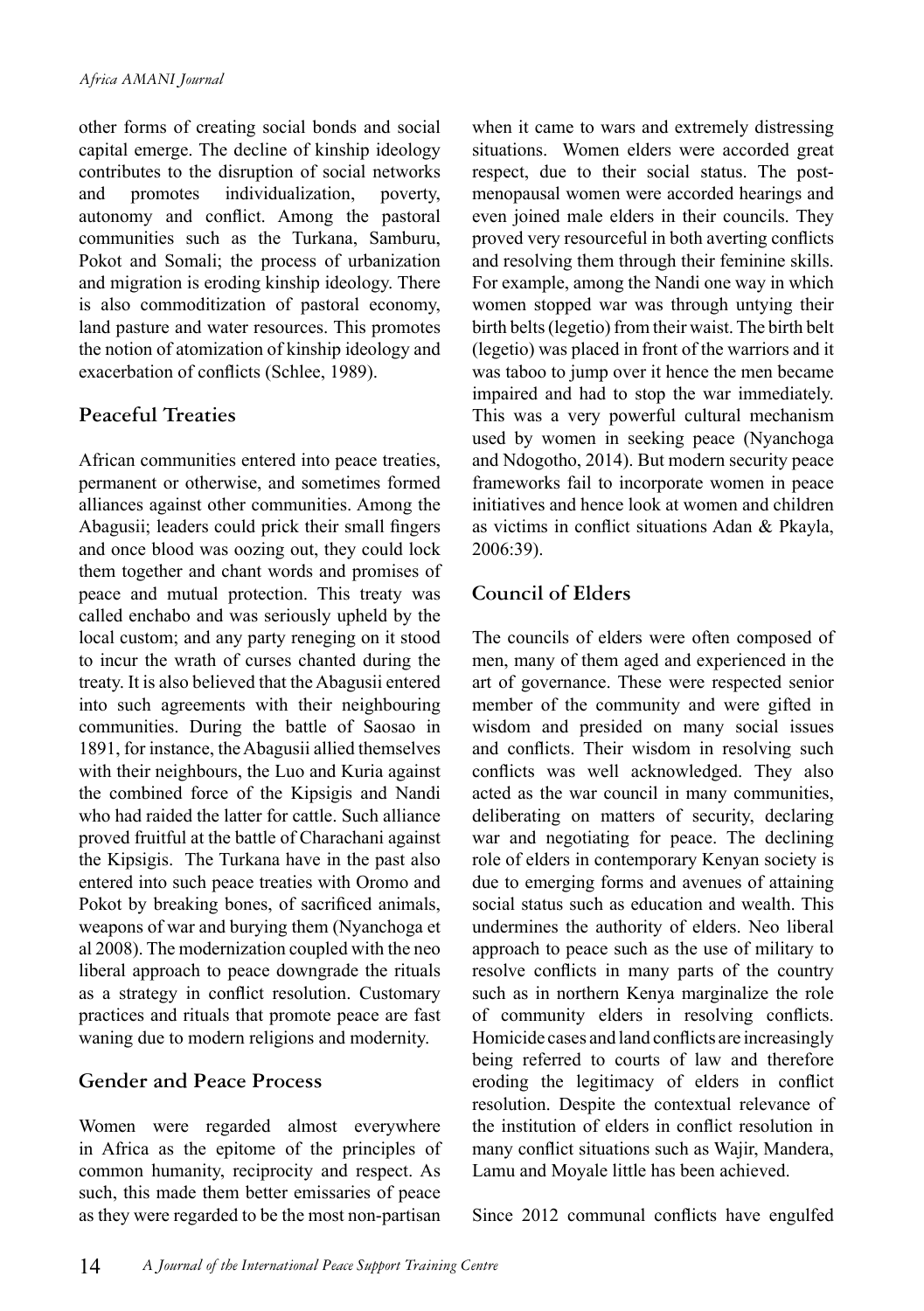Tana River, Moyale and Mandera leading to the destruction of property and loss of lives. One of the possible reasons is the involvement of elite politics in local communal conflicts that are tied to resources and power politics. Kenya's patrimonial politics, political rent seeking, the local and national political dynamics; the perceived non-partisan role of the government and political elites in local conflicts contribute to the flaring of conflicts and limit the role of elders in conflict resolution mechanism.

Several examples attest to interference of neoliberal mechanisms in traditional approach to conflict resolution. In 2001 the Modogashe declaration brought together all the elders of the pastoral communities in northern Kenya to manage resource based conflicts (Chopra: 2008:15-17). Similarly in 2008; the Nakuru County Peace Accord brought together the Kalenjin and Kiyuyu elders to resolve politically instigated conflicts in the county. Despite the local initiatives the state interventionist role in resolving conflicts was detested. The state was perceived as self-imposing in the mediation process through its agents. Given the role of ethnicity in Kenyan politics; the state agents were perceived to play into the gallery of ethnic politics and therefore delegitimizing the role of elders in conflict resolution (Chopra: 2008:15- 17).

#### **The Third Party Approach**

In solving social disputes, African communities used an indirect method of interrogating the combatants, which was referred to as 'the third party approach'. Protagonists addressed the 'court' indirectly through a spokesperson, and this was found to minimize tension and avoid proliferation of the conflict. In such a way, it became easy to arrive at a peaceful resolution without the protagonists being provoked into unnecessary utterances. The third party approach is increasingly taken over by the state machinery and shifting conflict resolution mechanism from the localized process. The third party approach in traditional context relied mostly on processes based on customary institutions, procedures, trust, neutrality, impartiality, legitimacy, facilitation

and consensus rather than leverage (Wepundi et al 2011).

However, in neo-liberal setting, there is increased marginalization of traditional third party approaches in conflict resolution. The government machinery with its resources are taking over the third party roles in conflict resolution. The third party approach modelled along the traditional conflict situation is waning because of institutional incapacity to monitor and enforce the terms of an agreement as well as lack of the resources that the central government possess in contemporaneous conflict situations.

The government as a third party in conflict resolution is seen as an external actor with little or no understanding of local triggers of conflicts. The perception of the government in local conflicts that may involve land, pasture and water may also fuel conflicts. The government views conflict as challenging its authority. Some of the recent communal conflicts including those in Mandera and Wajir Counties where more than 210,500 were displaced between January and May of 2014 are a case in point. Other conflictaffected areas include Baringo, Nyakach in Kisumu, Garissa, Turkana, Samburu and Moyale, Mombasa, Tana River, Kwale and Kilifi. Key drivers for the inter-communal conflicts include competition for scarce resources, border disputes and political differences. These conflicts are seen as a challenge to state's authority.

#### **Age-grade**

Age-grade (set) social groups have also been identified as ideal institutions in promoting social cohesion and peace in various African communities. Among the Masaai, it is the Olmoran and riika among the Kikuyu of Kenya. Belonging to an age-group, meant adhering to specific set of rules, duties and rights. It demanded discipline and created a lasting sense of comradeship among people who belonged to the same agegroup. Thus, conflict between age-grades and even age-mates was considered a taboo. The age grade system is disintegrating with the decline of traditional rites of passages such as circumcision, and the onset of urbanization, migration and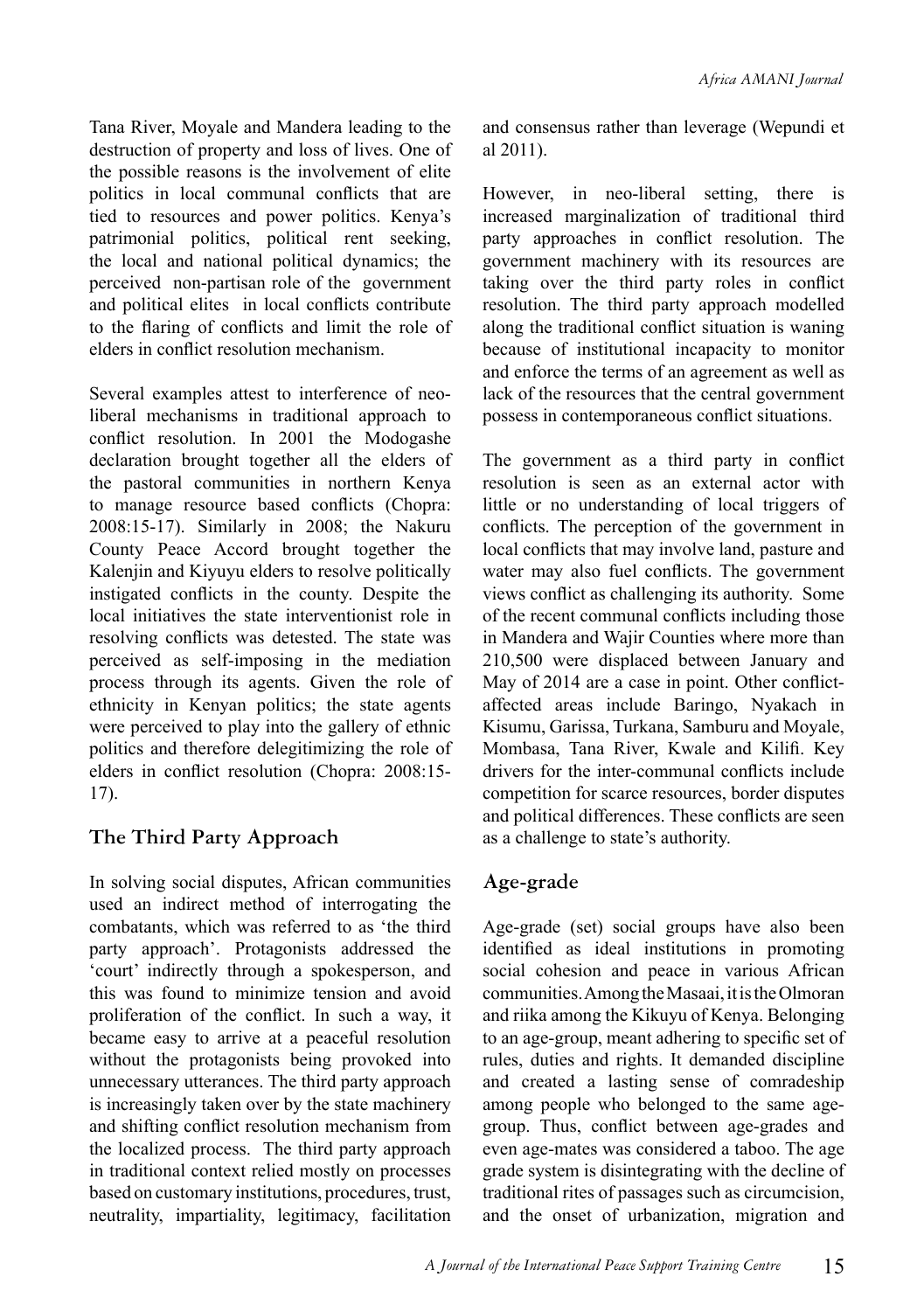modern religions. The checks and balances that were promoted through age grade systems are quickly disappearing and hence creating intra and inter community conflicts (Nyanchoga, et al 2008).

#### **Conclusion**

The paper has established that neoliberal approach to conflict resolution tend to subordinate the traditional methods of conflict resolution. Consequently, there is a resurgence of conflicts where traditional mechanisms were effective in handling conflict situations. It is the recommendation of this paper that a synergy between neo liberal approach to conflict and traditional conflict resolution methodologies be sought and implemented. Traditional models of conflict resolution such as the use of rituals tend to re- integrate the whole person into society through a cleansing process.

The paper has also established that traditional methods of conflict resolution were localized and given the changing social, political and economic landscape; it is becoming extremely difficult to transpose such ideas and practices into a modern and international context. In view of this and given the contextual analysis of conflict scenario explored, an integrated approach will be more appropriate.

#### **References**

Campbell, D and Axin G.H. (1980) Pastoralism in Kenya. American University Field Report No. 3 (Africa).

Dereje, F. and Markus, V. H. (2010). Borders and Borderland in the Horn of Africa Hale: Boydell &Brewer

Fukuyama. F. (1992). The end of history and the last man. New York: Macmillan, Inc.

Galtung, J. (1975).Essays in Peace Research, Volume 1. Copenhagen: Eljers.

Jervis, R. (2002) Theories of War in an Era of Leading-Power Peace. The American Political SciencebReview, 96(1), pp. 1-14 http://journals. cambridge.org/action/displayAbstract?fromPage

Keohane, R. O., Martin, L.L (1995). The Promise of Institutionalist Theory. International Security,  $20(1)$ , pp. 39-51 http://www.jstor.org/ stable/2539214

Levy, Jack S. (1989). Domestic Politics and War. In Robert I. Rotberg and Theodore K. Rabb. (eds) Origins and Prevention of Major Wars, (pp. 79- 100) Cambridge: Cambridge University Press.

Manesseh Wepundi; James Ndungu and Simon Rynn (2011) Lessons From the Frontiers: Civilians Disarmament in Kenya and Uganda. London: Saferworld

Martin, L.L., Simmons, B. A. (1998). Theories and Empirical Studies of International Institutions. International Organization, 52(4), pp. 729-757 duke.edu/~kkk4/Fall\_07/IR\_Methods/martin simmons.pdf

Masinde I., Mohammad A., and Ruto, P. (2004). Indigenous Democracy. In B. Rabar and M. Karimi (eds.) Traditional Conflict Resolution Mechanisms. ITDG-EA: Nairobi.

Mburugu, K. and Hussein, M. (2001). Customary Institutions of Conflict Management among Pastoralist Communities in Kenya: The Case of the Turkana, Borana and Somali Communities, OxfaM GB: Nairobi.

McMillan, S. M. (1997). Interdependence and Conflict. Mershon International Studies Review, 41(1), pp.33-58 http://www.jstor.org/ stable/222802

Menkhan, K. (2005). Kenya –Somali Border Conflict Analysis. Nairobi: Development INC Alternative.

Mkangi, K. (1997). Indigenous Social Mechanisms of Conflict Resolution in Kenya: A Contextualized Paradigm for Examining Conflict in Africa. University of Nairobi: Nairobi.

Mwaniki et al, (2007). Peace Building and Conflict Management Joint Case Study of North Rift Region: Kenya, Nairobi: Pauline Pablication Africa.

Mohammed Adan and Ruto Pkalya (2006). Conflict Management in Kenya towards Policy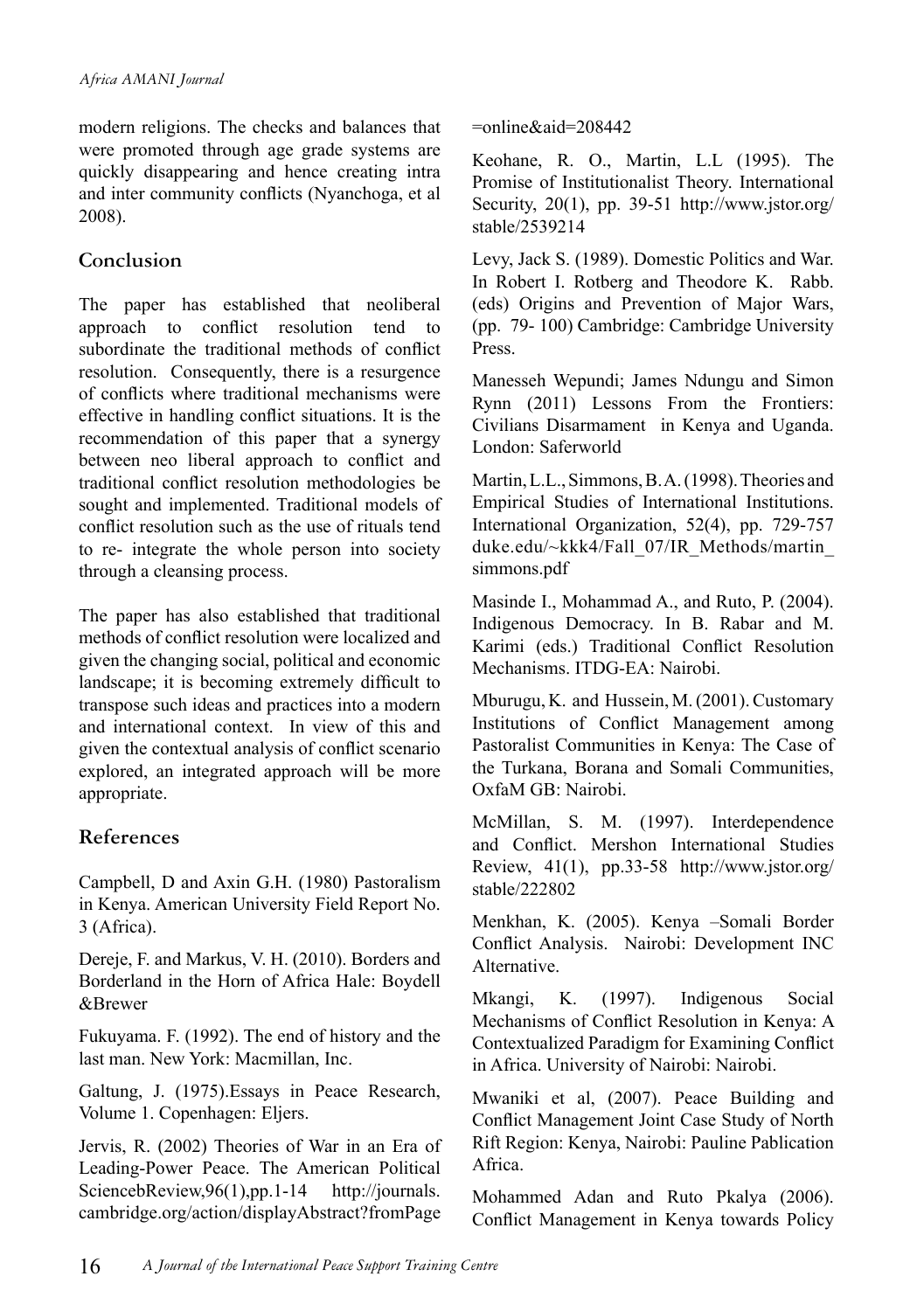and Strategy Formulation Nairobi: USAID.

NCIC (2012) National Cohesion and Integration Commission Report,2011 – 2012.

Nyanchoga, A.S. (2014). Ethnicity, Citizenship and Politics of belonging in Kenya. Nairobi: CUEA Press.

Nyanchoga B N and Ndogotho T (2014) Customary Methods of Conflict Resolution among the Pokot in Nyanchoga, S. A. and Amutabi, M. (eds) Contemporary Issues in Kenyan History and the Challenges of Nationhood. Nairobi: Kolbe Press.

Ochieng, W (1974). History of Abagusii of western Kenya. Nairobi: East Africa Literature Bureau.

Tarimo, A. and Manwel, P. (2007). African Peace Making and Governance. Nairobi: Acton Publishers.

Wanyama, J. and Wanjigi, S. (2002). Strengthening Pastoralists Institutions in Kenya. A paper presented to Oxfam GB Stakeholders Workshops, Sunday, 24 March at KCB Training College, Nairobi.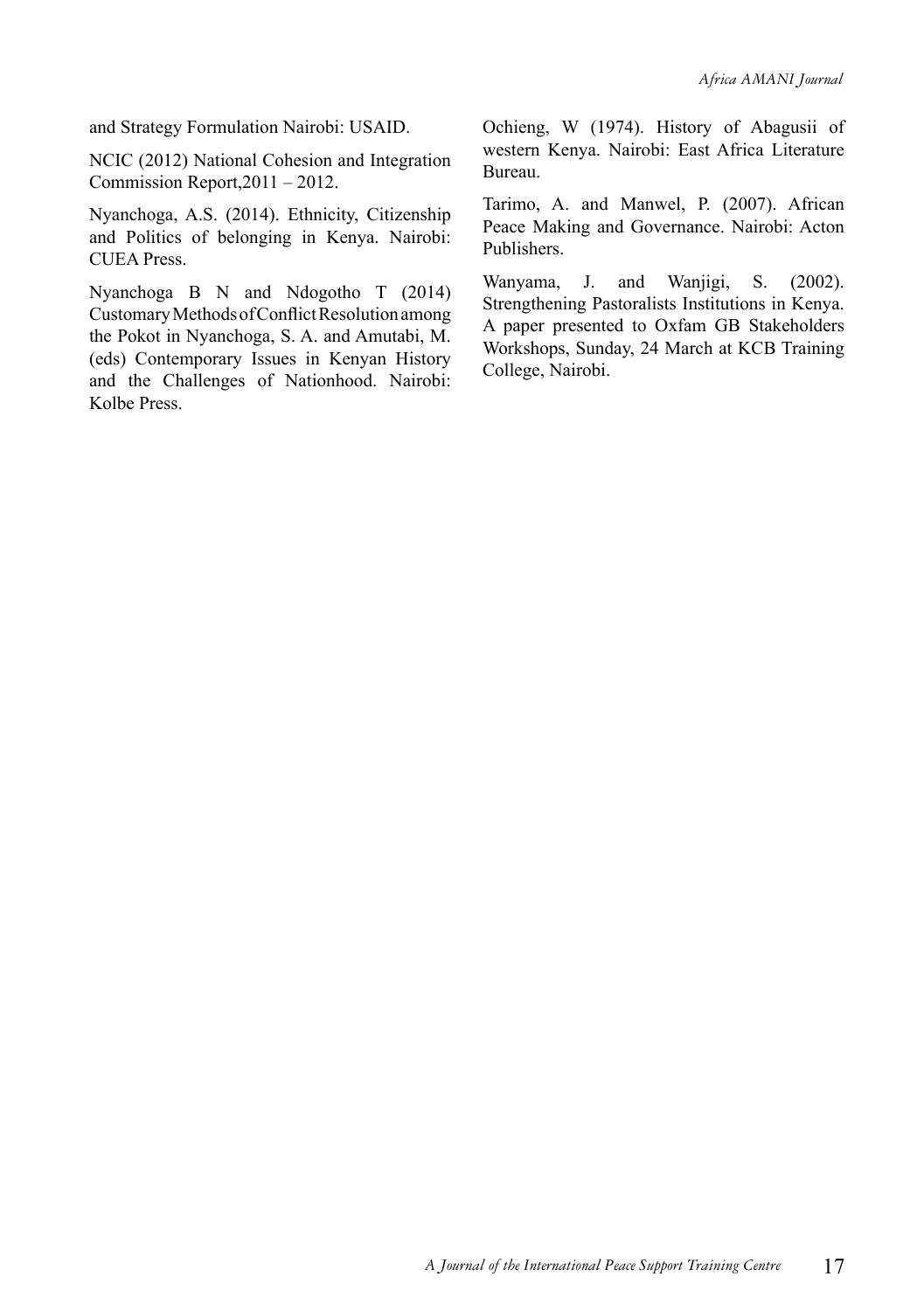# **Predicting State Fragility in Africa: A Multi-factor Analysis -**  *Prof. Gatara Timothy Henry, International Peace Support Training Centre*

#### **Abstract**

State fragility is a current topical issue in Africa. It has a multiplicity of determinants. These determinants cut across social, cultural, economic and political issues. The paper examines 12 of these determinants including demographic pressure, human rights, unequal development, human flight, state legitimacy, existence of state elites to run regimes, group grievances, existence of refugees and internally displaced persons, security apparatus available to states, poverty and economic decline, public security, and external intervention.

These are variables that the Fund for Peace, (2014) Fragility Index (FI) has generated and used to categorise countries on the basis of a total fragility score derived from these variables. The study hypothesizes that only 6 of these are most salient for Africa: group grievance, State legitimacy, unequal development, human rights, existence of state elites and human flight. These are then entered into a regression model against the total fragility score.

In the final model derived from the above FI, two variables stand out as the most significant: Human Flight and Functioning State Elites. Unequal Development and Group Grievance make the final four.

#### **Introduction and Theoretical Framework**

Over the last decade, the subject of state fragility has taken centre stage in many human development fora internationally. This is also the case for Africa. State fragility in its layman's connotation refers to a situation where states are unable to provide basic services to their populations. This definition implies that absence of services has concomitants such as abject poverty, a high propensity to conflict and minimal or total absence of territorial control.

High levels of state fragility pose a serious problem to human development, since they ultimately lead to state collapse, impoverishment and suffering of humans.

Explaining the concept of state fragility is elusive, mainly due to its multivariate nature. Its likely causation is rooted in social, economic, political, historical, demographic and cultural factors.

It is the contention of this paper that a few key social variables, related to governance, management of state affairs and human conditions determine state fragility and if addressed, they could stabilize African countries to the extent necessary for sustainable human development.

The study focuses on six key likely determinants of state fragility in Africa; the legitimacy of states  $(X_1)$ , group grievances in states  $(X_2)$ , human right violations  $(X_3)$ , existence of unequal development  $(X_4)$ , existence of competent elites  $(X_5)$  to run the country and human flight or displacement due to state fragility  $(X_6)$ .

This thinking leads to a recursive structural equation model showing the relationship between these variables as shown in figure 1.



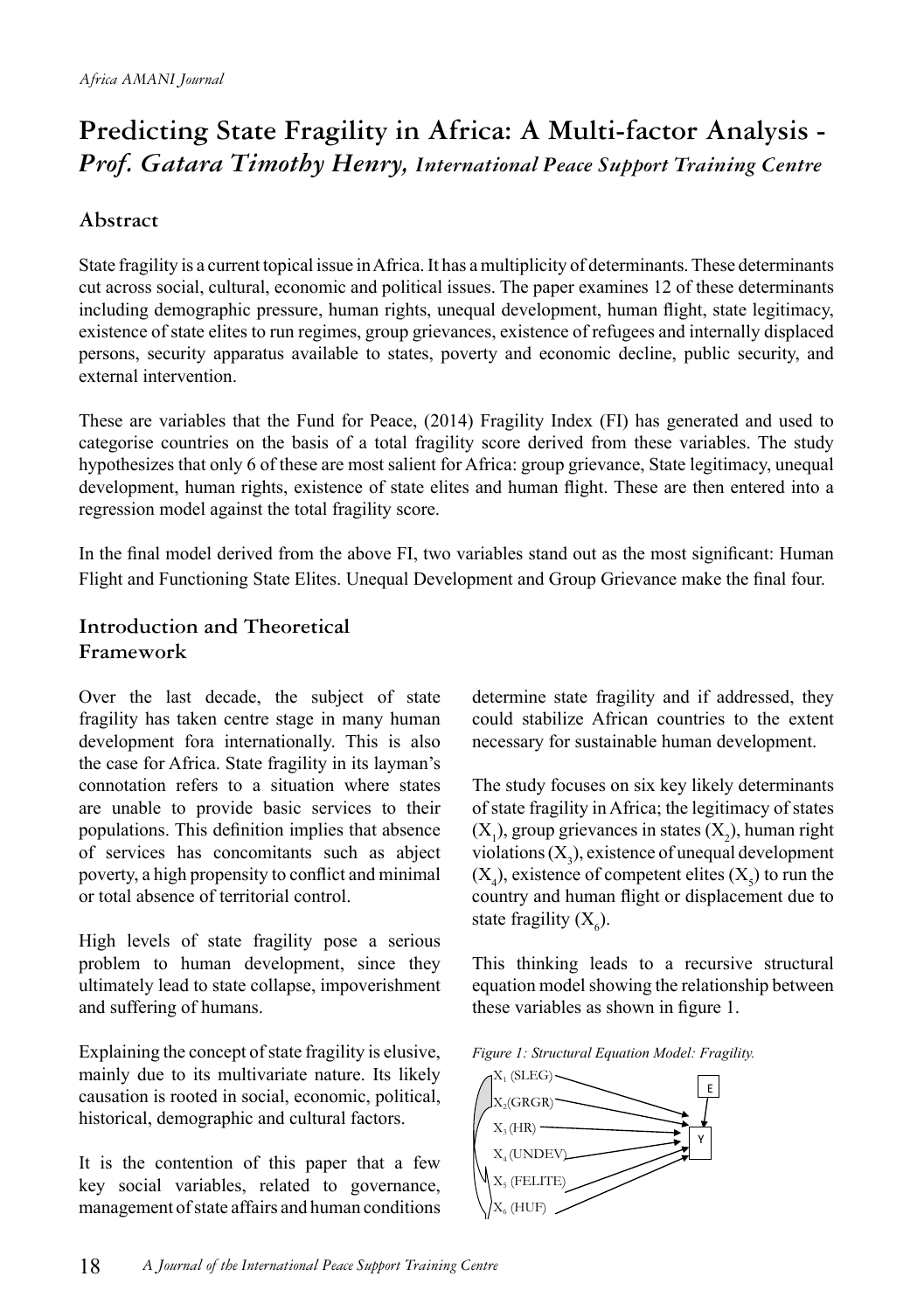This model has context in theories that have been advanced by among others, Paul Collier (2010)13. The perspective by Collier posits that civil wars occur when it is both financially and militarily possible. Collier downplays social grievances and emphasizes inequalities and building of strong economies. William Zartman (2007) sees the sequencing of need, creed and greed as key forces behind hostilities inside states. He argues for state intervention before greed finds its way into state systems. Frances Stewart (2009), highlights horizontal inequalities between groups as central in generating negative conflict and sees policies that reduce the inequalities as vital in preventing such conflicts. The World Development Report (2011) recognizes many of the variables used as possible factors behind fragility.

#### **Literature**

Scholarly works that have looked at the subject of state fragility include those of Andrea Guerzoni, (2013) who views a myriad of variables ranging from economic, institutional, historical, cultural and demographic. The author also considers ethnic identity as a key factor. The study finds no significant correlation between colonial history and state fragility in Africa. This of course depends on the kind of variables considered to constitute 'colonial history' in the study. Some studies on fragility that consider economic factors find no correlation between income per capita and fragility (Barliamonte and Lutz, 2010). There are studies however that find that state fragility itself impacts human or national development, (Fosu, 2009). Other studies have looked at the effect of international aid to African countries and found that it impacts on development. However, these studies do not go far enough to show whether development emanating from such aid contributes to either stability or fragility of states in Africa (Burnside & Dollar, 2000). This paper challenges the findings by other scholars that report positive effect of foreign aid on state fragility (Stansen & Tap, 2001). There are also studies that indicate that foreign aid in Africa can prolong state fragility (Chauvet and Linker, 2007).

Institutional variables have been shown to be instrumental in the determination of state fragility (Moreno and Torres, 2005). Indeed, one of the more systematic studies on fragility (Graziella Bertocchi & Andrea Guerzoni, 2010), report a strong influence of institutional variables, followed by income per capita on state fragility. In the study, colonial history is found to be marginally important in determining state fragility. Conversely, the European Development Report (2009) finds a relationship between state fragility and colonial history. The study by Graziella and Bertocchi does not however consider factors such as foreign investment in Africa and capital flight from the continent. The study utilizes data gathered by the International Development Agency (IDA) that focus on economic development factors, structural policies, social inclusion and equity, public sector and institutional management.

#### **Data**

Data for this paper comes from the Fund for Peace (2013). In the Fund's compilation of the 'fragile state index', they include 12 key variables that they consider salient in determining state fragility, not just in Africa but globally. These include: Demographic pressure, Refugees and Internally Displaced Persons, Group grievance, Human Flight, Uneven economic development, Economic Decline, State Legitimacy, Public Services, Human Rights, Security Apparatus, Functionalized Elites and External Intervention. The State fragility indicator is obtained as a total score of these variables by which all the world countries are ranked. In its calculation, this paper uses this score as the dependent variable. In the analysis, these variables are re-coded as: TOTAL [Total Score], DEMPRESS [Demographic Pressure] REFDIP [Refugees and Internally Displaced] Persons], GRGR [Group Grievance], HUF [Human Flight], UNDEV [Uneven Development], PECD [Economic Decline], SLEG [State Legitimacy], PS [Public Service], HR [Human Rights], SECAP [Security Apparatus], FELITE [Functionalised Elites], EXTINTER [External Intervention].

The study from which this paper is derived aims at finding out which group of variables has the most influence on state fragility as measured by the total fragility score. It explores data for 53 (N=53) African countries.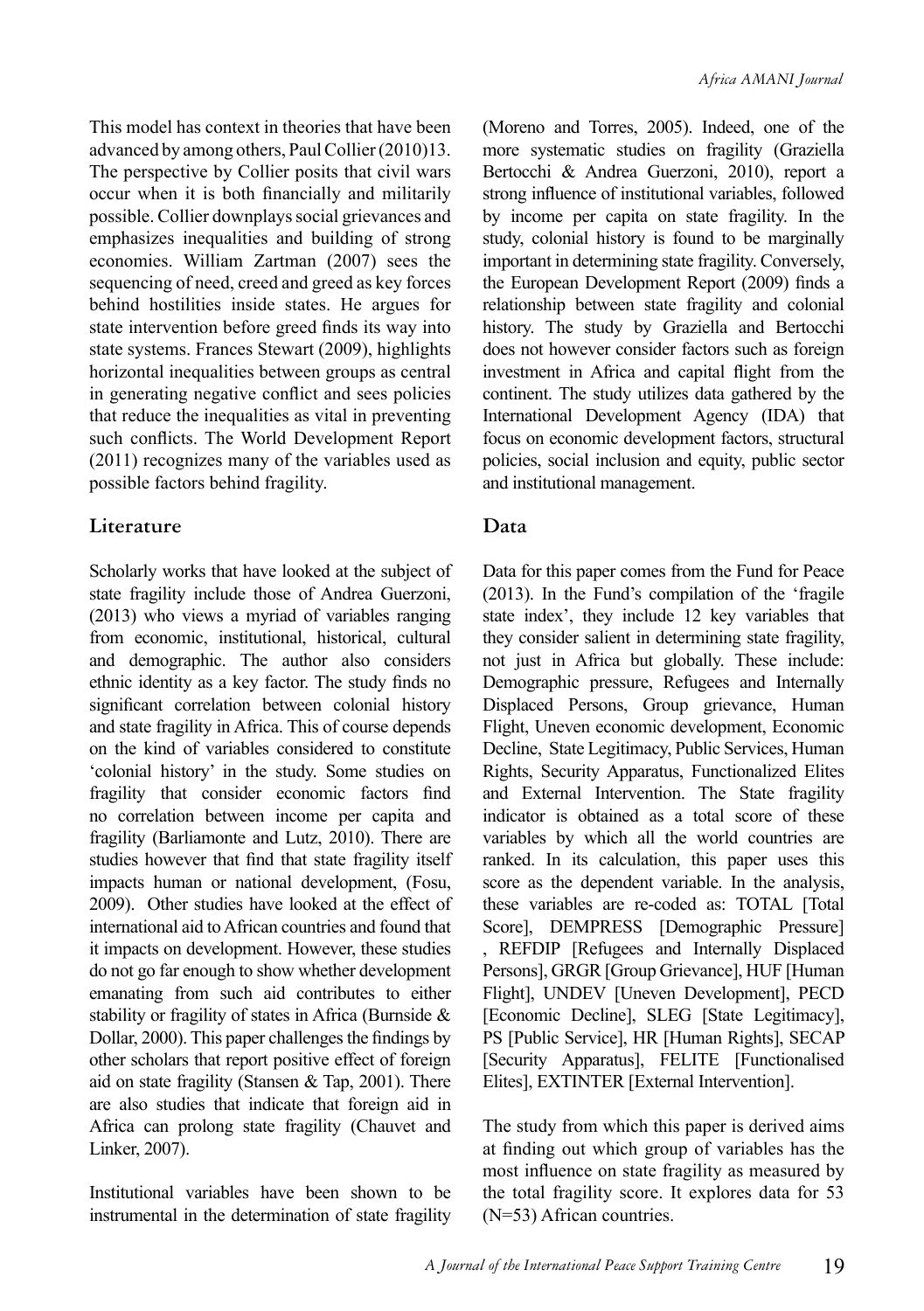The general hypothesis is that high levels of demographic pressure, numbers of refugees and internally displaced persons, extreme group grievances, high numbers of human flight, high levels of inequality, high economic decline, existence of illegitimate states, poor public service, violations of human rights, poor security apparatus, non-existence of functionalized elites to run the state, and frequent external intervention, together contribute to high levels of state fragility. It is further hypothesized that in states where these factors are minimal, chances for fragility are minimal. Even without testing all these variables for their importance in determining state fragility, experience thus far, suggests that a few of them have more significance than others. These include state legitimacy, existence of functional elites and human rights. To these, other variables including group grievance, unequal development and human flight are added to the model.

#### **Data Analysis.**

In the analysis, data from the State Fragility Index is entered in a multiple regression model containing the six variables as independent; it is then regressed against the total fragility score. This model is of the order:

 $Y = \alpha_{(Constant)} + X_1\beta_1 + X_2\beta_2 + X_3\beta_3 + X_4\beta_4 + X_5\beta_5 + X_6\beta_6 + X_7$ 

Where:

 $Y = TOTAL$  $X1 = SLEG$ 

 $X2 = FELITE$ 

 $X3 = HR$  $X4 = GRGR$ 

 $X5 =$  UNDEV

 $X6 = HUF$  and E the error of prediction.

The influence of a given variable on the dependent variable is considered significant at .05 p significance level.

#### **Findings and discussions.**

Table 1 shows the outcome of the regression model when all the six variables are in the model. The regression outcome shows that these six variables taken together explain more than  $90\%$  (R2 = 0.914) of the variation in state fragility implying that these variables can predict state fragility when each variable's contribution is considered while the other 5 are controlled. The most significant of these variables is Human Flight with a P Value of 9.27e-06. This is an expected result since human flight, in reality, is an indicator of everything that could go wrong in an unstable state. It is usually preceded by breakout of hostilities, violence and forced displacement of human populations. The least significant of these variables is State Legitimacy with a P value of 0.94. This is a telling outcome that indicates that states that are not completely legitimate do not necessarily have to be fragile. All the other variables are significant predictors of state fragility at this stage. The State Legitimacy variable is hence weaned from the next model. The P value of the variable Human Flight is 9.3 implying that this variable may have effect on state fragility even in a random sample. It is possible for human flight to exist in a situation where state fragility is absent. This is because human flight could be due to other factors, like technology-triggered migration that are not necessarily factors related to state fragility. Human flight itself is a composite variable and could show high multi-co-linearity with the other variables including the dependent variable and thus, its explanatory effect may not be real. For this reason, it is hence weaned from the next model.

| Table 1: Regression Coefficients of the total model |  |  |  |  |
|-----------------------------------------------------|--|--|--|--|
|-----------------------------------------------------|--|--|--|--|

| Residuals:       |  |  |     |                                          |
|------------------|--|--|-----|------------------------------------------|
| Min 1Q Median 3Q |  |  | Max |                                          |
|                  |  |  |     | $-11.0862 - 2.4431$ 0.0805 2.1995 6.7230 |
|                  |  |  |     |                                          |

#### Coefficients:

| Estimate Std. Error t value $Pr (>=  t )$ |             |  |                                            |  |  |  |
|-------------------------------------------|-------------|--|--------------------------------------------|--|--|--|
|                                           |             |  | (Intercept) 1.36669 5.32066 0.257 0.798381 |  |  |  |
| GRGR                                      | 1.42779     |  | 0.49601 2.879 0.005949                     |  |  |  |
| HUF                                       | 2 80126     |  | 0.56488 4.959 9.27e-06                     |  |  |  |
| UNDEV                                     | 2.97097     |  | 0.74687 3.978 0.000234                     |  |  |  |
| SLEG                                      | 0.07018     |  | 1.08722 0.065 0.948799                     |  |  |  |
| <b>HR</b>                                 | 1.98572     |  | 0.89031 2.230.0.030433                     |  |  |  |
| FEI ITE                                   | 2 7 1 4 4 5 |  | 0.76386 3.554 0.000865                     |  |  |  |
|                                           |             |  |                                            |  |  |  |

Residual standard error: 3.837 on 48 degrees of freedom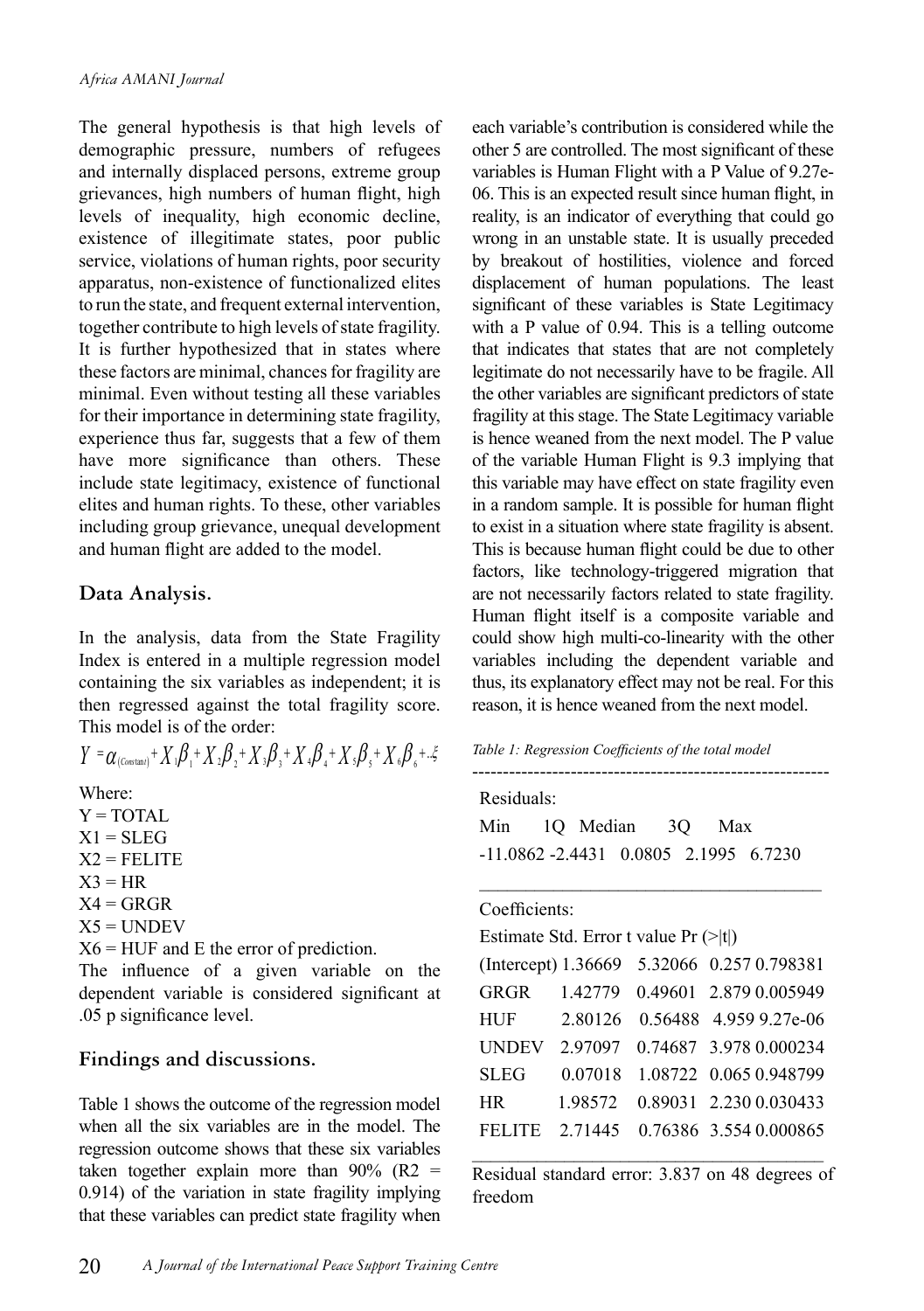Multiple R-squared: 0.9144, Adjusted R-squared: 0.9037

F-statistic:  $85.41$  on 6 and  $48$  DF, p-value:  $\leq 2.2e$ -16

The 5-variable model turns out highly significant coefficients. It shows how well the five variables, Group Grievance, Human Flight, Unequal Development, Human Rights and State Elites complement each other to strongly predict state fragility. Still in this model, not all the variables are not equally strong predictors of fragility. Two of these variables, Human Rights  $(p = 0.00139)$  and Group Grievance,  $(p=0.00159)$ are the weakest predictors of fragility. Notably, in scenarios where human right abuse is rampant, group grievances are likely to be rife. Despite these two variables being equally significant, the Human Rights variable is first weaned from the model.

Without the Human Rights variable in the model, Group Grievance  $(p = 9.03)$  e-05 turns out strongly as a predictor variable for state fragility. This shows how strongly human rights status in any country influences group grievances. Countries with good human rights records can be expected to portray limited group grievances.

*Table 2: Regression coefficients: 5-variable model*

| Residuals:    |              |                                          |
|---------------|--------------|------------------------------------------|
| Min           | 10 Median 30 | Max                                      |
|               |              | $-11.0756 - 2.4484$ 0.0435 2.2032 6.7380 |
|               |              |                                          |
| Coefficients: |              |                                          |
|               |              | Estimate Std. Error t value $Pr( t )$    |
|               |              | (Intercept) 1.3594 5.2651 0.258-0.79734  |
|               |              | GRGR 1.4112 0.4203 3.358 -0.00153 **     |
| HUF           | 2.7969       | $0.5552$ 5.038 6.79e-06 ***              |

|        |  | UNDEV 2.9882 0.6903 4.329 7.37e-05 *** |
|--------|--|----------------------------------------|
| HR.    |  | $2.0279$ 0.5983 3.389 0.00139 **       |
| FELITE |  | 2.7463 0.5772 4.758 1.77e-05 ***       |
|        |  |                                        |

Significant codes:  $0$  '\*\*\*'  $0.001$  '\*\*'  $0.01$  '\*'  $0.05$   $\cdot$   $\cdot$  0.1  $\cdot$   $\cdot$  1

Residual standard error: 3.798 on 49 degrees of freedom Multiple R-squared: 0.9143, Adjusted R-squared: 0.9056 F-statistic:  $104.6$  on 5 and 49 DF, p-value:  $\leq 2.2e$ -16

\_\_\_\_\_\_\_\_\_\_\_\_\_\_\_\_\_\_\_\_\_\_\_\_\_\_\_\_\_\_\_\_\_\_\_\_\_\_\_

\_\_\_\_\_\_\_\_\_\_\_\_\_\_\_\_\_\_\_\_\_\_\_\_\_\_\_\_\_\_\_\_\_\_\_\_\_\_\_\_\_

*Table 3: Regression Coefficients: 4-variable model*

| Residuals: |                                      |  |
|------------|--------------------------------------|--|
|            | Min 10 Median 30 Max                 |  |
|            | -8.4021 -3.4017 0.3024 3.1962 8.7055 |  |

#### **Coefficients:**

|  | Estimate Std. Error t value $Pr(\ge  t )$ |
|--|-------------------------------------------|
|--|-------------------------------------------|

| (Intercept) 4.5872 5.6956 0.805 0.424399 |  |                                  |
|------------------------------------------|--|----------------------------------|
| GRGR                                     |  | 1.8661 0.4381 4.259 9.03e-05 *** |
| <b>HUF</b>                               |  | 2.7376 0.6103 4.486 4.27e-05 *** |
| <b>UNDEV</b>                             |  | 2.9664 0.7592 3.907 0.000281 *** |
| FELITE                                   |  | 3.9337 0.5046 7.795 3.45e-10 *** |

\_\_\_\_\_\_\_\_\_\_\_\_\_\_\_\_\_\_\_\_\_\_\_\_\_\_\_\_\_\_\_\_\_\_\_\_\_\_\_ Significance codes:  $0$  '\*\*\*'  $0.001$  '\*\*'  $0.01$  '\*'  $0.05$   $\cdot$   $\cdot$  0.1  $\cdot$   $\cdot$  1

Residual standard error: 4.178 on 50 degrees of freedom Multiple R-squared: 0.8943, Adjusted R-squared: 0.8858 F-statistic: 105.7 on 4 and 50 DF, p-value: < 2.2e-16

#### **Human Rights and existence of state elites**

In many African countries, group grievance is usually about unequal development and, it is a variable that would work together with unequal development to explain fragility. In the absence of the unequal development variable, group grievance still remains strong. The lowest p value in the model is shown by the Human Rights variable. It is quite insignificant with a p value that is well beyond the 5% significance level. This variable is therefore dropped from the model.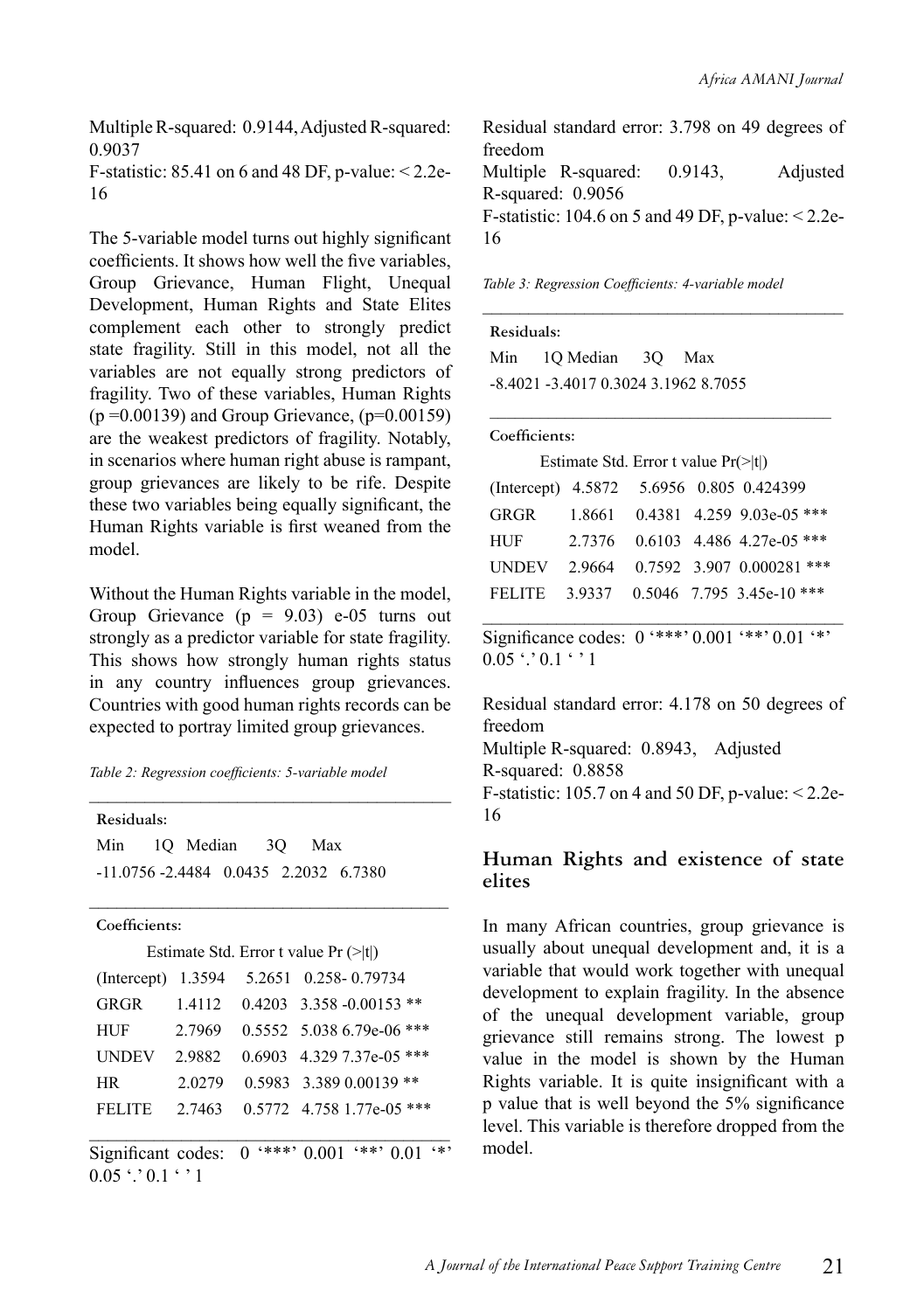*Table 4: Regression Coefficients: 3-variable model*

\_\_\_\_\_\_\_\_\_\_\_\_\_\_\_\_\_\_\_\_\_\_\_\_\_\_\_\_\_\_\_\_\_\_\_\_\_\_\_

\_\_\_\_\_\_\_\_\_\_\_\_\_\_\_\_\_\_\_\_\_\_\_\_\_\_\_\_\_\_\_\_\_\_\_\_\_\_\_\_

**Residuals:**

| Min                                      | 10 Median |  | 30 Max |  |
|------------------------------------------|-----------|--|--------|--|
| $-11.6508 - 3.3298$ 0.4698 3.0702 8.1487 |           |  |        |  |

#### **Coefficients:**

| Estimate Std. Error t value $Pr(\ge  t )$ |  |  |  |  |  |  |  |  |
|-------------------------------------------|--|--|--|--|--|--|--|--|
|-------------------------------------------|--|--|--|--|--|--|--|--|

|               |  | (Intercept) 19.5869 4.7598 4.115 0.000141 *** |
|---------------|--|-----------------------------------------------|
| GRGR          |  | 2.0198 0.4936 4.092 0.000153 ***              |
| <b>HUF</b>    |  | 3.5033 0.6539 5.358 2.04e-06 ***              |
| <b>FELITE</b> |  | 4.1144 0.5685 7.238 2.29e-09 ***              |
|               |  |                                               |

Significance codes:  $0$  '\*\*\*' 0.001 '\*\*' 0.01 '\*'  $0.05$  '.'  $0.1$  ' ' 1

Residual standard error: 4.726 on 51 degrees of freedom

Multiple R-squared: 0.862, Adjusted R-squared: 0.8539

F-statistic: 106.2 on 3 and 51 DF, p-value: < 2.2e-16

The removal of the Human Rights variable from the model still leaves a robust model that can still predict significant state fragility. The Human Rights factor entails issues of violations of basic human rights and violence, and it confounds with Group Grievance in explaining state fragility. For a long period in the political history of Africa, the Human Rights factor could be applied on its own to explain state fragility, especially in the period that followed independence in countries such as Ghana, Nigeria, Zambia, and others where the rulers tended to be despotic with little regard for human rights.

In the 4-variable model (Table 3), Unequal Development though significant is the weakest predictor with a p value of 0.000281. Unequal development has shown to have a staying power of its own, and although it may not directly lead to state fragility, it is a critical long-term factor that is capable of triggering civil strife and revolutions if left un-attended.

Due to its low p value and its high prediction error, this variable is subsequently dropped from the model.

The removal of Unequal development variable from the model has literally no effect on the explanatory strength of the model. The predicted R2 still remains above 80%. These four variables are strong predictors of fragility and show an expected strong correlation with fragility. This is shown in Figure 1.



*Figure 2: Correlation Plots*

The three factors that remain, Group Grievance, Existence of State Elites and Human Flight work well together in explaining about 86% of the variation in state fragility. This can be explained by the fact that where a state has a weak power elite in authority, group grievances and unstable human populations are likely to be significant.

From the analysis, one may be tempted to pose the questions: of these three factors which is the least important and which two would hang together in predicting state fragility in Africa? Can the model still hold with two variables?

If it can be argued that when a state has sound leadership, as portrayed by a strong elite in authority, it is likely to be effective in dealing with group grievances. When group grievances are minimal, conflict is less and the state tends to be less fragile. This condition also fosters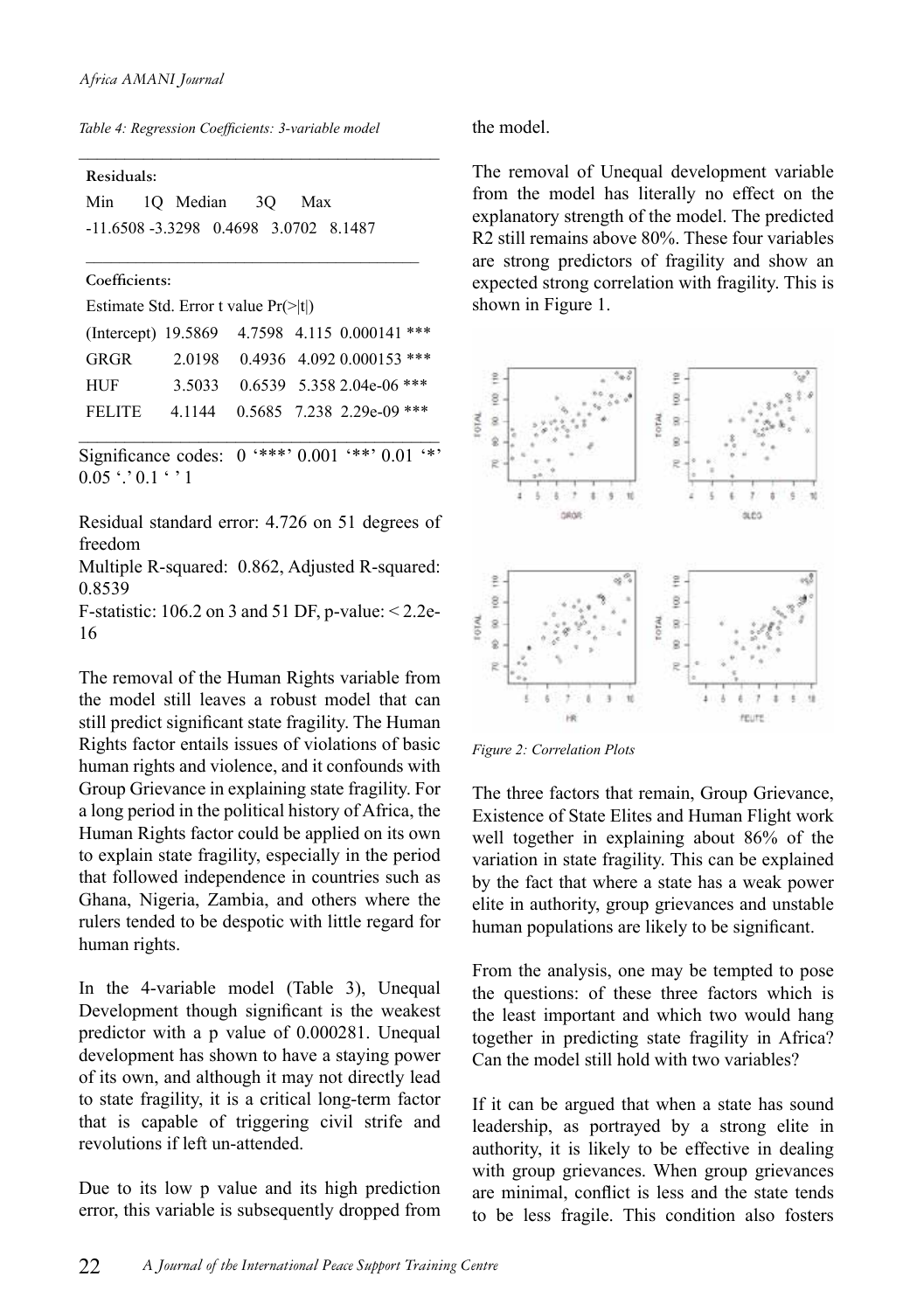population stability and human flight that arises from instability as insignificant. Any of the three remaining factors are strong predictors of state fragility and the removal of one of them still leaves a robust predictive model. The removal of Group Grievance leaves a 2-variable predictive model.

\_\_\_\_\_\_\_\_\_\_\_\_\_\_\_\_\_\_\_\_\_\_\_\_\_\_\_\_\_\_\_\_\_\_\_\_\_\_\_

*Table 5: Regression Coefficients: 2-variable model*

**Residuals:** Min 1Q Median 3Q Max -9.9755 -3.5084 -0.1166 3.0675 12.4735

**Coefficients:**

| Estimate Std. Error t value $Pr (>\vert t \vert)$ |  |  |                                               |
|---------------------------------------------------|--|--|-----------------------------------------------|
|                                                   |  |  | (Intercept) 21.2918 5.4119 3.934 0.000249 *** |
| HUF.                                              |  |  | 3.4324 0.7461 4.601 2.74e-05 ***              |
| <b>FELITE</b>                                     |  |  | 5.7617 0.4581 12.578 < 2e-16 ***              |

\_\_\_\_\_\_\_\_\_\_\_\_\_\_\_\_\_\_\_\_\_\_\_\_\_\_\_\_\_\_\_\_\_\_\_\_\_\_\_\_\_

\_\_\_\_\_\_\_\_\_\_\_\_\_\_\_\_\_\_\_\_\_\_\_\_\_\_\_\_\_\_\_\_\_\_\_\_\_\_\_ Significance codes:  $0$  '\*\*\*'  $0.001$  '\*\*'  $0.01$  '\*'  $0.05$   $\cdot$   $\cdot$  0.1  $\cdot$  1

Residual standard error: 5.394 on 52 degrees of freedom Multiple R-squared: 0.8167, Adjusted R-squared: 0.8096 F-statistic: 115.8 on 2 and 52 DF, p-value:  $\le$ 2.2e-16

The model outcomes show that Human Flight and State Elites remain highly significant at levels below 5%, explaining 82% of the variation in state fragility. The model remains sound enough to explain more than 21% of the variation in state fragility even when these two variables are having Zero effect on state fragility. It is possible that these two factors encompass all the other factors in preventing state fragility hence their explanatory power.

Using these models, it is possible to predict state fragility of any country on the basis of any of the models. Fragility scores range from 18 for low fragility states such as Finland, Sweden, Iceland and Norway, to over 100 for countries such as South Sudan, Somalia, Chad, DRC and the CAR. If the scores of the low fragility countries on Human Flight and State Elites are taken to predict fragility in Africa using the 2-variable model, Africa would have a fragility level of 35, which would be at par with countries such as Japan, United States, Korea, Singapore and Uruguay. The best-placed African country with the least fragility tendencies is Mauritius with a score of 46 and Botswana with 64.

Kenya has a fragility level of 99. With a Human Flight score of 7.8 and State Elites score of 9.3, the model predicts the country's fragility score to be 101, which approximates the 99 it is given globally. With the Group Grievance and Unequal Development in the model, Kenya remains at 99, implying that these are the four priority factors the country needs to address. In other words, Kenya needs efficient leadership elite, tackle group grievances, address Unequal Development and embrace corruption free governance.

This prediction is an indicator that even with the best scores for the above factors in the world, Africa would have a great deal to do in all the other factors, especially unequal development and group grievances to achieve the low fragility levels of the leading states in the world.

#### **Discussions and Conclusions**

In perspective, all the fragility variables are critical in predicting state fragility in Africa. However, of these variables, there are those that the continent needs to prioritize as a prerequisite basis for the others.

Demographic pressure is a silent force that indirectly bears on state fragility. Rapid population growth in many African countries will always put pressure on the available resources, and enhance competition for them. Rapid population growth also cancels out economic gains and the states appear like they are not making any progress to improve or making no improvements on the conditions of life for its citizens. Africa has an abundance of resources and can, undoubtedly, cope with much larger populations. However, the resources need to be managed in a manner that enables the states to cater for these large populations. When this does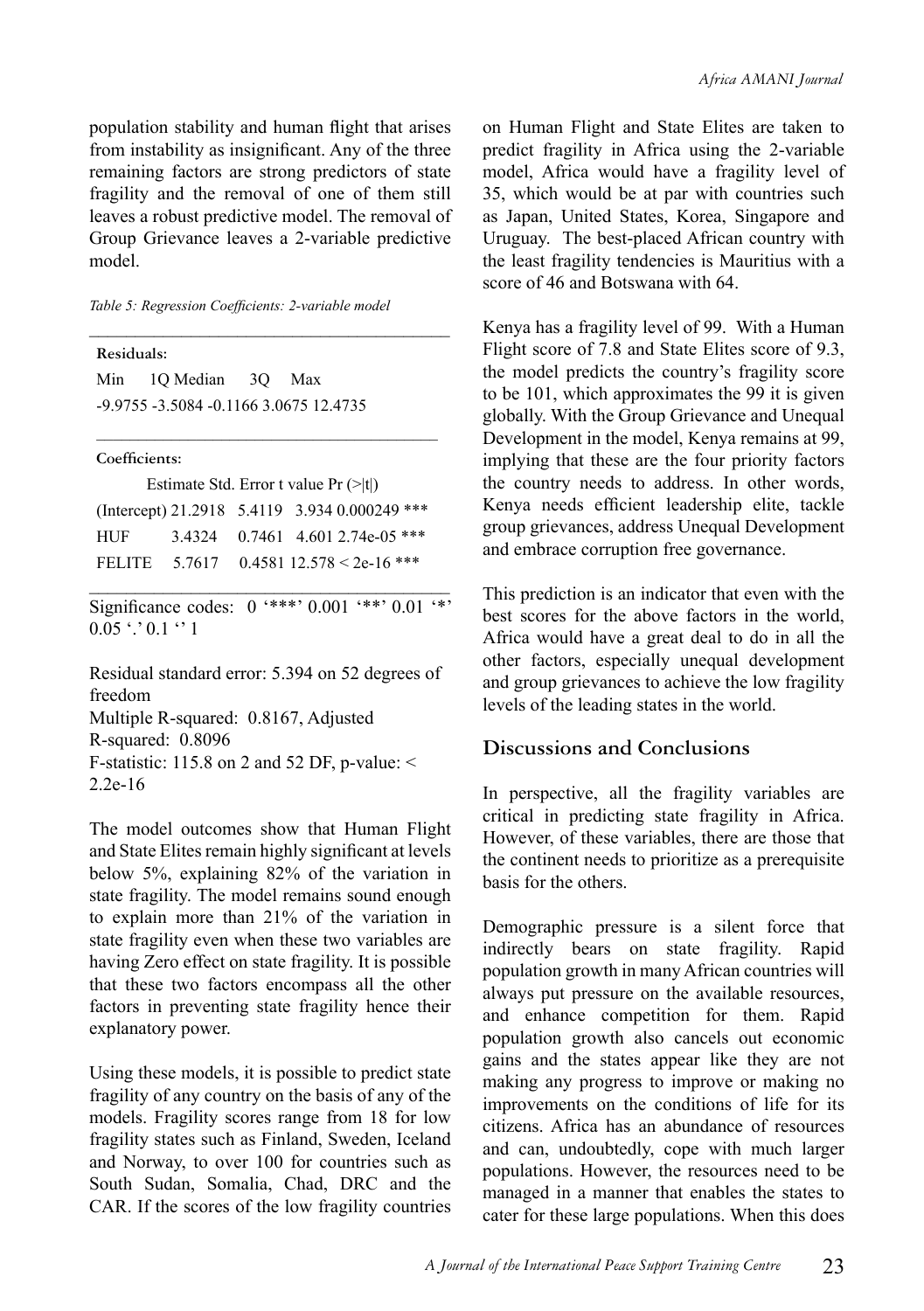not happen, injustices easily creep into state systems. The population competes and fights over scarce resources. The net effect is that the states fall into fragility.

The population pressure factor is compounded with unequal development and group grievances. Where governments are perceived as illegitimate the leadership elites fail to control rampant corruption, the state slides into anarchy and instability. Even without addressing a whole range of issues that make states fragile. One can ensure legitimacy if they deal with group grievances, fight unequal development and where the state elites embrace humane and democratic governance.

#### **References**

Graziella Bertocchi and Andrea Guerzoni, 2010: Growth, History, or Institutions? What Explains State Fragility in Sub-Saharan Africa, International Labour Institute, Bonn, Geramny.

Baliamoune-Lutz, M., 2009. Institutions, Trade, and Social Cohesion in Fragile States: Implications for Policy Conditionality and Aid Allocation. Journal of Policy Modeling 31, 877- 890.

Fosu, A. K., 2009. Understanding the African Growth Record: The Importance of Policy Syndromes and Governance. UNU-WIDER Discussion Paper No. 2009/02.

Burnside, C., Dollar, D., 2000. Aid, Policies and Growth. American Economic Review 90, 847- 868.

Hansen, H., Tarp, F., 2001. Aid and Growth Regressions. Journal of Development Economics 64, 547–570.

Lisa Chauvet, Paul Collier, and Linker Hoeffler, 2007: "The Cost of Failing States and the Limits to Sovereignty", UNU-WIDER research paper no. 2007-30, Helsinki, Finland.

Moreno-Torres and Maqui A., M. (2005). Fragile States Defining Difficult Environments for Poverty Reduction, Working Paper, DFID.

Graziella Bertocchi and Andrea Guerzoni, 2010: (op cit).

European Report on Development (ERD), 2009. Overcoming Fragility in Africa. Robert Schuman Centre for Advanced Studies. European University Institute. San Domenico di Fiesole.

David Carment, Stewart Prest, and Yiagadeesen Samy, Security, Development and the Fragile State: Bridging the Gap between Theory and Policy (Abingdon, UK: Routledge, 2009).

The Fund for Peace 2014: State Fragility Index, Washington D.C.

Gatara Timothy Henry, 2014: Statistical Techniques: Olive Publishing and Marketing Company, Nairobi.

Paul Collier, 2010: CRISE Network, Oxford Department of International Development.

William Zartman & Arnim Langer 2007: Horizontal Inequality; Explaining Persistence and Change, 2007

Stewart, F., and Brown G., 2009, 'Fragile States', Centre for Research on Inequality, Human Security and Ethnicity (CRISE), Oxford

World Bank, 2011: The World Development Report; www.worldbank.org/world report 2011.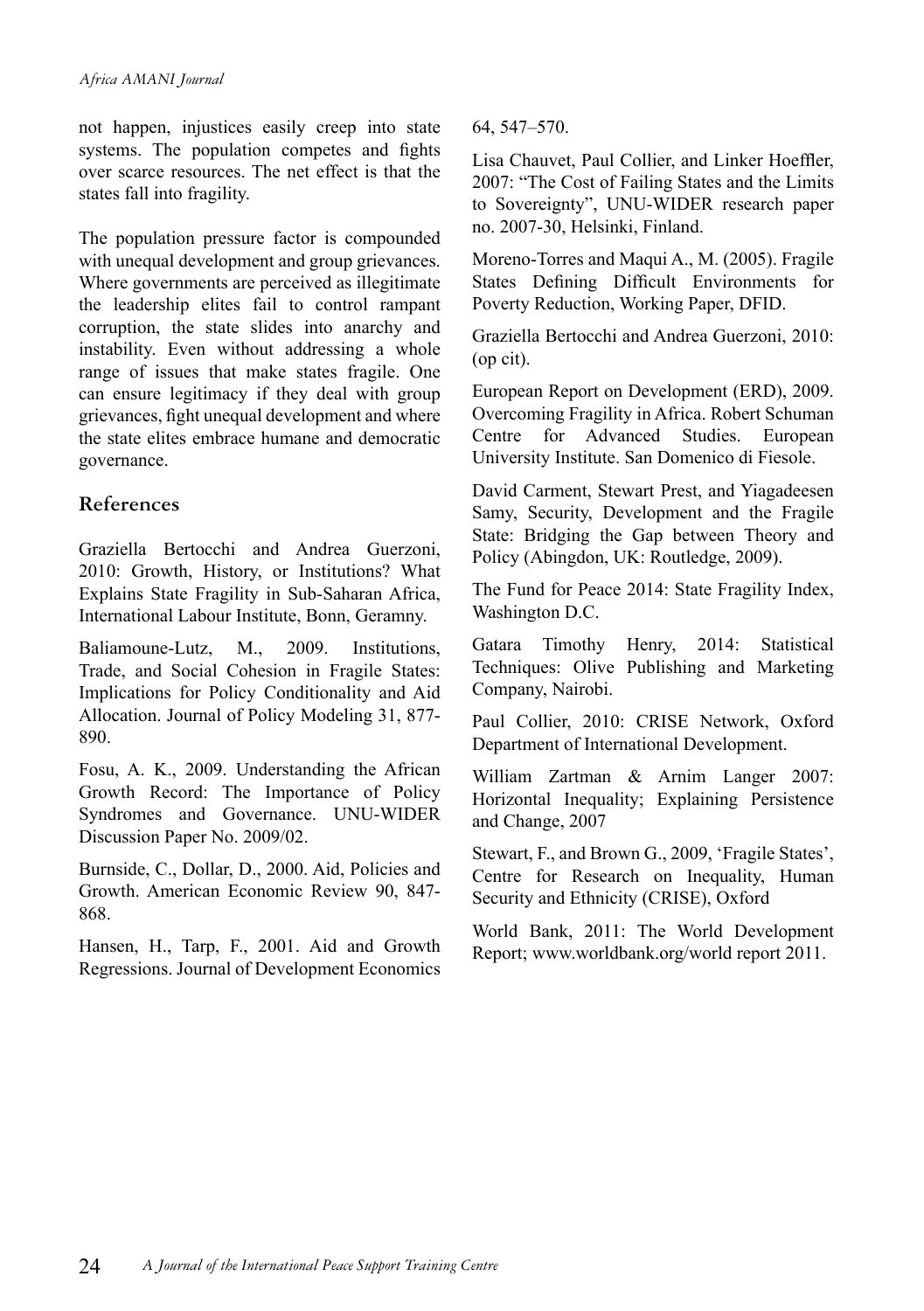# **The Changing Nature of Peace Keeping in Africa** *Joseph Kioi Mbugua, International Peace Support Training Centre*

#### **Abstract**

This study surveys evolution of peace keeping at the global level and in Africa and the changing conflict dynamics in the continent. A number of trends have been identified on the changing nature of peace keeping in Africa. More and more troop contrubutions are coming from Africa. Africa still remains the largest recipient of UN troop contributions and there is a growing tendency of United Nations (UN) and African Union (AU) collaboration in peacekeeping. Some of the AU missions discussed are AU Mission in Burundi (AMIB), AU Mission in Sudan (AMIS), AU Mission in Somalia (AMISOM) and missions established by the Economic Community of West Africa (ECOWAS).

There are lessons to be drawn from past missions that can inform current and future Peace Support Operations (PSO) in Africa. The new missions are predominantly dealing with intra state conflicts and their mandates has expanded to include protection of civilians and vulnerable groups and support state stabilization through post conflict peace building, support for elections and other governance issues. The changing dynamics of peace keeping is also noted in the interpretation of the principles of peace keeping whereby consent of the government may be overlooked in cases of gross human rights violations and the limited and targeted use of illegal armed groups.

Africa still dominates the global conflicts hot points. The actors in these conflicts have also increased and they keep on mutating where there is a thin line between combatants and civilians, thereby posing significant challenges to peacekeeping missions. Transnational terrorism such as posed by Al Shabaab in Somalia has also precipitated new approaches. The rampant abuse of human rights and severe humanitarian crises pose challenges to missions that may not be well prepared to handle such cases. Western led peacekeeping operations in Africa have also added a new dimension as witnessed in Libya, Central Africa Republic and Mali.

Scanning the peacekeeping horizon, the study identifies continuing evolution of peacekeeping determined by three parameters, global economic condition, regional organizations contributions and mediated interventions bringing a multiplicity of actors together.

#### **Introduction and Background**

Rich documentary evidence exists within the annals of the United Nations (UN) to show the history of peacekeeping in the world since 1948, when the first peace keeping operation was mounted to deal with the Arab-Israeli crisis. More missions followed and increased in the post-cold war period. Thus, 69 peacekeeping operations have taken place since then. In the period following the Iraq-Kuwait war in 1990, more than 60 peacekeeping missions have been dispatched, 40 of which have been to Africa (UN, 2014).

As at September 2014, 16 UN peacekeeping missions were in operation, of which 9 are in Africa. Africa today has the largest concentration of peacekeeping missions on the globe and it also hosts the largest troop and police contributing countries such as Ethiopia (6,528), Rwanda (4,709), Nigeria (4,619), Ghana (2,992) and Senegal (2,967); that are the top five peacekeeping staff contributors among the African states UN, (2014).

The critical aspect of this escalation however has been the rapidly changing nature of peace keeping in the world generally, and Africa in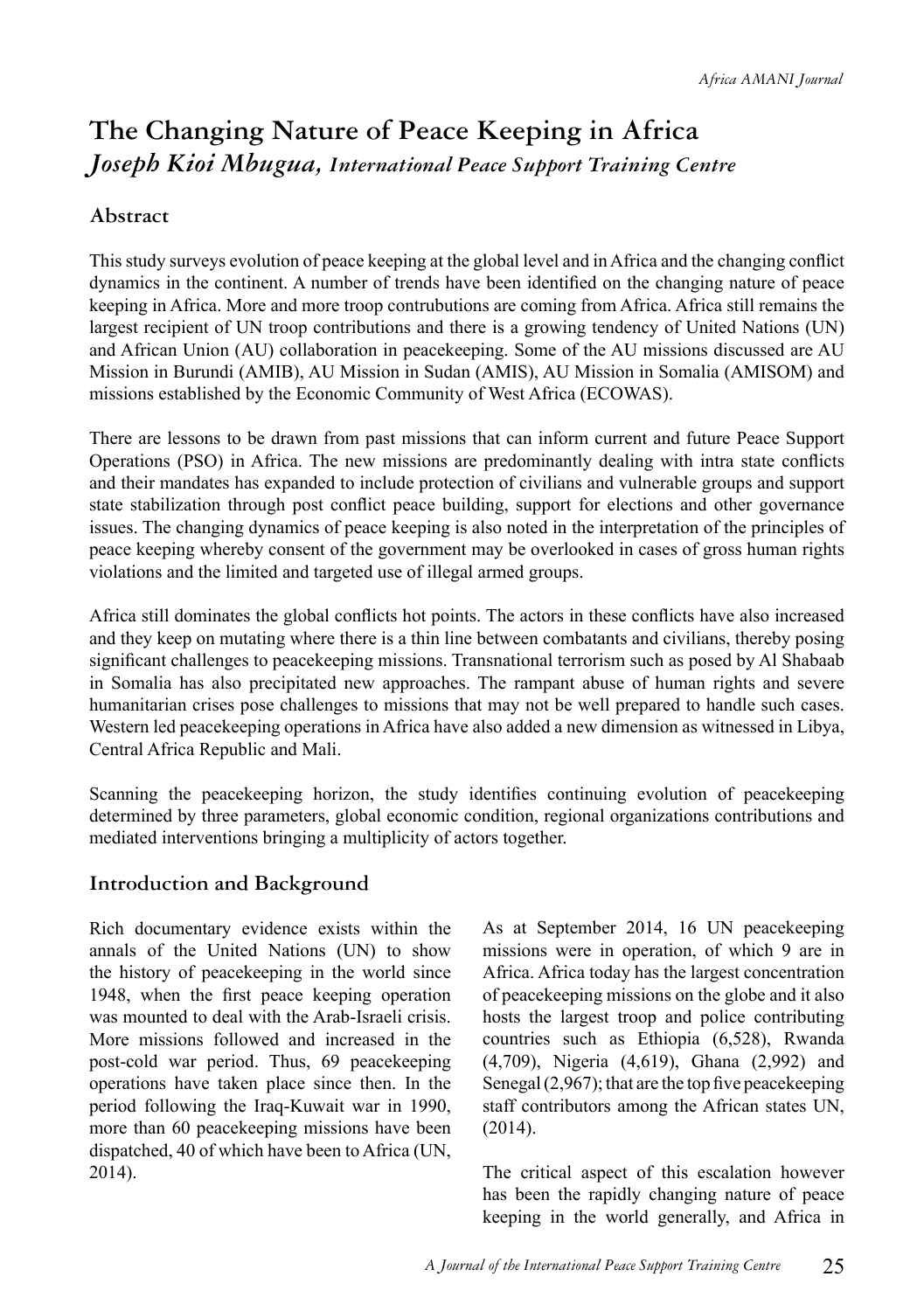particular. Most notable has been a growing trend of involving regional organizations such as the African Union (AU) in conflict resolution mechanisms.

The rationale for the participation of regional organizations in peacekeeping can be traced in AU's 'try Africa first' policy and Article 52 of the UN Charter, which states that local disputes should be settled regionally before referral to the global body. This is further reinforced by Article 53 of the Charter, which states that the Security Council can utilize regional arrangements and agencies to enforce and maintain peace and security under its authority. Moreover regional organizations' members are more willing to provide staff for peacekeeping missions owing to their proximity and likelihood of suffering the negative effects of conflict, and because their troops and non-military staff are more 'culturally sensitive' during operations.

Consequently regions and countries in Africa are now engaged in organizing and deploying their own peacekeeping missions. The most known operations include the African Union Mission in Burundi (AMIB) in 2003, African Union Mission in Sudan (AMIS) from 2004 to 2007 and Africa Union Mission in Somalia (AMISOM) from 2007 till present. Kenya following the re-hatting of its troops into AMISOM also has a significant number of troops thereby joining the ranks of top troop contributing countries. The Economic Commission of West African States (ECOWAS) has from time to time dispatched its own missions to sister states to deal with emerging conflict challenges, Barigabek, (2008).

Most Regional arrangements or Multinational models of peacekeeping reflect the changing socio-political and economic conflict context and dynamics. The UN and other partners have supported African peacekeeping, through funding and 'Hybrid' missions due to AU and Regional organization resources constraint. In order for regional mechanisms to strategically direct their missions, financial independence and sustainability will be required as missions evolve.

Peacekeeping interventions can sometimes

lead to conflicts among participating states themselves, states and organizations, and even among organizations as the current disagreement between Rwanda and Tanzania over the UN operation against Force Démocratique pour la Libération du Rwanda (FDLR) in eastern DRC indicate. Regional peacekeeping regimes require the on-going development of norms and procedures based on best practices. Both horizontal and vertical cooperation has impacted peacekeeping initiatives. The successes and failures of past operations have affected the current peace keeping work of ECOWAS, IGAD and South African Development Community (SADC) operations and intervention.

Responsibilities for peacekeeping missions have also changed and taken on added dimensions. They no longer just keep peace, but they also engage in other aspects such as demobilization, reintegration and even helping nations organize and hold elections. Further, peacekeeping is increasingly being used to deal with intrarather than inter-state conflicts. This has added responsibilities that even the normal mandates of UN in peacekeeping did not foresee. The complexity of peace keeping in intra-state circumstances has challenged the extent to which peacekeepers can use force, beyond self-defence, Bruijne and Bloemendaal (2008).

In the light of this background, Africa is itself a perfect demonstration of the changing character of peacekeeping on the continent and globally. This illustrates the challenges posed to the normative principles of peacekeeping, which exist up to date within the definitions of the UN.

#### **The Normative Principles of Peacekeeping and the Challenge they face in Africa**

The four pillars of peacekeeping in the world as articulated by the UN still stand today though under serious challenges. The foremost of these principles of peacekeeping is the consent of parties to dialogue and requirement to seek consensus and peace to a conflict; second is the non-use of force except in self-defence; third is the principle of impartiality. However, the mandate to engage in peacekeeping is the pillar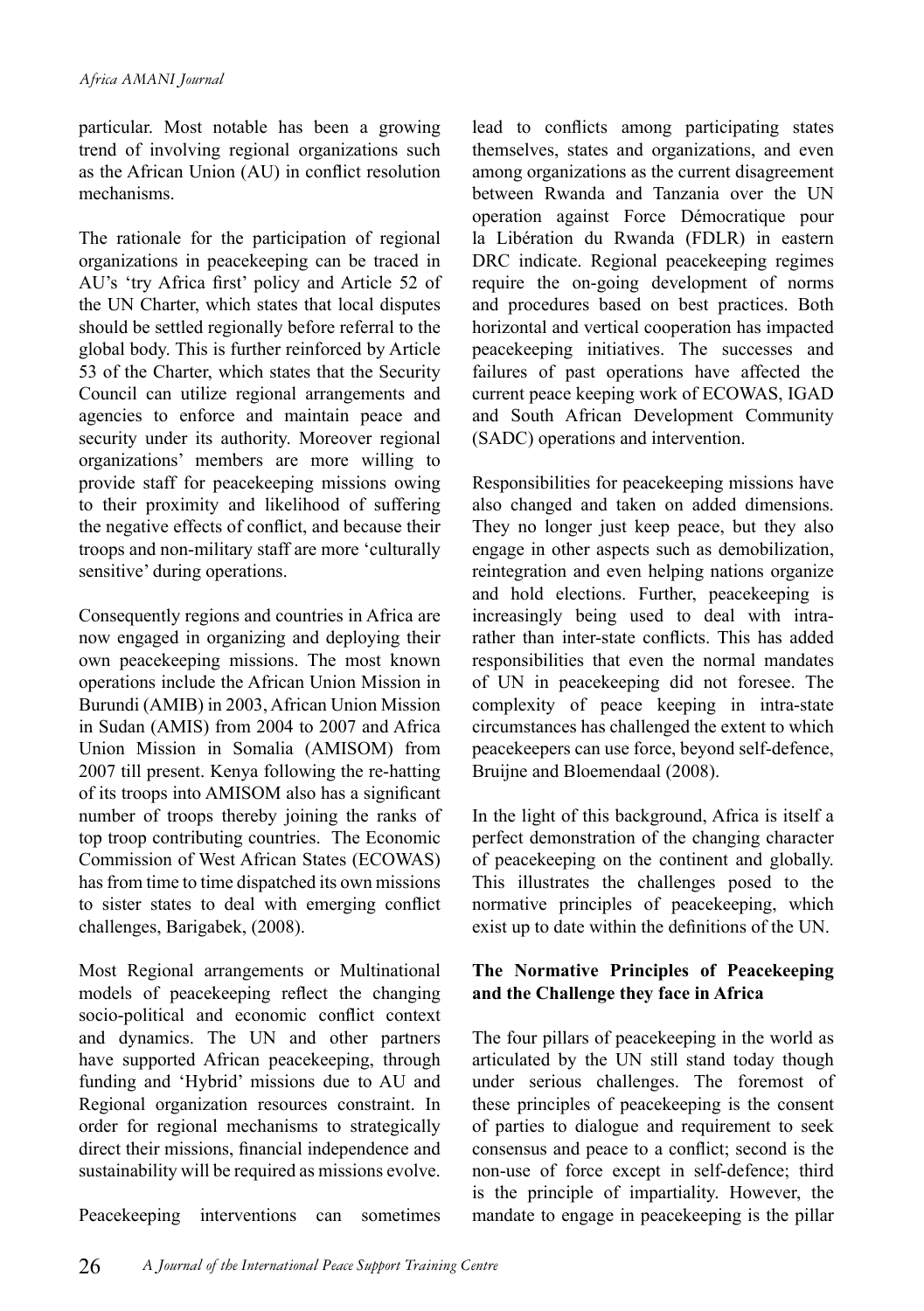that determines the operations of the missions as well as the application of these principles in any mission. The mandate itself is determined by the nature of the conflict in any given area Neethling, (2008).

In Africa and the world in general, there is little doubt that these principles that have underlain peace operations for a long time have themselves faced serious challenges. These challenges mainly come from the changing environment of conflict on the African continent and the evolving approaches put in place by various players to deal with the conflicts Neethling, (1998); Brahimi, (2000). The response to this changing conflict environment has led to pronounced disagreements on how to negotiate and implement peace in Africa, and even on how to implement the principles themselves. Sometimes the implementation of the norms themselves has generated suspicions between the peacekeeping initiatives from global partners and the African players. The changing terrain of conflicts on the African continent demonstrates well the critical challenge that the generic model and principle of peacekeeping in the world face.

#### **The Nature of Conflict on the African Continent**

There are about sixty-one countries around the world having some form of armed conflict although the levels and nature vary. Of these twenty four are in Africa alone. The countries in conflict have experienced many difficulties during the period of war. This includes deaths of civilians and soldiers by way of combat, diseases, and increased crime rate among others. For example the Sudan conflict is estimated to have resulted in the deaths of about 2 million people between 1983 and 2002. The economies of the countries have also been left worse off after the war making life more difficult for the civilians. Moreover, displacement of populations has been experienced resulting in regional dimensions to the conflicts, Hoeffler, (2008).

The conflicts on the continent have taken a characteristic of their own challenging the very normative principles of the UN. First, these

conflicts are intra rather than inter-state in nature. This is demonstrated by the conflicts in Somalia, Rwanda, Sierra Leone, Libya, the DRC Congo, and South Sudan where warring parties are either tribal groupings or clans driven by a variety of underlying problems especially structural ones.

Secondly, the players in these conflicts have also changed in type and composition. They are not necessarily armed combatants operating within the confines of conventional wars. Such players now include rebel groups, ethnic factions, terrorists and criminal gangs, as is the case with piracy on the coast of Somalia. Each of these groups has its own reasons for engaging in conflict. Some of them claim a course, while other conflicts could be religiously motivated. Others could be driven by either economic or religious extremism. Others are driven by the desire to control national resources especially when they are of a lucrative nature. This is the case with oil in South Sudan and diamonds in Sierra Leone. The implication here to peacekeeping is that identification and definition of both actors/players and interests to a conflict is a difficult task. This is shown, for example, by the number of Somali peace negotiations, which are eventually dishonoured, and mediators have to deal with a new crop of aggrieved parties time and time again.

Thirdly the nature of conflict in Africa has also taken a dimension where there is deliberate targeting of the civilian populations. This is a worrying development because it leads to extreme suffering of civilians who are subjected to various violations of their human rights, including torture, forceful displacement, rape, slavery and decapitation. This is well demonstrated in the DRC and Darfur, where extreme violence and abuse of the human rights of women and children are rampant. This is often a result of absence of a legal authority or weak governance structures and the control of society by combatant gangs and rebels who have no recourse to law and order. The current conflicts in Central African Republic (CAR) and Somalia, and recently in South Sudan are other cases in point, Warner, Lesley, A. (2014)

Beyond the conflicts, communities are also being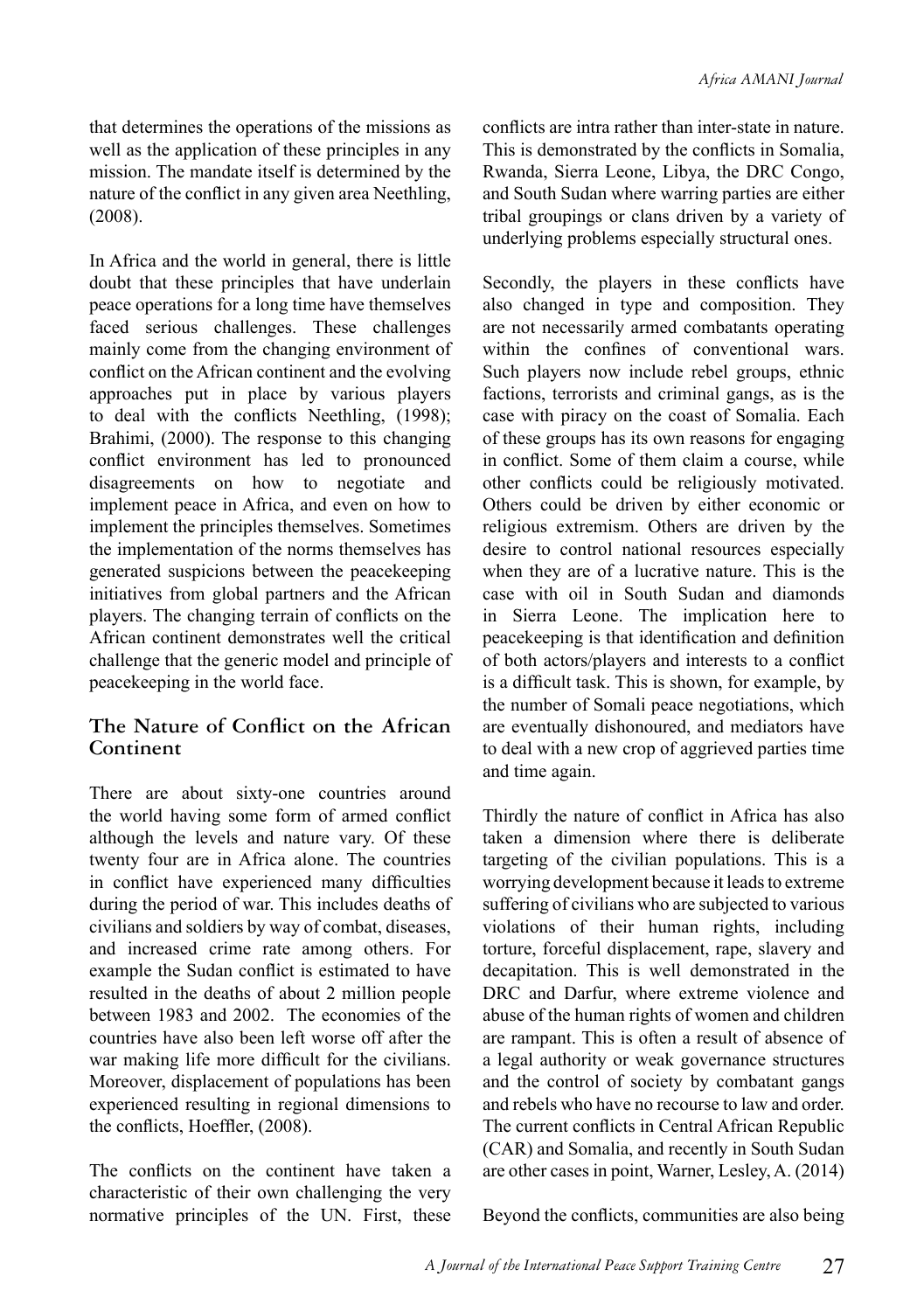ravaged by natural catastrophes, which have heightened human insecurity. In Somalia for instance the UN, in July 2014, estimated that at least 350,000 people were at risk of starvation for the next three years owing to the drought being experienced in the country. On the other hand the Ebola Viral Disease (EVD) has been ravaging West African countries since the first case was reported in March 2014 in Sierra Leone, spreading to Guinea and Liberia. As at August 2014, the World Health Organization (WHO) estimated the cumulative number of cases attributed to EVD in the three countries to stand at 3069 including 1512 deaths. It is also reported that at least 20,000 people are at risk if control methods are not effectively administered as there lacks a reliable and tested cure. This poses a challenge to peacekeeping, as human security seems to become a trigger to further fuelling conflict. The security sector is thus tasked with the mandate of ensuring that such concerns are addressed. This is exemplified in the case of Liberia, which has had to use the security forces to contain the EVD. The challenge therein has been whether security forces are well trained and equipped to handle such challenges outside the traditional peacekeeping roles.

Due to the changing nature of conflicts on the African continent, the traditional role of peacekeepers is also changing. Their role is no longer confined to separation of combatants and keeping them from engaging in battle. It now covers other humanitarian issues that include, the democratization of countries undergoing war and civil disorder, the management of national elections, protection of human rights, reconstruction and resettlement. This complexity of conflicts in Africa has led to re-interpretation of the UN principles of peace to the extent of allowing states or groups of nations to take their own initiatives to bring peace to warring parties, even when it seems to violate the salient UN principles of peacekeeping. In circumstances where governments target their own populations as was the case with Cote D'Ivoire and the CAR, the situation drew the intervention of countries such as France with a view to causing peace through protection of civilians.

The UN itself has given its mandate to such missions based on the new position of Right to Protect (R2P) and the Right to Protect with Responsibility (RwP). However, there has not always been agreement among the African leadership that such missions are strictly for the protection of civilians or have other motives. This is well illustrated by the intervention of NATO in Libya that generated debate as to whether the real aim of the intervention was protection of civilian or it went beyond this principle.

In light of these developments, the world has witnessed new forms of interventions in conflict situations on the continent. The first is the growing interventions in African conflict situations by the West, usually under the 'mandate' of protecting civilians. This is the case in Libya, Mali and CAR. The matter even becomes more challenging when it's not possible to seek consent from parties owing to their nonexistence or if they exist, the framework for their involvement. This is itself a challenge to the normative UN principles of peacekeeping. There has also been the use of the Special Forces with stronger mandates aimed at resolving conflicts. This is exemplified by the United Nations Force Intervention Brigade (UNFIB) in the DRC, which is primarily made of troops from Tanzania, South Africa and Malawi. This model has been considered successful in bringing some normalcy in the Eastern DRC, Nduwimana (2014).

The second is the increasing role and initiative of the AU. The AU has been involved in peacekeeping missions in Burundi, DRC Congo, Somalia and Mali. Currently the AU Mission in Somalia considered relatively successful has given prominence to the ability of the AU to effectively intervene in Africa conflicts and affairs. However, the regional body is still undergoing several challenges especially as regards funding which then makes the operations to be reliant on external sources. Despite the challenges, the AU framework provides for the increased participation of other parties in resolving conflicts especially at the grassroots levels such as community-based organizations.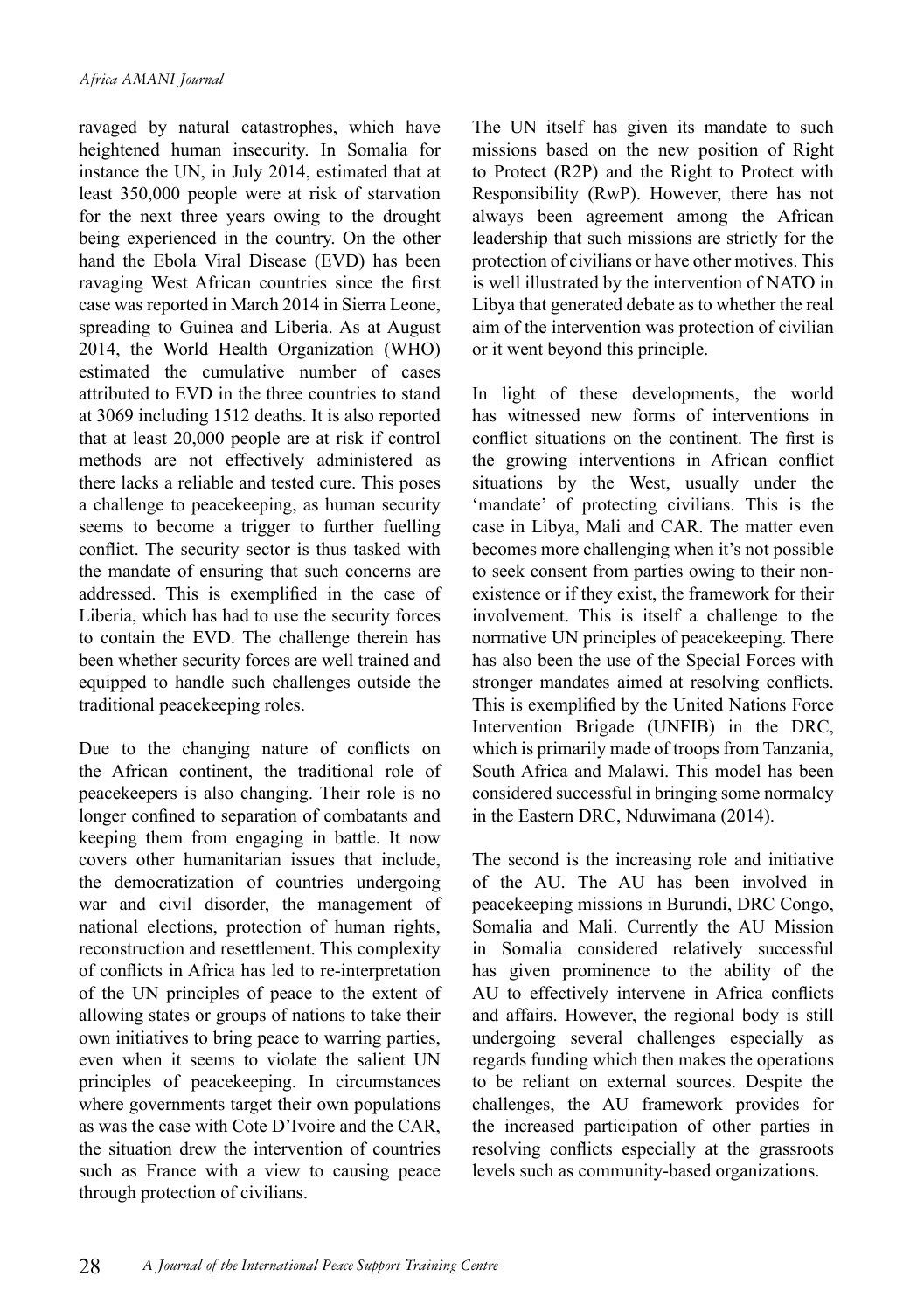Terrorism has added a new dimension to peacekeeping on the continent. Kenya is an example. The first duty of any government is to protect its civilians especially from external aggression, Kenya pursued the Al Shabaab terrorist gangs by crossing the border into Somalia. This intervention sought to achieve two objectives; it was not only directed at protecting Kenya from external aggression, but also to bring peace to Somalia and the region in general. The world community acknowledged this and Kenya became part of the wider AU peacekeeping mission in Somalia.

The conflict in Somalia shows how the nonuse of force as a principle of peacekeeping has been challenged in the African situation. It is also a demonstration of how nation states when threatened by a force that has no legal basis such as the Al Shabaab can get together to confront the threat. A view mainly explained through the concept of national interest. While this may seem justified it has created a new dimension of peacekeeping as it creates a new set of actors to the conflict as has been exemplified in the Somalia conflict. The role of Kenya may be that of securing its borders but this may not be in tandem with for example, the interests of Uganda and Ethiopia. Al Shabaab has continued to launch attacks on Kenyan soil such as the siege of West Gate Mall in Nairobi, bus attacks in Garissa and Thika, among others, killing over 100 civilians, BBC, (December 2, 2014).

#### **The Future of Peacekeeping in Africa**

A number of factors will dictate the future of peace and peace keeping in Africa:

- The conflicts that are currently on going may persist for some time. These include the situation in Somalia, DRC, CAR, Mali, South Sudan, Sudan and Burundi. This is not to understate the likelihood of new conflict situations arising.
- Nations have to keep up their efforts in developing and running viable states that meet the needs of their people and minimize conflicts.
- AU's role and that of other regional bodies such as IGAD will increase particularly in

countries such as South Sudan and the DRC.

- The defeat of terrorism in Somalia will lead to a stable Somalia and the Eastern African Region.
- Western nations will continue to play a key role in peace keeping in Africa, given their economic interests and the support of UN through its peace keeping mandates as challenged as they maybe.
- The nature of conflict in Africa will continue to pose challenges to the normative principles of peacekeeping, as they stand defined by the UN.
- Civilian organizations are likely to play a greater role in peace keeping in Africa than in the past. This includes peace centres and institutes and community organizations.

These factors can further be classified into three categories that have a bearing on how peacekeeping will be conducted in the future. These include:

Global Economy versus Peacekeeping Operations: The future of peacekeeping in Africa depends on the state of the world economy. A continued economic crisis will constrain peacekeeping actors in Africa, more so the African ones. The difficulty of funding African missions is likely to reinforce Africa's dependency on the West in terms of resources. External funding comes with strings attached, which curtail 'African ownership.' The question thus is whether African ownership requires African funding for peace operations in the continent? The capabilities of African countries to contribute to the African Peace Fund will have the overall effect of enhancing ownership as well as ensuring that there is accountability and transparency in peace operations. This stems from the fact that AU member states will have a greater propensity to ensuring planning and implementation since they have a stake.

Regional Blocs versus Peacekeeping Operations: The role of regional blocs such as East African Community (EAC), Economic Commission for West African States (ECOWAS) and the South African Development Community (SADC) is likely to increase. However, their effectiveness in peace keeping will depend on cohesiveness,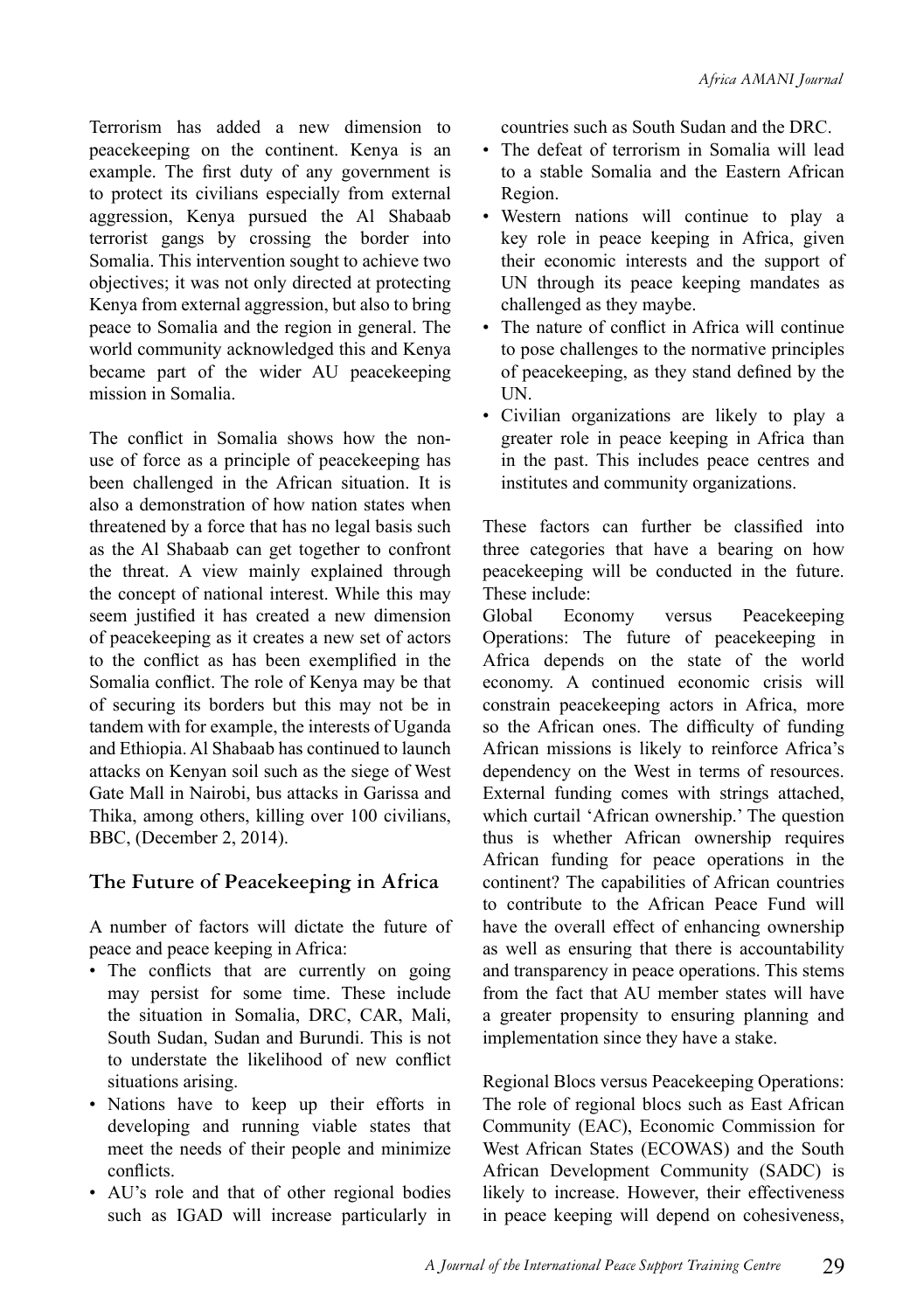collaboration, and political will of the countries involved. These blocs have a greater role beyond conflict resolution as they serve as economic development vehicles and thereby have the capacity to address many of the underlying issues that drive much of the conflict in Africa. Indeed, a bloc like the EAC has taken a greater role in establishing a framework of cooperation for security for its member states while at the same time aligning it to the operations of the community.

Constellation of Actors and their interests versus Peacekeeping: The increased constellation of peace actors in Africa may be an advantage or a challenge to peace operations and to the security of the continent. It could either result into increased self-centred interests and competition or increased teamwork and success in terms of bringing peace. This also relates to the new dimensions/interactions between the new actors, namely China versus old actors in the name of USA and the European countries.

In conclusion, it is evident that peacekeeping operations in Africa have been challenged and it may not be possible to continue working within the existing normative principles. As such, there should be continued interrogation of the issues arising and the proactive seeking of solutions and effective mechanisms of conflict resolution. The role that Africans should take in resolving their affairs is not a matter of choice but a priority as has been exemplified by the UN Force Intervention Brigade (FIB) and Kenya's intervention in Somalia.

#### **Recommendations**

There is need to develop a mechanism of funding peace operations in Africa while taking a greater role in the planning and execution of the same. Frontline states that bear the greatest conflict in neighbouring countries should have significant input in AU and UN regional peace keeping

#### missions

Use of regional economic communities close to the conflict may bring more commitment and appropriate intervention strategies due to proximity and affiliation to cultural environment

#### **References**

Barigabek, Assefaw (2008) United Nations Missions in Africa: Transformations and Determinants, Journal of Black Studies, Vol. 83, No. 6, Sage Publications

BBC (2014) News - Al Shabaab Attacks put Kenyan Government on the Spotlight, December 2, 1014

Bruijne, K. and Bloemendaal, R. (2008) Peace Support Operations: The Past and the Future, Centre for European Security Studies (CESS), Groningen, Netherlands

Hoeffler, Anke (2008) Dealing with the Consequences of Violent Conflicts in Africa, Centre for the Study of African Economies, Oxford University

Magliveras, K.D (2011). The Sanctioning System of the African Union: Part Success, Part Failure? Department of Mediterranean Studies, University of Aegean, Greece

Nduwimana, Donatien (2014) Impact of the UN Force Intervention Brigade Operations in Eastern DRC Conflict, Occasional paper No.2, IPSTC

Neethling, Neo (1998) Maintaining International Peace and Security: Reflections on Peace Support Operations in Africa

UN, (2008) Report of the Panel on United Nations Peacekeeping (Brahimi Report), NYUN, (2014), www.un.org/peacekeeping/contributors/2014

Warner, Lesley, A. (2014) Meeting the Demand for African-Led International Supported Peace Operations, Center for Complex Operations, National Defence University, USA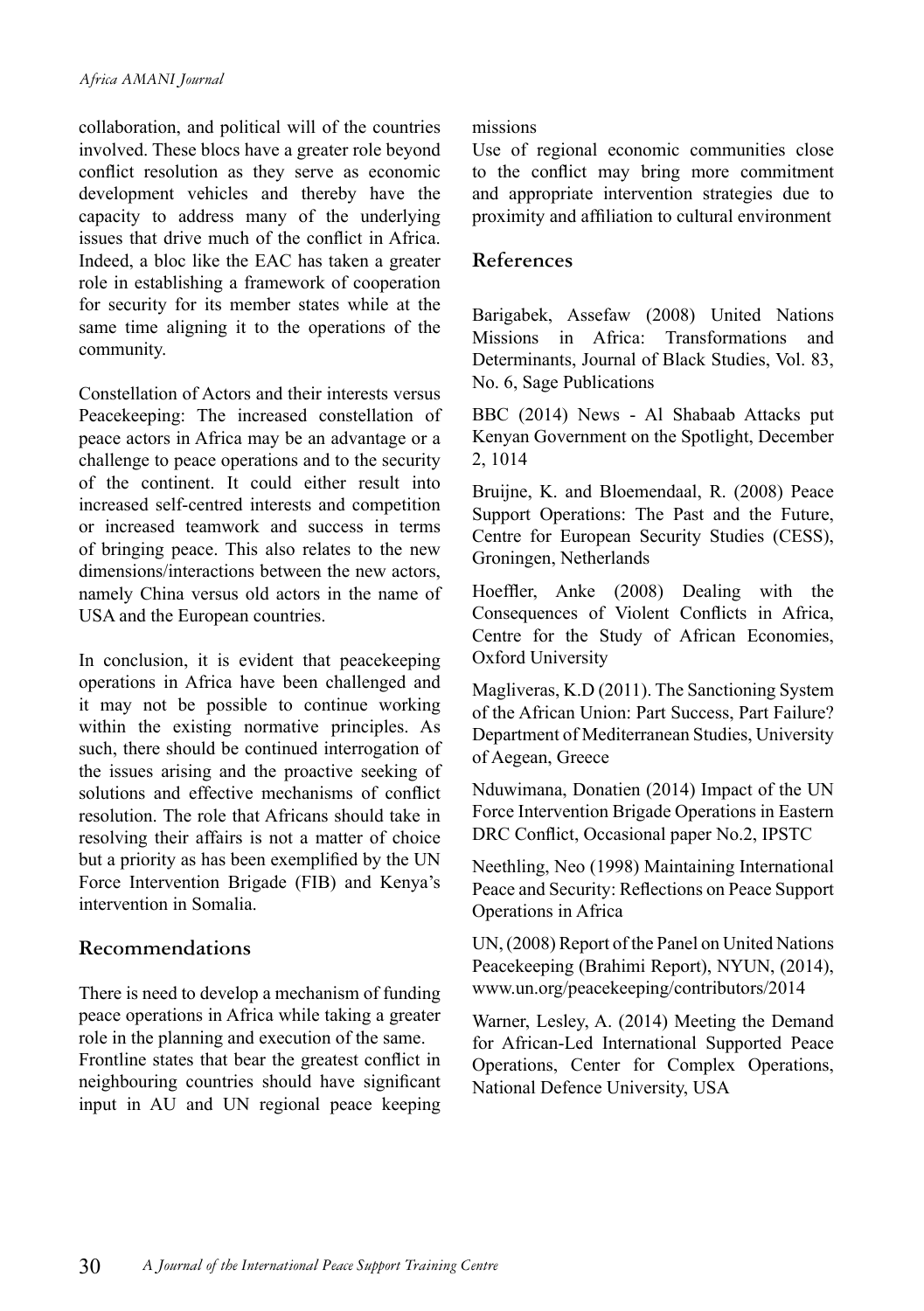# **Action Research: IPSTC Experience in Eastern Africa Lt Col**  *Joyce Sitienei, Head of Applied Research, International Peace Support*

#### *Training Centre*

In the Post-Cold war era, African states have and continue to experience a myriad of challenges as they attempt to free themselves from their colonial past. The struggle to maintain the Westphalian state in the midst of extreme ethno-religious nationalism, intra-state and inter-state conflicts, economic stagnation, and environmental degradation among other problems has so far proved untenable for most. From the 1990s the African continent has been abound with shattering wars. These problems have continued to collectively pose a threat to the security of the continent. The situation when examined is so grave given that in 1991/92 alone there were eight wars on the continent with the most devastating ones in Somalia and Rwanda. There were 12 coup d'états between 2003 and 2012, while the African Union (AU) suspended eight countries - the Central African Republic (CAR), Côte d'Ivoire, Guinea, Guinea-Bissau, Madagascar, Mali, Mauritania and Niger from its membership (2003-2011), Magliveras, (2011).

Thus the establishment of the African Union's institutional architecture for the promotion of peace and security; the African Peace and Security Architecture (APSA), has been met with a lot of hope and enthusiasm within and beyond the continent. APSA's role is to deal with prevention, management and resolution of conflicts in Africa. It is envisioned that the operationalization of APSA will be attained through four key structures; the Panel of the Wise, the Continental Early Warning System, the African Standby Force (ASF) and African Common Defence Policy. APSA represent a fresh approach to conflict prevention, management and resolution in Africa.

The African Standby Force (ASF) is the African Union's multidimensional force composed of military, police and civilian components and is an important tool for maintaining peace and security within the APSA framework. The ASF has five regional standby Forces, in each of the continent's five regions (North, East, Central, West and South). The five Regional Economic Communities (RECs) /Regional Mechanisms (REMs) - the Arab Maghreb Union (AMU), the Eastern Africa Standby Force Secretariat (EASFSEC), the Economic Community of Central African States (ECCAS), the Economic Community of West African States (ECOWAS) and the Southern African Development Community (SADC) are the building blocks of the ASF. A lot has been done to operationalize the ASF including the development of foundational policy documents and holding of regional and continental exercises. In order to help the regional standby forces build capacity, the African Union has identified regional centres of excellence to support the forces in training their personnel in a harmonized manner.

The International Peace Support Training Centre (IPSTC) in Nairobi through its Peace and Security Research Department (PSRD), and its two training platforms, the Peace and Conflict Studies School (PCSS) and the Humanitarian Peace Support School (HPSS), supports the Eastern Africa Standby Force (EASF) through provision of training and up to date knowledge on diverse peace support operations aspects. The PSRD, whose key objective is to produce and disseminate knowledge on emerging peace and security issues in Eastern Africa, has undertaken Applied Research in support of the EASF since 2009. Since 2007 the centre has worked to help build the force's capacity through training and research. The IPSTC began by dedicating its Curriculum Design wing to developing courses in conflict prevention, management and recovery in line with the AU's doctrine and policy. This was supported by intensive research to understand the prevailing conflict situation in Eastern Africa with a view to better inform training. The delivery of training then followed at the strategic, operational and tactical levels.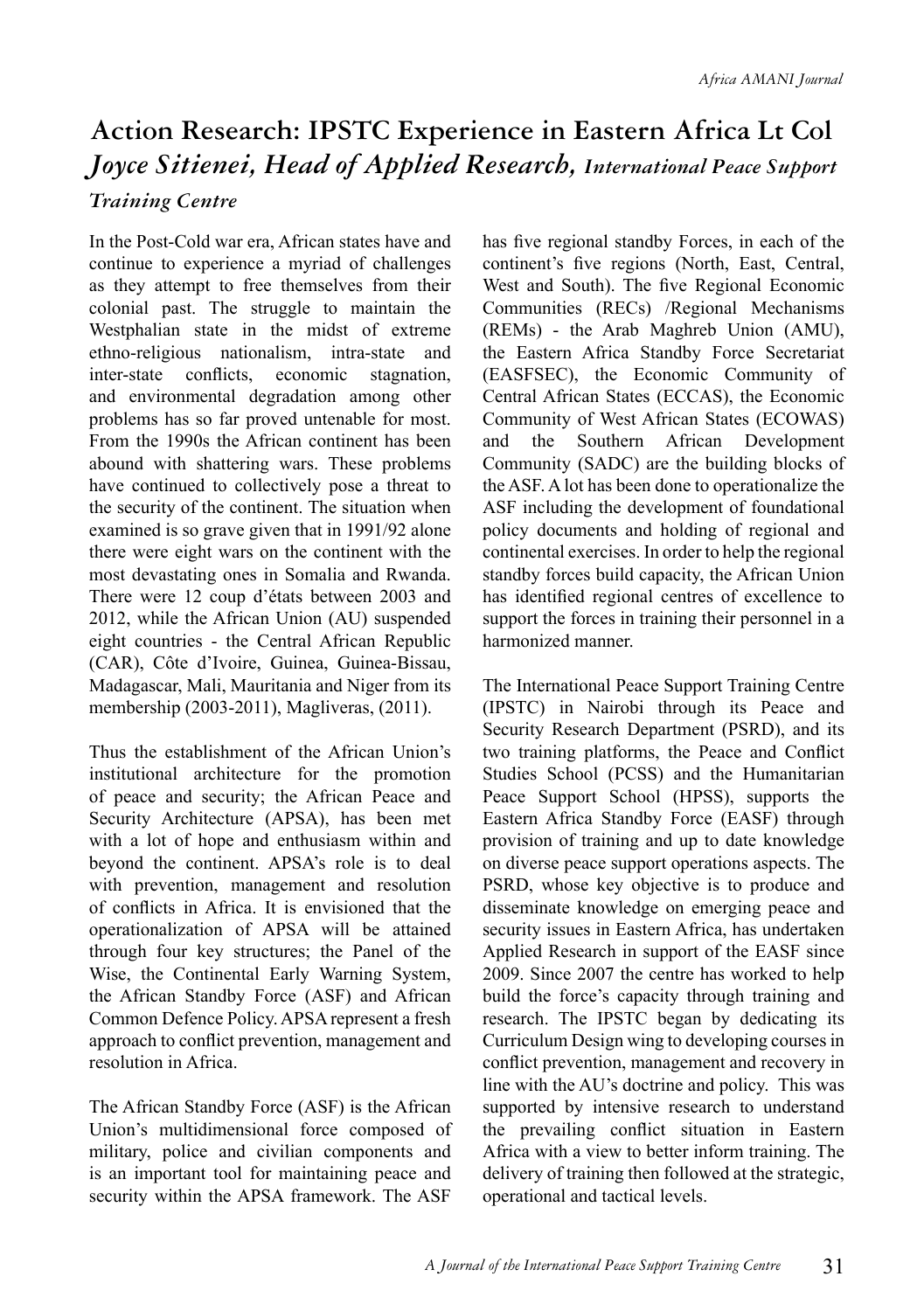The beneficiaries of these courses have been drawn from the twelve member states of the EASF. To date, the Centre has successfully run and continues to run courses in many areas for the Force. These include courses for the civilian, military and police components. Some of the courses provided are; Regional Senior Mission Leaders Course (RSML), Peace Operations Planning Course, Military Observers Course, AU Police Course, and Human Rights Course among others.

Over the years, the department has produced a number of publications on peace and security issues. It has held workshops and symposia to interrogate key peace and security issues affecting the region. This has enabled the centre to engage stakeholders by providing fora to address pertinent issues that affect the continent. The ability to carry out field research and interact with the problems on the ground has enabled the centre better understand the complexities it must prepare its client (EASF) for. This has also helped the centre keep abreast with the conflict dynamics in the region. PSRD has conducted research on a variety of issues in Somalia, South Sudan, Kenya, Burundi, Eastern Democratic Republic of the Congo and Tanzania. The issues addressed have included Reintegration of Child Soldiers in the DRC; Cross border Insecurity in the Eastern Region of DRC; Drivers of Insecurity in Somalia; AMISOM in Somalia; Protection of Children in Somalia; Role of Ideology in Somalia; Inter-Communal Conflicts in Kenya; Protection of Civilians in the DRC and South Sudan; Electoral Violence in Eastern Africa; Sexual and Gender Based Violence in DRC, Women in Peace and Security in Somalia and Kenya and Governance in Burundi just to mention a few. All these publications have contributed to informing training for the Eastern Africa region and helped the Centre to deliver relevant and up-to-date training.

The IPSTC Applied Research Wing has definitely contributed to the development of new and improved training products for the IPSTC courses and at the same time provided suggestions on how to solve security problems in Eastern Africa. It has also documented best practices so that peace and security practitioners in Eastern Africa can learn from success stories on what has worked to advance peace in the region.

The Africa Amani Journal is an important addition to the IPSTC publications that is intended to raise the profile, visibility and influence of the IPSTC as a Centre of Excellence in Peace Support Operations research and training within Eastern Africa and globally. It will disseminate IPSTC's scholarly research works that will promote healthy interaction and discourse amongst professional peace and security actors on a wide scope of subjects such as Peacekeeping/Support Operations, Peace and Security, training for peace and the interrelations between peace and human development.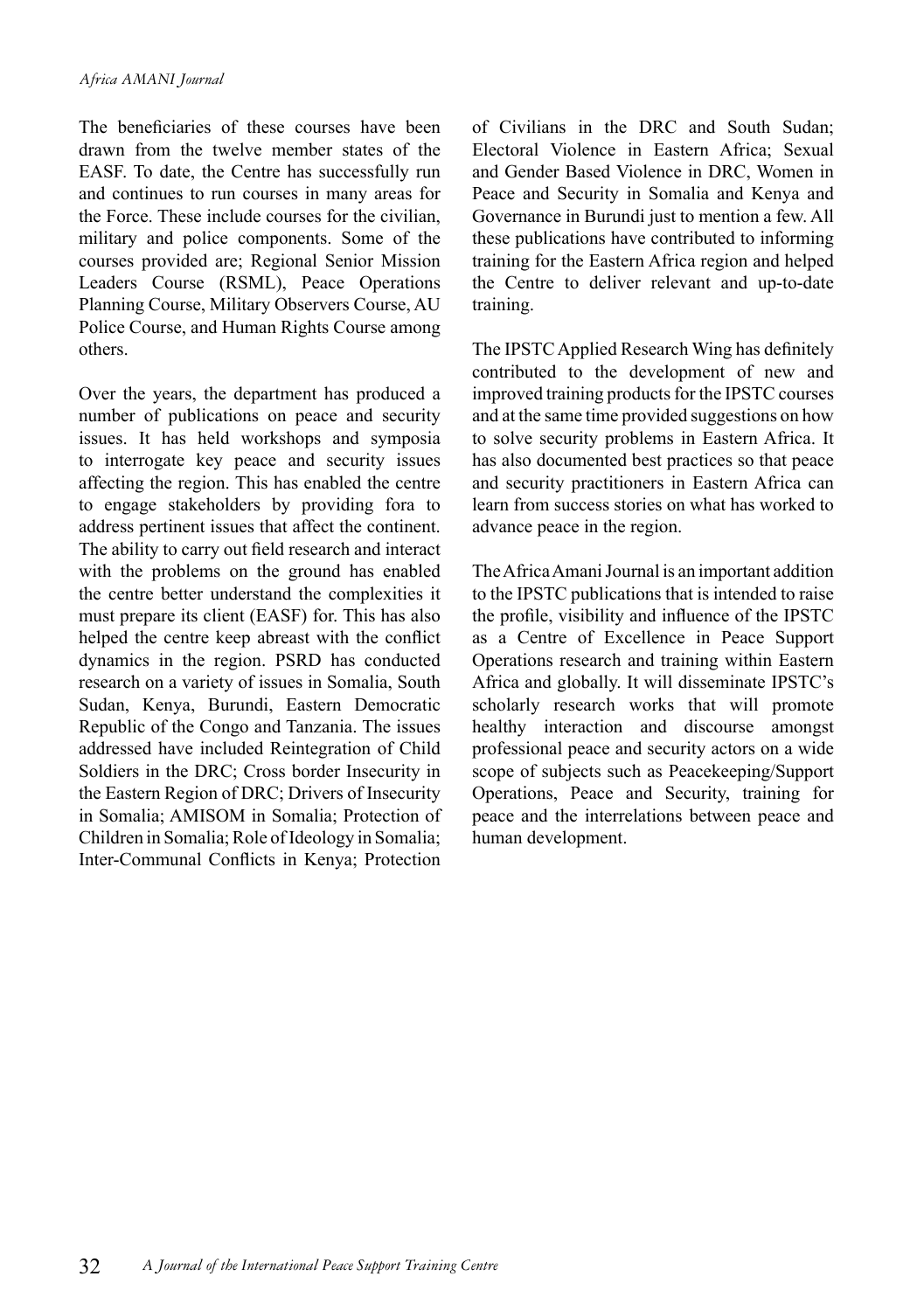#### **Information for contributors;**

#### **Editorial policy:**

Every Journal submission that meets the criteria for publication will be published with minor editorial changes.

Contributors should send legible internet copies if not submitted for publication to other journals. It should be typed double spaced with 1.25" margin specifications.

#### **The cover page should include:**

**Title** 

Author's name

Name of institution.

The submission should be accompanied by 100 word abstract

Tables shoud be numbered consecutively

Headings should be above the tables

Each table on seperate page

Figures should also be numbered consecutively

References should follow text